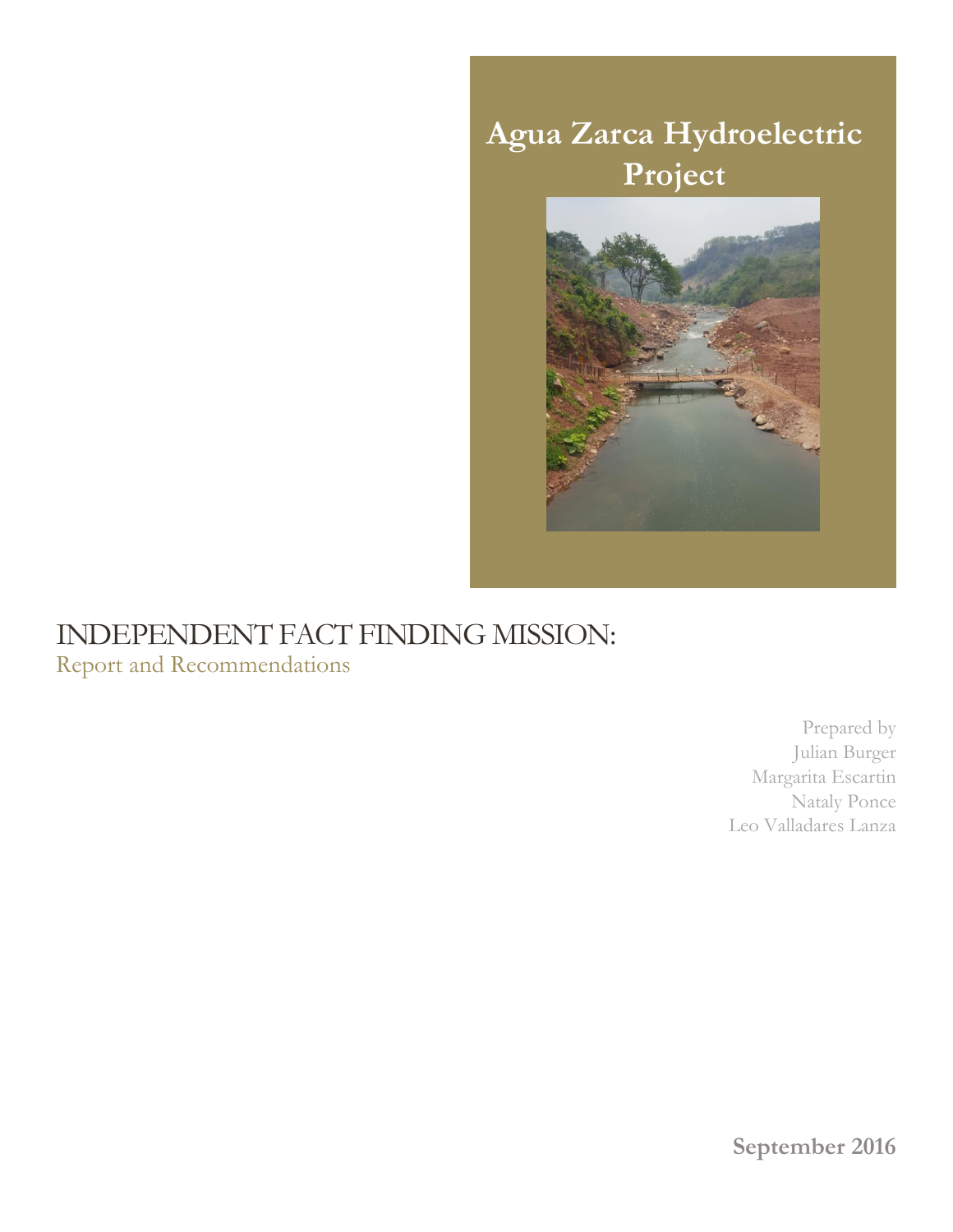# Table of Contents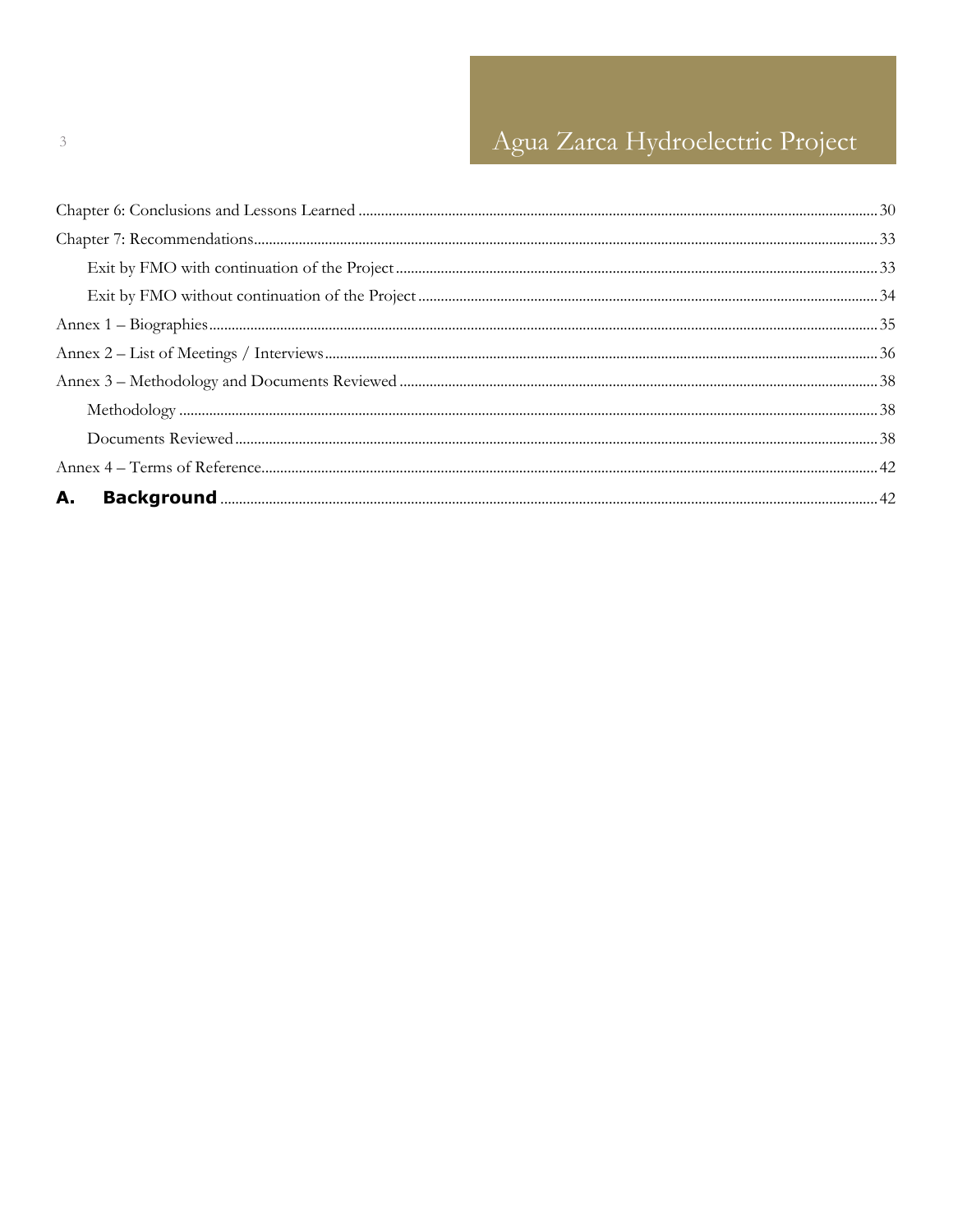# <span id="page-3-0"></span>List of acronyms

| <b>CABEI</b>    | Central American Bank for Economic Integration                                                                                                               |
|-----------------|--------------------------------------------------------------------------------------------------------------------------------------------------------------|
| <b>COPINH</b>   | Consejo Cívico de Organizaciones Populares e Indígenas de Honduras (Civic Council of<br>Popular and Indigenous Organizations of Honduras)                    |
| <b>DESA</b>     | Desarrollos Energeticos S.A., the owner developer of the Project                                                                                             |
| <b>DINAFROH</b> | Dirección de Pueblos Indígenas y Afrohondureños                                                                                                              |
| <b>ESAP</b>     | Environmental and Social Action Plan                                                                                                                         |
| FinnFund        | Finnish Fund for Industrial Cooperation                                                                                                                      |
| <b>FMO</b>      | Nederlandse Financierings Maatschappij voor Ontwikkelingslanden                                                                                              |
| <b>FPIC</b>     | Free, prior and informed consent                                                                                                                             |
| <b>GAI</b>      | Gerencia Ambiental Internacional                                                                                                                             |
| <b>IFC</b>      | International Finance Corporation                                                                                                                            |
| <b>ILO</b>      | International Labour Organisation                                                                                                                            |
| <b>ILO 169</b>  | Indigenous and Tribal Peoples Convention, C169                                                                                                               |
| <b>MFC</b>      | Monkey Forest Consulting                                                                                                                                     |
| Mission         | <b>Independent Fact-Finding Assessment</b>                                                                                                                   |
| NGO             | Non-Governmental Organisation                                                                                                                                |
| <b>OAS</b>      | Organisation of America States                                                                                                                               |
| Project         | Agua Zarca Hydroelectric Project                                                                                                                             |
| <b>PS</b>       | Performance Standard                                                                                                                                         |
| <b>SERNA</b>    | Secretaria de Recursos Naturales y Ambiente                                                                                                                  |
| SP              | Document "Socialization: Compliance with ILO Convention 169 on Indigenous and Tribal<br>Peoples in Independent Countries - Agua Zarca Hydroelectric Project" |
| <b>ToR</b>      | Terms of Reference                                                                                                                                           |
| UN              | <b>United Nations</b>                                                                                                                                        |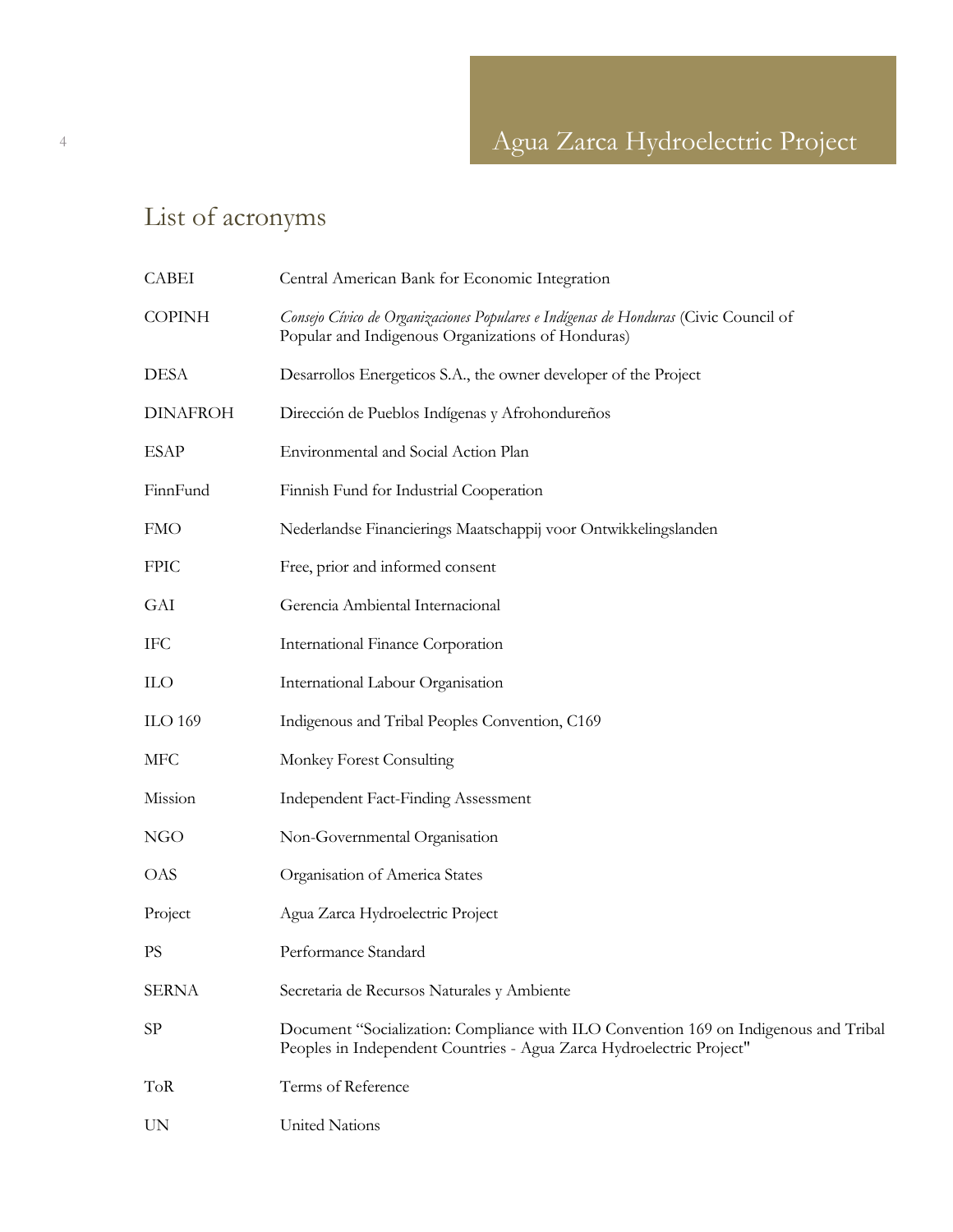## <span id="page-4-0"></span>Executive summary

The present report is the result of a Mission to evaluate the social, environmental and human rights impacts on local communities of the Agua Zarca Project in Honduras. The Mission was undertaken at the request of FMO, one of the funders of the development. A visit was made by members of the Mission to inspect the Project and hold interviews with key stakeholders between 23 and 28 May 2016. A draft report in English and Spanish was made available to all stakeholders in August 2016. Consultations were held in The Hague and in Honduras during the week of 22 August 2016 and all interested parties were invited to make comments orally or in writing. The members of the Mission thank all stakeholders for the information provided and where appropriate, have amended the report accordingly.

The report notes the high level of violence associated with the Project since its inception in 2011. The Project gained international attention when Berta Caceres, the Director of COPINH, the principal opponent of the Project and well-known environmental campaigner, was assassinated in March 2016. At the time of writing no one has been found guilty of the assassination of Berta Caceres. However, five individuals have been arrested, one of whom was an employee of DESA and another is a former employee of the company and of the armed forces of the country. The murder of Berta Caceres and the arrest of these individuals in the days preceding the Mission, led FMO to suspend disbursement of funds for the Project and to seek a responsible exit in the light of the escalation of violence and the possible links to DESA.

The report examines the impact of the Project on local communities and finds that there is a clear gap in perceptions between those opposing the development, principally represented by the NGO COPINH, and those in favour of the hydroelectric development. The Mission met representatives from both positions. It concludes that the development has generated divisions within the communities between those who point to the employment opportunities and other benefits from the Project and those who say the development has taken place without proper consultation. COPINH claims that the Project has acquired land that is ancestral Lenca territory, has not undertaken a good faith consultation in line with ILO 169 ratified by the country in 1995, impacts subsistence activities and violates indigenous peoples' cultural rights by using the river, which is sacred.

The report focuses its attention on key questions raised in the ToR for the Mission. The first relates to the claims made by COPINH that the land and waters are sacred indigenous territory and that proper consultation invoking the principle of FPIC was not held. This latter is also a requirement under IFC PS 7 on Indigenous Peoples, which must be implemented by the client if it is to qualify for a loan from FMO. Honduras does not have a national law on FPIC and how it should be implemented under ILO 169. The report concludes that consultations were held with the decision-making bodies of the communities in the area of influence of the Project and consent was given. The Patronato of La Tejera signed the 2011 and 2013 'convenios' or community agreements for the Project. However, subsequently COPINH called for a formal free, prior and informed consultation and this was not held, despite the community self-identifying as indigenous peoples. The report considers that FPIC with all the communities would have been appropriate before the implementation of the Project. It notes also that a FPIC consultation should have been undertaken prior to the project being committed to in order to inform and gain the understanding and support of the community and address their concerns. Such a consultation is the responsibility of the State of Honduras.

Another question of concern to the investigating Mission was the impact of the Project on the livelihoods, environment, culture and way of life of the communities in the area of influence of the Project. The report reviews the evolution of the Project, noting the difficulties in the earlier phases due to poor communication with the communities, the damage done to crops and cattle, the closing off of access to the river and the protests and road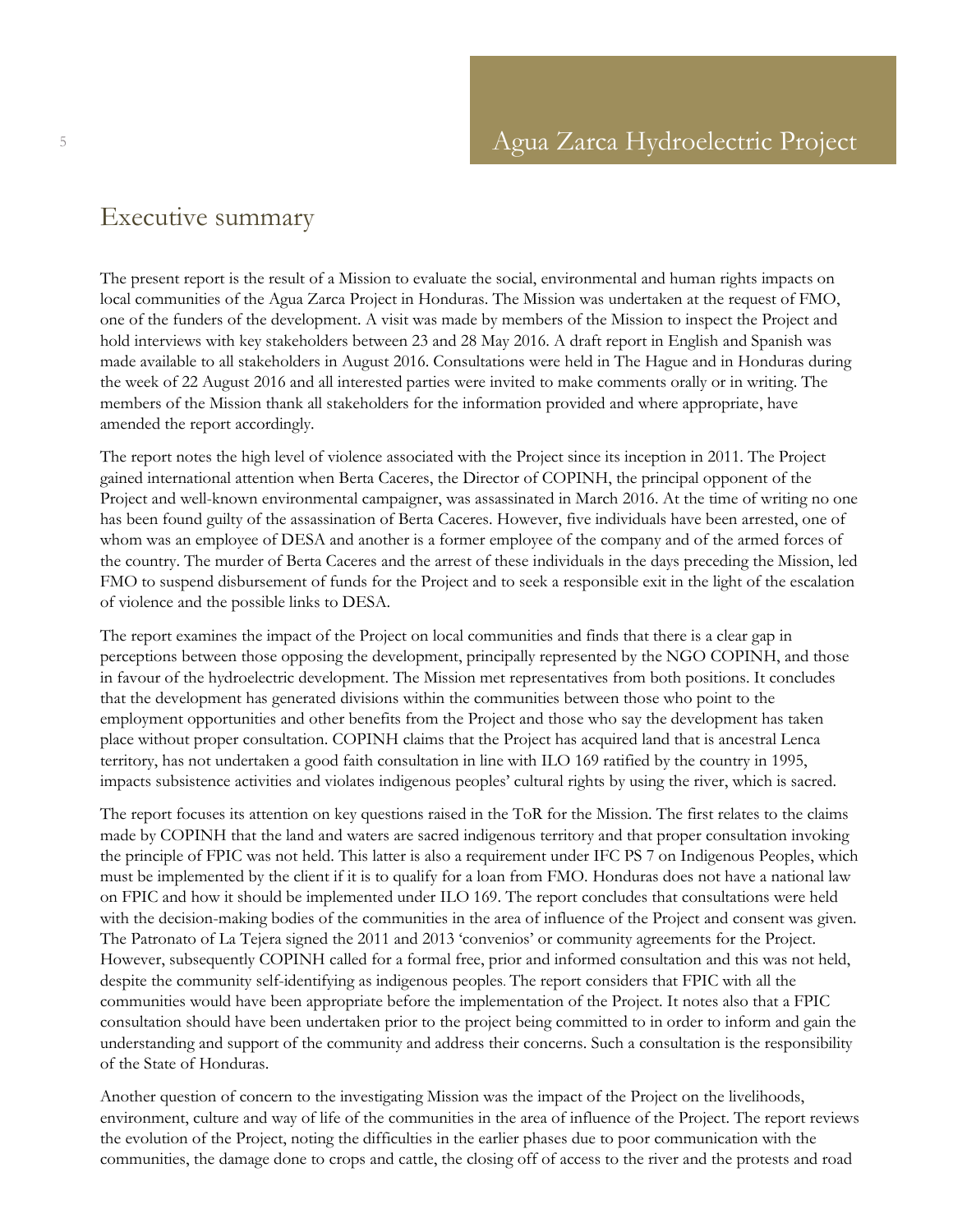blocks that deteriorated into violent altercations with loss of life. The Project as it is today is considerably different from that commenced in 2011. To accommodate the concerns of those opposing the Project, the operation has been moved from the side of the river close to La Tejera to the other side of the river; the original project design to build a dam has been changed to a 5 meter weir with no backing up of water, and a parallel channel taking part of the river flow to turbines and then back into the river. The Project requires no displacement of the communities, no flooding of cultural sites and no significant interruption of the normal flow of the river. Access to the river by the communities is unaffected. The earth-moving work in connection with the canal and tunnel is 80% completed and an estimated 15% of the Project is finished. The Project includes an approved rehabilitation programme of hillside stabilization and tree replanting, which remains partially completed due to lack of funding.

The report finds that the Project was largely implemented in accordance with national laws and IFC Performance Standards. Land acquired for the Project was bought in accordance with Honduran law, and the relevant environmental and social assessments were made as part of the project approval process. The Mission was informed by a representative of the Ministry of Environment that it carried out regular monitoring of the Project. Further monitoring of social and environmental impact management plans, and their implementation, was undertaken by consultants engaged jointly by the lenders and DESA. While DESA was sometimes slow in implementing the recommendations made by the consultants, the Mission considers that FMO made every effort to assist the client with the fulfillment of its due diligence and the application of the IFC Performance Standards.

The withdrawal of FMO from the Project following the death of Berta Caceres and subsequent arrests, as well as international condemnation of the conflict and violence surrounding the Project, raises a further question concerning the broader political and economic context and the rule of law in the country. The report recognizes that the conditions in which the Project was operating were challenging. Honduras has high levels of poverty, with indigenous and mestizo communities such as those in the Project area, largely neglected by successive governments and urgently needing and wanting improved infrastructure and the provision of basic needs. The country is also deficient in energy and needs to move from expensive fossil fuel powered thermal energy to clean energy. Investment, as the Mayor of La Esperanza told the Mission, is urgently needed to help raise living standards.

Honduras is also notable for being among the most corrupt and violent countries in the region. It has a weak justice system, with some 80% of crimes going unpunished. Opposition parties and civil society, including COPINH, challenge the legitimacy of the government following a coup in 2009. Under such conditions, none of the crimes from land thefts, attacks and murders perpetrated against members of the communities in the area of influence of the Project, were properly investigated – for either those in favour or those against the Project,. In requiring the Mission to draw some lessons learned from the Project for FMO, the first must necessarily be about the additional conditions on a loan provided in such an environment over and above the implementation of the IFC Performance Standards. The report recommends that in such cases, there needs to be enhanced internal requirements, especially with regard to community engagement and consultation, as well as a willingness to engage with the national and local authorities in the event of a conflict emerging at an early stage.

The report considers that the decision by FMO to withdraw from the Project creates potential negative impacts if no other funding is found and the Project is left abandoned. Social and economic development projects will cease, the expected income from energy production to the municipalities will not be forthcoming, potential jobs will be lost, and resentments will continue to fuel division amongst the communities in the area of influence of the Project. The report recommends that FMO engage with the communities to explain its decision and consult with them to see how some of the expected local projects can be honoured.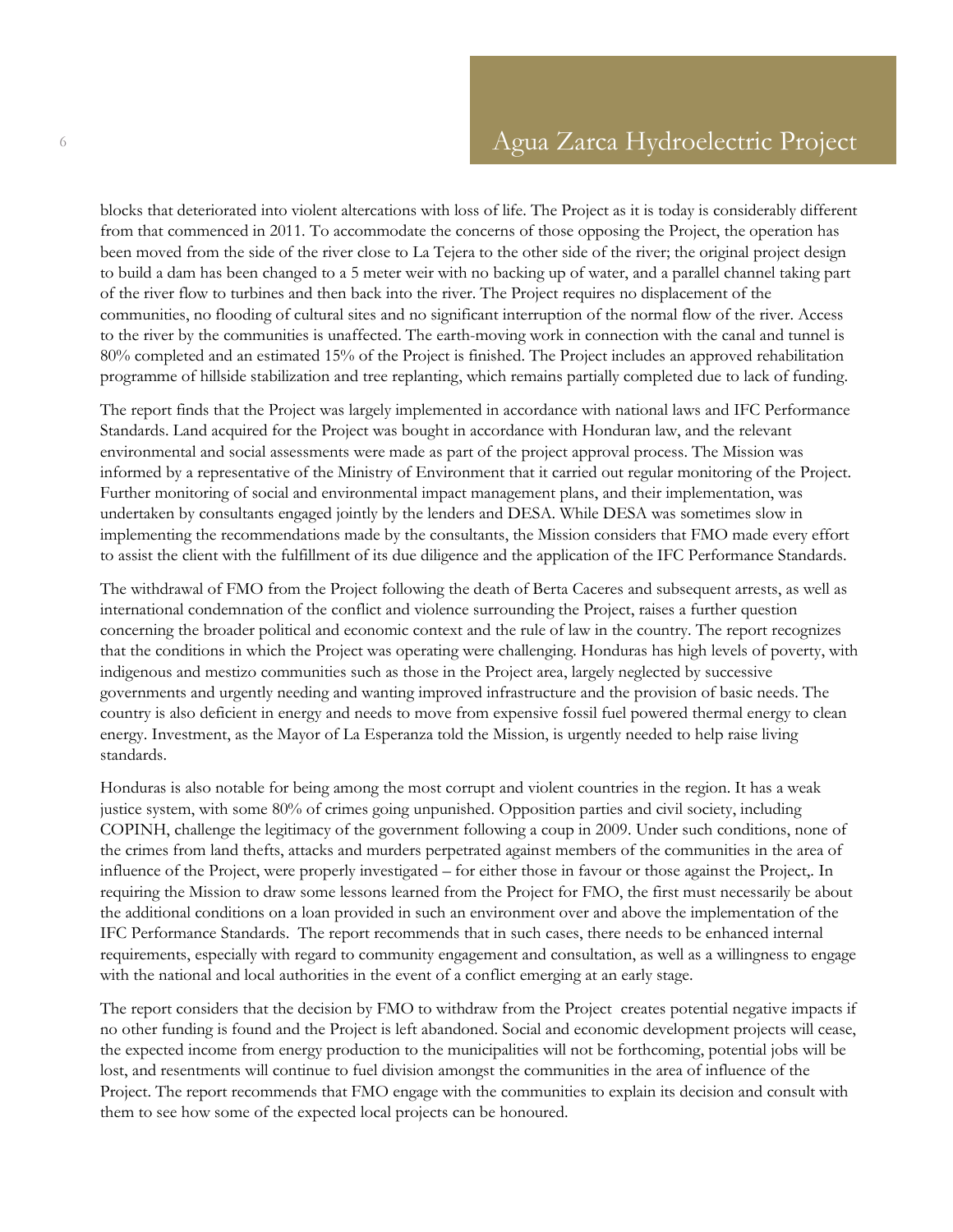## <span id="page-6-0"></span>Chapter 1: Background

### <span id="page-6-1"></span>Purpose and scope of the Mission

Following the assassination of the environmental activist Berta Caceres<sup>1</sup> on 3 March 2016, FMO invited experts to undertake a review of the Agua Zarca Project on the Gualcarque River, Honduras. Julian Burger (UK), Margarita Escartin (Australia), Nataly Ponce (Peru) and Leo Valladares Lanza (Honduras) conducted the Mission<sup>2</sup>, carried out from 23 to 28 May 2016. During this time, the Mission met with relevant stakeholders, including the local communities in the Project area.<sup>3</sup>

FMO has provided a facility for the Project, in conjunction with the B Lender FinnFund, of USD 15 million. CABEI has provided a facility of USD 24 million. As a result of the assassination, FMO suspended its activities in Honduras, pending a review of each of the projects in its Honduran portfolio, including their environmental and social impacts and issues relating to indigenous peoples' land rights. Funding to these projects has since been restored. Five individuals have now been arrested and charged in connection with the death of Berta Caceres, one of whom is a senior employee of DESA. On 9 May 2016, FMO took the decision to withdraw funds from the Project and seek a responsible and legal exit strategy.

The Mission was asked by FMO to gain a better understanding of the local communities' dynamics prior to the Project as well as evaluate the impact of the Project to date regarding security, FPIC, community engagement, the environment and human rights. The Mission was also asked to consider whether the relevant IFC Performance Standards had been implemented, and assess DESA's community engagement practices from Project development through to construction. The Mission was required to provide FMO with any lessons learned. Finally, the Mission was requested to provide comments and recommendations for a responsible exit strategy. In relation to these requests, the Mission was asked to consider the situation of the communities and pay particular attention to impact on women. 4

## <span id="page-6-2"></span>General background

The Republic of Honduras is located in Central America. It borders Nicaragua, El Salvador, and Guatemala and has access to the Pacific Ocean and the Caribbean Sea. The territory is very rugged consisting of high chains of mountains, deep valleys, high fertile plains crossed with numerous rivers. The country is rich in biodiversity and it is estimated that there exist some 8,000 species of plants, around 250 reptiles and amphibians, more than 700 species of birds and 110 species of mammals in the different ecological regions.

The population of Honduras exceeds 8.7 million. It is a multi-ethnic society composed of whites or mestizos which is the majority and indigenous peoples (Lencas, Miskitos, Tolupanes, Nahua, Chortis, Pech and Tawahkas), Garifuna (afro-Hondurans) and English-speaking creoles.

<sup>&</sup>lt;sup>1</sup> Berta Caceres was the director of the NGO COPINH which has opposed the Project and organized protests against it since 2013. <sup>2</sup> A biography of the Mission members is attached as **Annex 1.**

<sup>&</sup>lt;sup>3</sup> The Mission also held meetings with representatives of the local and national authorities (the mayor, local police and representatives of the Ministry of Environment and Energy and the Secretariat for Ethnicities), the owners and staff of DESA, and the United Nations. The full programme of meetings is available as **Annex 2**.

<sup>4</sup> . For the ToR see **Annex 4**.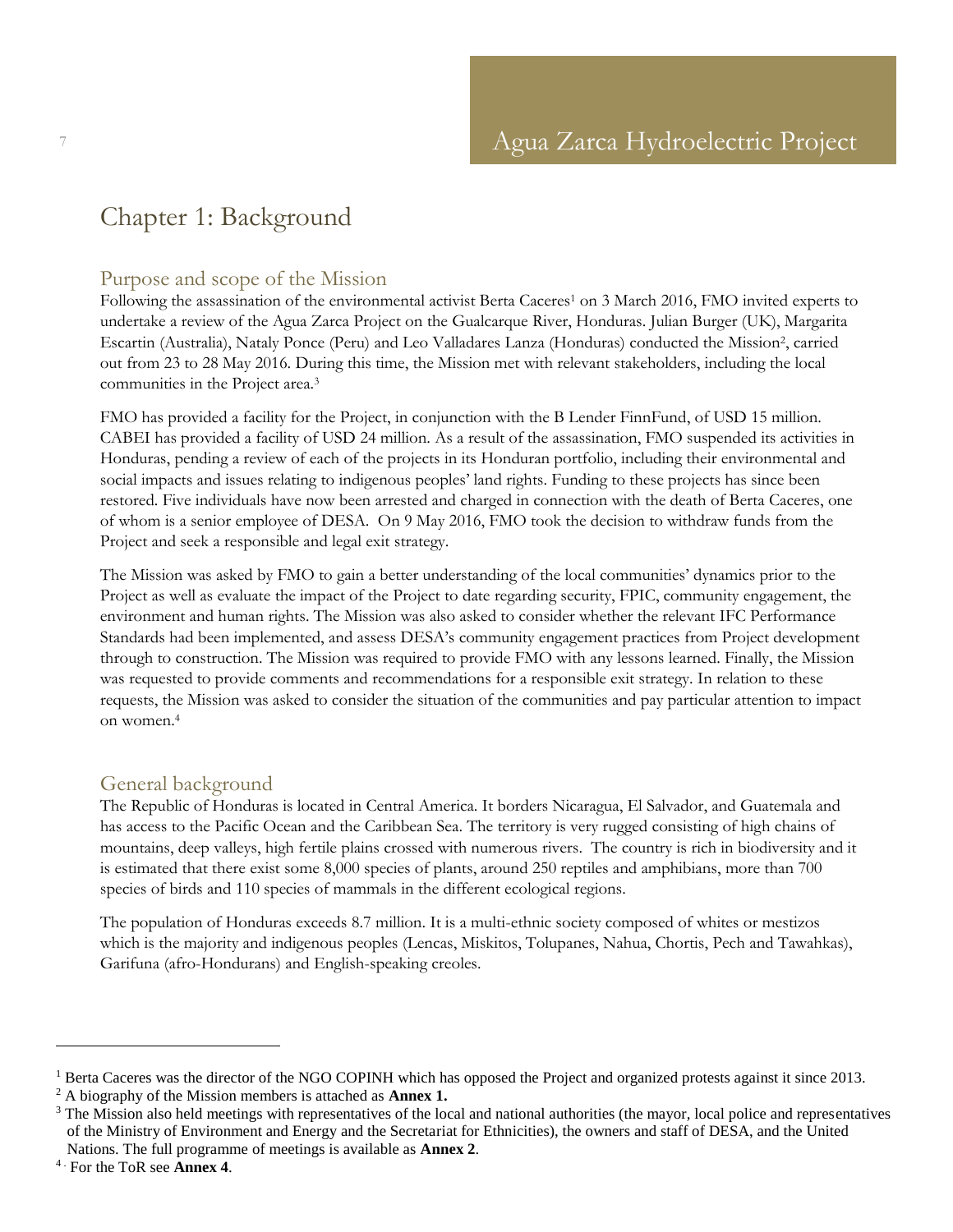#### **Political context**

The Constitution of Honduras establishes a form of government, which is "republican, democratic and representative". <sup>5</sup> Legislative Power is held by an elected Congress of Deputies and the Executive position is held by a President with a term of 4 years and is non-renewable.<sup>6</sup> The Supreme Court of the country is composed of 15 judges elected by Congress.

Honduras faces major challenges in building a functioning state.<sup>7</sup> Several neighbouring countries have experienced civil wars, although Honduras has been spared any major internal conflict. On the other hand, Honduras has high levels of violence and a free flow of arms to sustain low intensity conflict. Honduras has the highest per capita homicide rate in the world and a state policy that has given law enforcement authorities freedom to act with a firm hand ("mano dura") to deal with criminals.<sup>8</sup> Such high levels of violence are attributed to ongoing drug trafficking, the inefficient justice system, corruption, impunity and poverty. The victims of violence are human rights defenders, indigenous peoples, women, children, youth, trade unionists, journalists, and other vulnerable groups. 9 According to official 2013 figures, 80% of murders go unsolved. A consequence of the violence has been the increased role of the armed forces in security, often through special units. This practice has often worsened security for citizens as these units employ a disproportionate use of force. They have also been accused of serious crimes, summary executions, and being infiltrated by corruption.<sup>10</sup>

In 2005, the left-leaning Manuel Zelaya representing the Liberal Party of Honduras (PLH) was elected President on a programme of reform and greater transparency. In 2009, he proposed that a referendum be held to establish a Constituent Assembly to review and rewrite the 1982 Constitution, which opened the possibility that the President could run for a second term, outlawed by the current Constitution. The Supreme Court judged the referendum unconstitutional. Civil society, including the COPINH, actively supported the proposed Constituent Assembly. In the event, the military intervened, deposed the President and deported him. The UN and OAS and many national NGOs including COPINH considered the coup illegitimate. <sup>11</sup> The Head of Congress became President and elections were held with a new President inaugurated in 2010. The current President Juan Orlando Hernandez, who took office in January 2014, represents the conservative National Party of Honduras (PNH) as did his predecessor. The elections brought two new parties to the fore, breaking a century-long tradition of exchanges in office between the National and Liberal Parties. The Liberty and Refoundation Party (Libre) won nearly 29% of the vote and the Anti-Corruption Party (PAC) won 13% making them together the principal opposition in the country.

<sup>5</sup> Article 4 of the Constitution of 1982.

<sup>&</sup>lt;sup>6</sup> In June 2016, the Supreme Court declared that the relevant article was not legally binding thus opening up the possibility that the present President could stand for a second term. The decision has caused controversy.

<sup>&</sup>lt;sup>7</sup> According to Transparency International, Honduras is ranked 112 out of 168 of countries on perceptions of corruption.

<sup>8</sup> The homicide rate in the country is 67 per 100,000.

<sup>&</sup>lt;sup>9</sup> A Global Witness Report notes the growing number of murders of defenders of the environment including in Honduras. See "On dangerous ground", Global Witness, 20 June 2016.

<sup>&</sup>lt;sup>10</sup> See for example Alexander Main, "Anti-corruption charade", New York Times 15 February 2016. The current President is also accused of corruption and using health care funds to pay his party's election campaign.

<sup>&</sup>lt;sup>11</sup> See for example the report by the Office of the UN High Commissioner for Human Rights,  $A/HRC/13/66$  of 3 March 2010.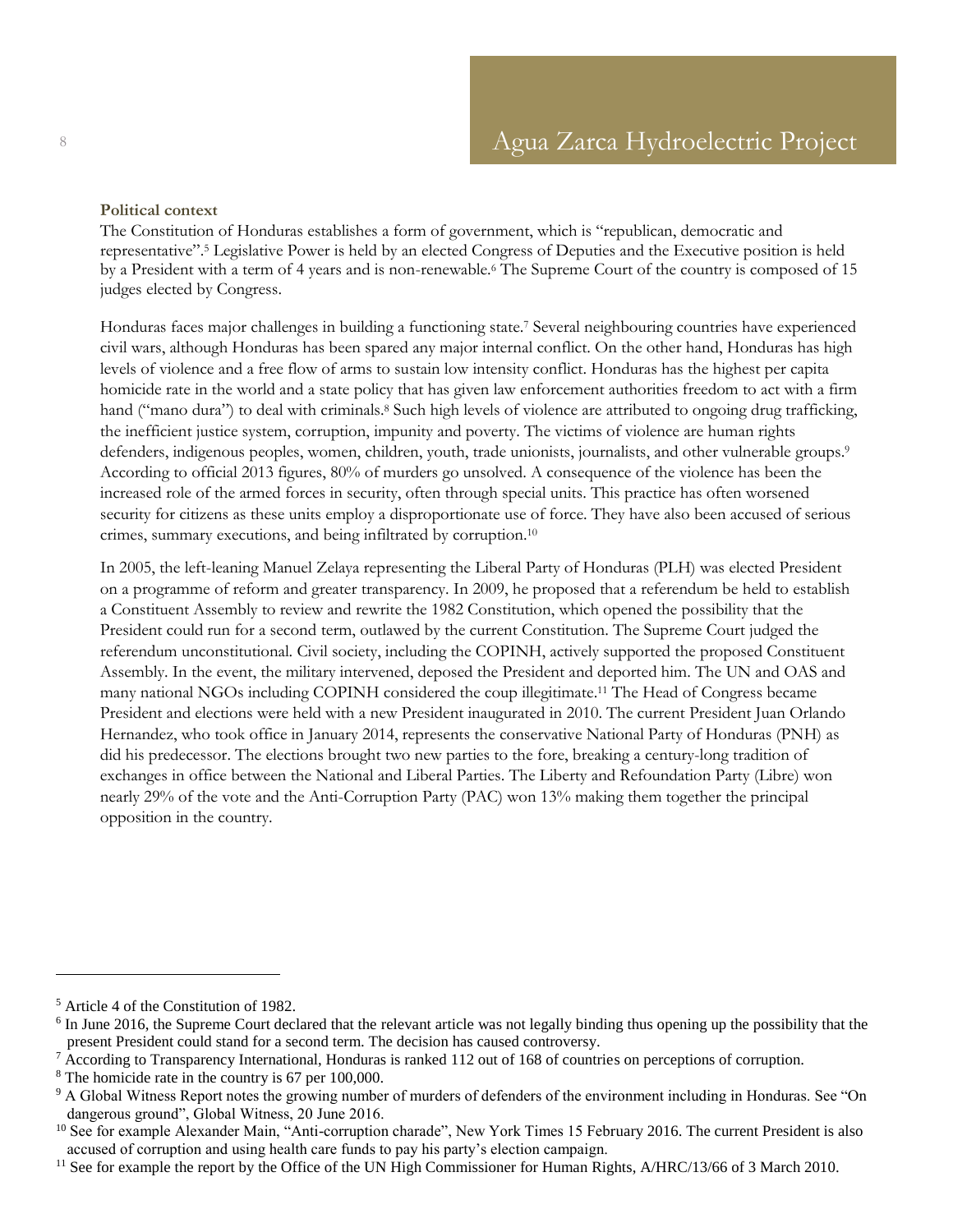#### **Economic context**

Honduras is one of the poorest countries in the region. About 60% of the population lives below the poverty line and these figures are higher in rural areas.<sup>12</sup> The country is ranked number 10 in terms of inequality. <sup>13</sup> An estimated 40% of the population is unemployed or underemployed which together with the violence has driven many to seek jobs abroad. Emigrant remittances represent 30% of the country's GDP. Since the 2008 financial crisis, the Honduran economy has improved and in 2015 had a growth rate of 3.5%. Honduras traditionally depends on agricultural exports, and coffee represents about 10% of exports. However, the economy has diversified and the manufacturing sector based on the maquilero system has grown and now textiles (cheap sweat shirts and T shirts) represent 20% of exports. Land distribution is largely unreformed, highly inequitable, and in recent years has led to seizures by landless groups.

Access to basic services is low particularly in rural areas. A 2010 World Bank report estimates that 45% of rural households have no electricity and the country is dependent on imported fossil fuels for more than 58% of its needs.<sup>14</sup> The cost of importing energy and the great potential for solar power and hydroelectricity has led to many clean energy developments. In view of the topographical features with high rainfall and plentiful rivers focus has been on the development of hydroelectricity. In 2007 a law was passed to facilitate investment in renewable energy projects. In the energy sector, there are a plethora of laws and regulations.<sup>15</sup>

#### **Indigenous peoples in Honduras**

Approximately 9% of the population of Honduras are indigenous peoples and Afro-descendants. The largest groups are the Lenca and the Afro-Honduran Garifuna; other indigenous peoples include the Miskito, Tolupan, Chorti, Pech, Nahua and Tawahka (or Sumo). The high levels of assimilation of the indigenous population and the stigma attached to peoples of indigenous or African descent historically has meant that many self-identify as mestizo (white or mixed race) suggesting that under different circumstances, more might recognize their indigenous/Lenca ancestry.<sup>16</sup> The Lenca language is extinct although there are attempts to revive it. Indigenous peoples are mostly landless, working in agriculture or as seasonal workers and with few other employment opportunities. An estimated 70% live below the poverty line. A number of communities have no drinking water, electricity and other basic services. According to IFAD, women who are heads of households make up about 9% of the country's smallholder farmers.<sup>17</sup>

Honduras has given little recognition of indigenous peoples' lands and there are no ongoing programmes of land demarcation. Only the Miskitos and Garifunas have recognized lands, while other peoples have the use of "ejidal" lands<sup>18</sup> but do not have full ownership rights. Honduras ratified ILO 169 in September 1994 and voted in favour of the UNDRIP. However, the country has not yet established a regulatory mechanism for the consultation process required under ILO 169. In its concluding observations to the Government of Honduras, the UN Committee on Economic, Social and Cultural Rights expressed concern about the lack of participation of

<sup>&</sup>lt;sup>12</sup>Information from the International Fund for Agricultural Development (IFAD):

<http://www.ruralpovertyportal.org/country/home/tags/honduras>

<sup>&</sup>lt;sup>13</sup> Making it the least equal country in Latin America as measured by the Gini Index.

<sup>&</sup>lt;sup>14</sup> "Honduras: power sector issues and options", World Bank, May 2010, p. xxvi.

<sup>&</sup>lt;sup>15</sup> "Legislación en la gestión ambiental de Honduras. Conocimiento y aplicación" by Dr. Mario Vallejo Larios, Ediciones Guardabarranco, Tegucigalpa, 2014 is the most comprehensive study on this matter.

<sup>&</sup>lt;sup>16</sup> The International Work Group on Indigenous Affairs (IWGIA), a Danish-based human rights organization, estimates that there are

<sup>1.27</sup> million indigenous people constituting 15% of the total population of the country. Se[e http://www.iwgia.org/regions/latin](http://www.iwgia.org/regions/latin-america/honduras)[america/honduras\)](http://www.iwgia.org/regions/latin-america/honduras).

 $17$  See footnote 12.

 $18$  Formerly owned by indigenous peoples but now owned by the municipality.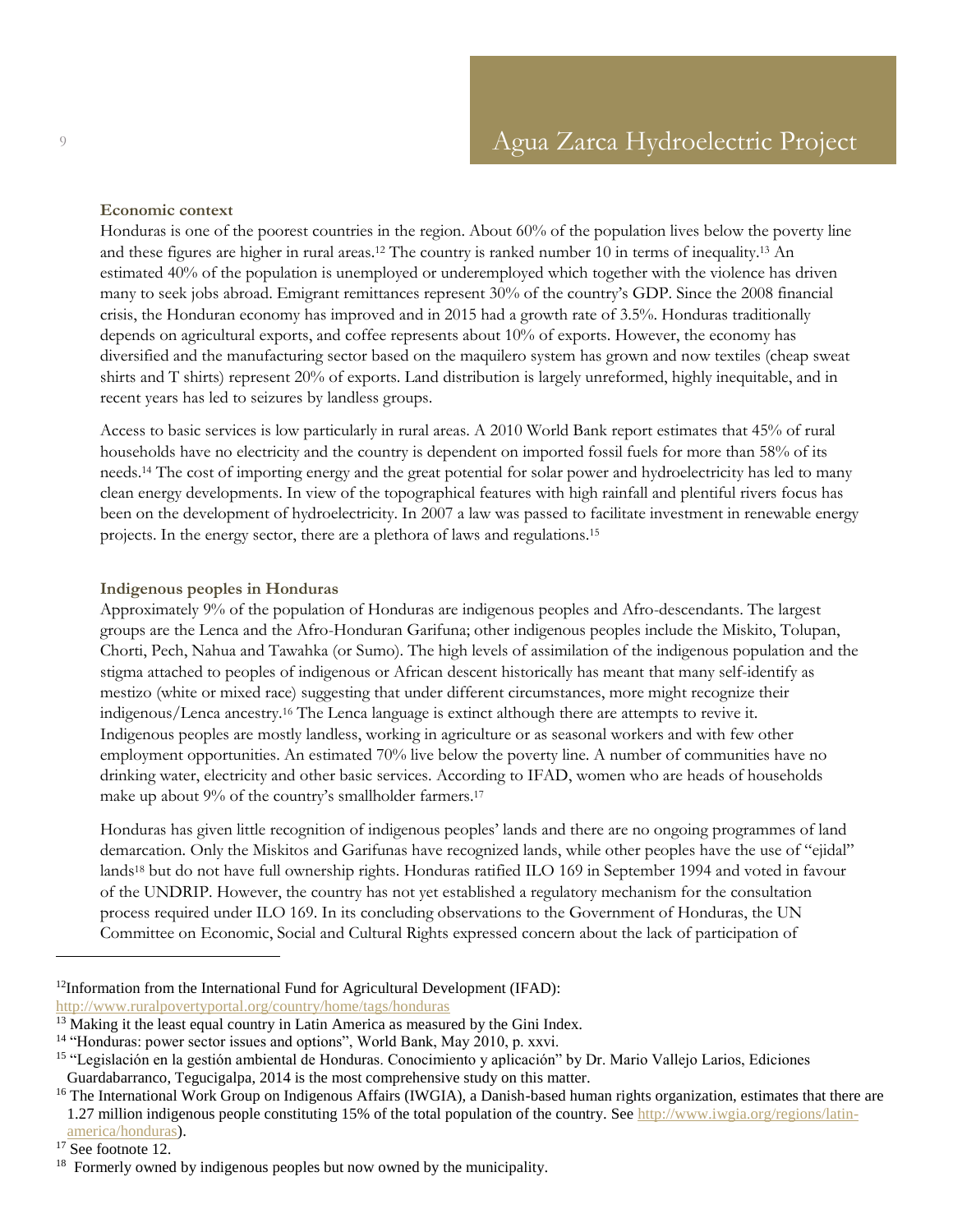indigenous peoples in the discussions on the new regulation on FPIC, and the limited protection of indigenous peoples' lands and natural resources.<sup>19</sup> In its report to the ILO on 6 June 2016 on the implementation of Convention 169, the representative of the government stated: "*Prior consultation provides for the possibility of asking indigenous peoples and Afro-Hondurans their views on a project so that these can be considered by the State before the project is decided upon. We hope in a short time to be able to present to Congress a draft law on this matter*."<sup>20</sup>



<sup>&</sup>lt;sup>19</sup> UN Committee on Economic, Social and Cultural Rights, "Concluding Observations on Honduras", E/C.12/HND/CO/2 of 24 June 2016.

<sup>20</sup> http://dinafroh.sedis.gob.hn/noticias/355-oit-eval%C3%BAa-satisfactoriamente-a-honduras-por-aplicaci%C3%B3n-del-convenio-169.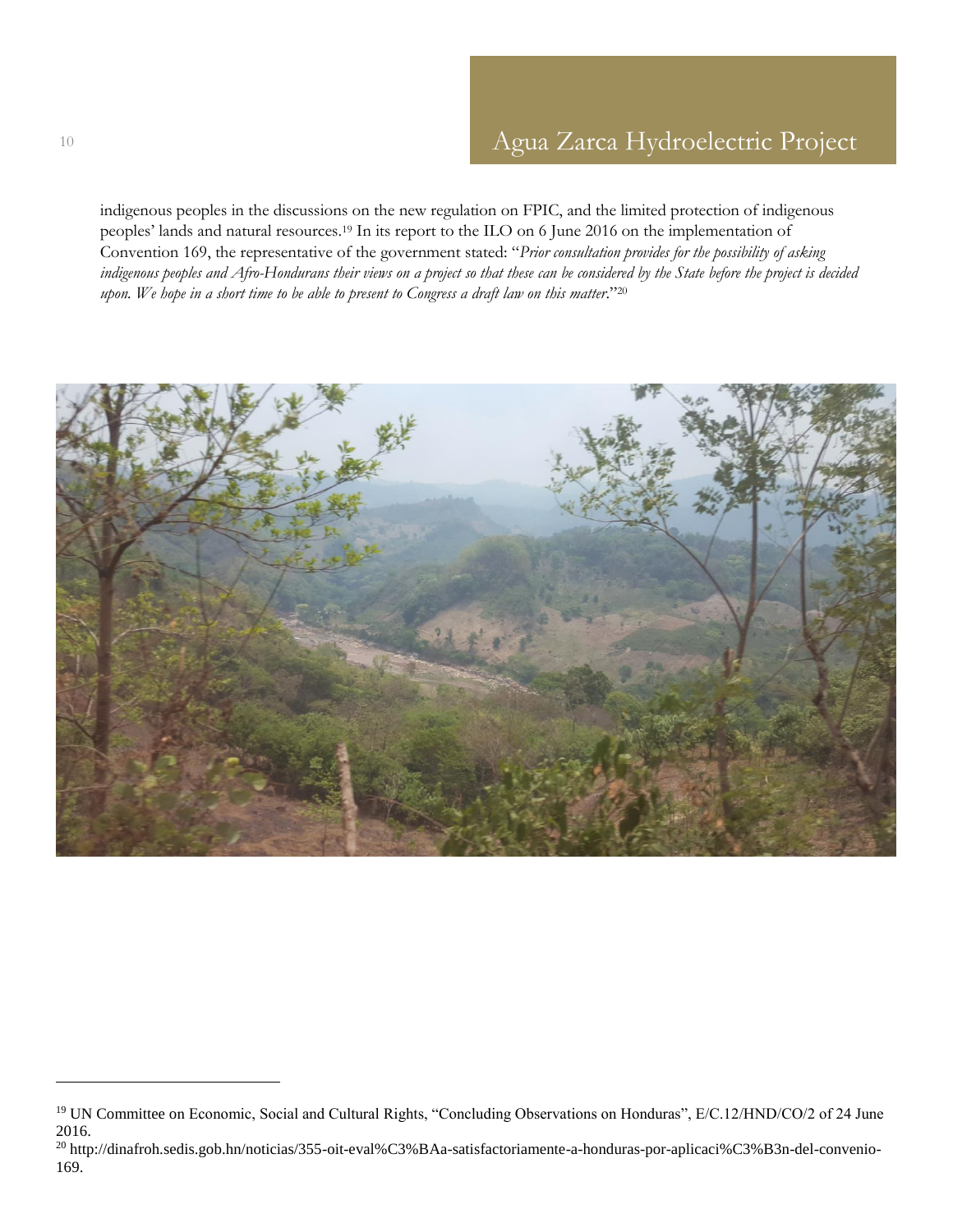## <span id="page-10-0"></span>Chapter 2: The Agua Zarca Hydroelectric Project

## <span id="page-10-1"></span>Project Design

The Project is located approximately 90km south of San Pedro Sula on the lower section of the Gualcarque River, which flows into the Ulua River approximately 10km downstream from the powerhouse site.<sup>21</sup> The Project area is located within the Departments of Santa Barbara and Intibucá, and over lands historically part of the Rio Blanco land title, discussed later in this report.

The Project has a physical land footprint area of approximately 22ha, including access roads, construction camp, temporary facilities and a 16km power line.<sup>22</sup> The stand-alone Project has a physical land footprint area of approximately 18ha. The original design of the Project was located on the right-side margin of the Gualcarque River. The communities closest to this Project design were La Tejera, El Barrial, Valle de Angeles, and San Ramón, and included approval for (but not limited to) construction of the following: (a) an on-river concrete gravity dam measuring 25m high by 93m wide with a reservoir surface area of 3.4ha; (b) a 2km tunnel; (c) a 645m penstock; and (d) a powerhouse of 3 turbines on the right side of the river.

## <span id="page-10-2"></span>Legal framework and environmental standards

DESA was incorporated in May 2009 for the purpose of owning, constructing and operating the Project. On 14 December 2009, the Ley General de Aguas was approved by Legislative Decree No. 181-2009.<sup>23</sup> The Project consists of two primary legal permits or authorities granting rights to DESA:

- (a) A permit/authority to operate in the Electrical Sector for a term of 50 years, granted under the law of the Sub-Sector of Electricity. This law establishes the grant is a "Contrato de Operacion para la Generacion, Transmision, y Comercializacion de Energia Electrica" (**Contract**), executed between DESA and SERNA. The Contract establishes the conditions upon which the concession is granted and authorizes the Project for operation in the Gualcarque River. The Contract for the original 14.4MW design was approved on 8 August 2011. 24After optimisation planning, the Project increased capacity to 21.7MW, and the Contract was modified and approved for the increase on 17 January 2012.
- (b) A permit/authority for a term of 30 years for the use of hydrological resource of the country. This permit/authority was granted pursuant to the Ley General de Aguas and establishes that the document that is to be granted is a "Contrata de Aprovechamiento de Aguas Nacionales" (**Contrata de Aguas**) also between DESA and SERNA. The "Contrata de Aguas" establishes the conditions in which the permit/authority is granted. The most notable condition is the right to use the water that flows through the Gualcarque River for the development of the Project. This is also conditional upon DESA at all times respecting the ecological flow established. The Contrata de Aguas for the original 14.4MW design was approved on 8 August 2011<sup>25</sup>, and later modified and approved for the 21.7MW design on 6 March 2012.

 $\overline{a}$ 

<sup>24</sup> The Contract was approved by the National Congress through Legislative Decree No. 68-2011, elevating the Contract and the permit to a Special Law under the Honduran Constitution.

 $21$  GAI, 2014.

<sup>22</sup> GAI, 2014; MFC, 2014.

<sup>&</sup>lt;sup>23</sup> This act replaced the 1927 water law and provided for the management of water resources by the State throughout the country.

<sup>&</sup>lt;sup>25</sup> The Contrata de Aguas was approved by National Congress through Legislative Decree No. 67 -2011, which elevates it to a Special Law under the Honduran Constitution.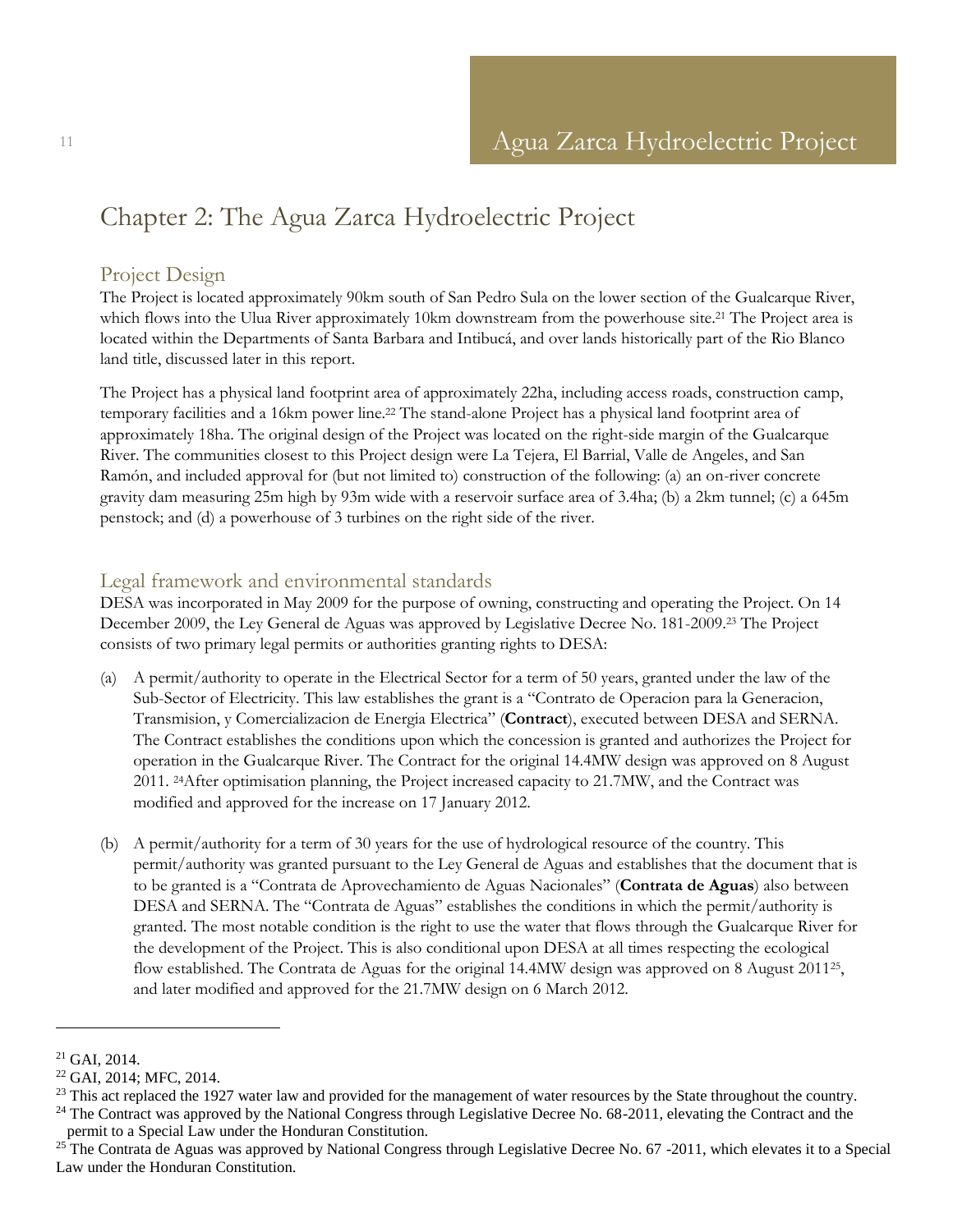Both of these permits/authorities establish the technical aspects of the Project. Of note is the fact that the permit relates to the use of the water of the Gualcarque River, so project design changes from the right to the left side margins did not affect the status of the authorities.

In addition, DESA required relevant environmental approvals to be granted for the Project by SERNA, which were obtained. Following the relocation of the Project from the right side margin of the Gualcarque River in response to opposition by the community of La Tejera, an "Informe de Cumplimiento de Medidas de Mitigacion" (ICMA) was submitted to SERNA. The ICMA sets out the nature of the changes to the detailed design of the Project, including additional environmental considerations, if any. This notification was a requirement of the environmental license where changes and modifications were made to the detailed design of the Project. However, as these modifications did not alter or affect the installed capacity of the plant or result in an increase in generation, it did not require an application for a new environmental license.

Finally, DESA has entered into a Power Purchase Agreement (PPA) with the State owned Empresa National de Energía Eléctrica (ENEE), the national energy supplier. The PPA permits direct sales to third parties but also establishes a fixed price for sale to ENEE. DESA had planned to sell the electricity produced to ENEE, as ENEE owns and operates the national transmission and distribution lines.

Information regarding the legal framework of the grant of the relevant permits for the Project has been gathered from various due diligence reports prepared for the lenders, technical reports, environmental and social risk audits and reports, legal instruments and meetings with DESA. On the basis of this information the only conclusion that can be drawn is that the relevant permits, authority and licenses granted to DESA appear to have been legally granted and obtained.

However, what appears at issue is the grant of the permits over the Gualcarque River by the Honduran Government. Documents provided by COPINH, and various NGO reports opposing the Project maintain that: (a) as the Ley General de Aguas was passed following the military coup in Honduras, it was invalid, therefore any authorities issued under that law (like the concession for the Project) were also invalid; and (b) as the Honduran Government had ratified ILO 169, it had an obligation to consult with the Lenca People as any instruments granted under the Ley General de Aguas, and associated Environmental Licenses, arguably triggered a consultation process (see Articles 6, 7 & 15 respectively of ILO 169).

The legitimacy of the concessions granted to the Project is now under question since the vice-minister of SERPA at that time is accused of granting the permits illegally. The case is to be judged by the Corte de Apelaciones de Francisco Morazán. 26 .

In relation to environmental standards, the documents reviewed suggest that there were various environmental and technical studies completed for the Project. Regular monitoring by SERNA to assess and ensure compliance with the relevant environmental license conditions was confirmed in the meeting with the regulator. Compliance with the IFC Performance Standards is addressed below.

## <span id="page-11-0"></span>The consultations and FPIC

Meetings to inform the commencement of the Project were held from January 2011. The community consultation and approval process for the initial Project design was set out in a Community Benefit Agreement, certified by the Municipality of San Francisco de Ojuera and dated 25 October 2011. This was signed by representatives of the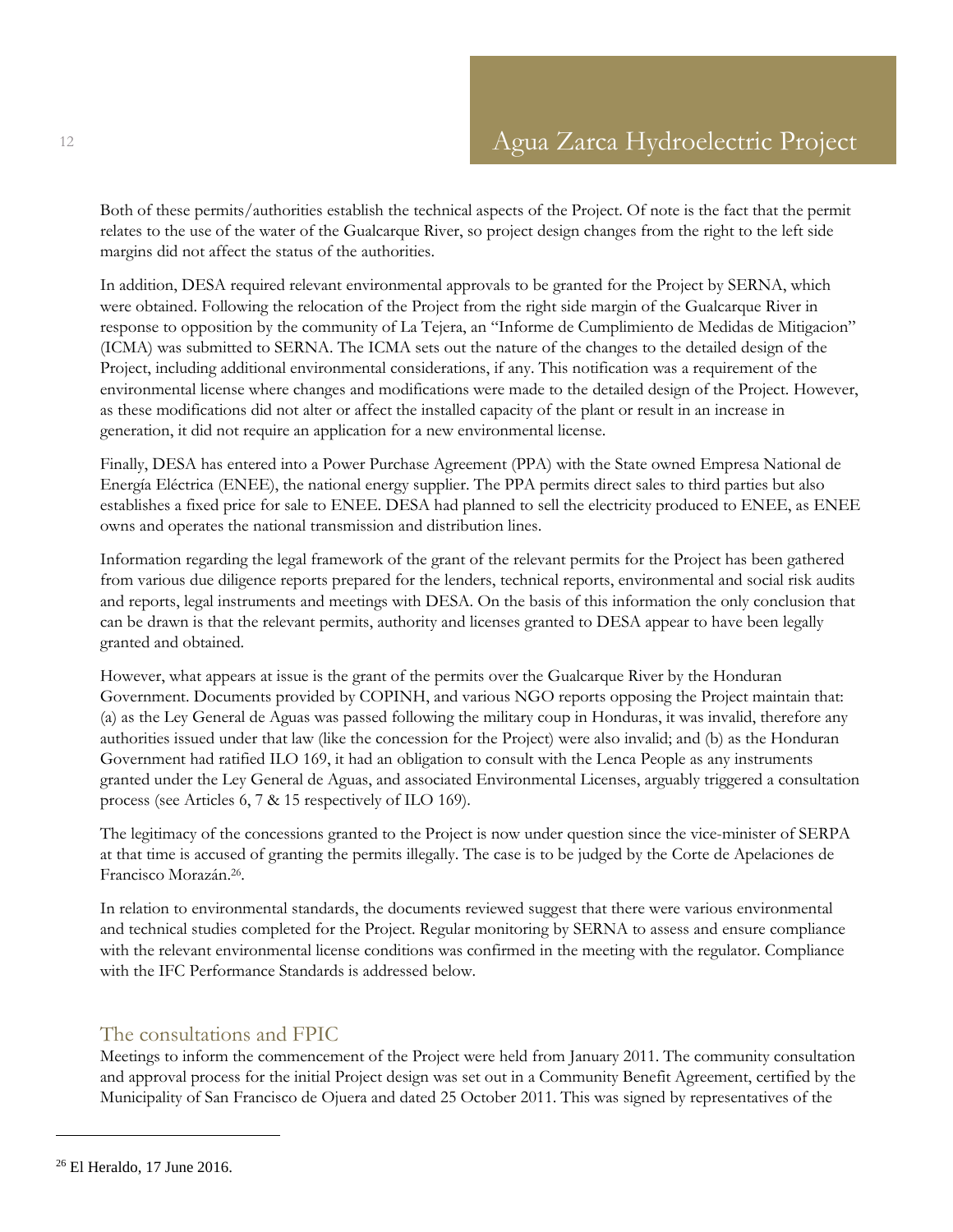various communities, including the President of the Patronato of the Rio Blanco communities and members of the community of La Tejera. For reasons to be discussed later in this report, the failure of the State to address their international legal obligations regarding compliance with ILO 169 prior to the grant of the concessions in August of 2011 is what gives rise to the Mission's view that an FPIC process was not conducted for the first phase of the Project. The onus was, in our assessment, on the Honduran government to implement such a process, not DESA or the lenders. In the absence of action by the State, however, DESA under the terms of the Credit Agreement with FMO, was required to implement IFC PS 7 through good faith consultations.

According to COPINH, La Tejera rejected the Agua Zarca Project in the consultation carried out by DESA in January 2011. The organization also states that the Rio Blanco community rejected the project at the meeting held with the mayor of Intibuca on 11 April 2011. COPINH claim that when the community voted against the project, the mayor and certain individuals met in private to sign an agreement. Similar manipulations took place in the consultations with La Tejera in April 2013 according to COPINH. The Mission was unable to substantiate the claims made by COPINH in relation to the validity of the agreements.

Following opposition to the Project expressed by the community of La Tejera, and the escalation of violence in April 2013, DESA conducted further community consultations with the nine communities identified by DESA as being impacted by the Project: El Barrial, La Tejera, San Ramon, Plan de Encima, Santa Ana, La Leona, Valle de Angeles, San Bartolome and La Union.<sup>27</sup> The result of those consultations and negotiations was the 2013 'Convenio', which was signed by all the Presidents of the 'Patronatos' or elected councils, acknowledged in that document as the representatives of the indigenous communities of the Rio Blanco lands. In this 'Convenio' DESA made various additional commitments to the communities regarding the provision of Project benefits, including contributions towards education facilities, education scholarships, road maintenance, access to potable water, electrification of villages, contribution towards hospital infrastructure, agriculture community development programs and a commitment to local employment.

### <span id="page-12-0"></span>Second and Final Project Design

As opposition to the Project continued, DESA revisited the Project location and design during mid-2014 and early 2015. The final Project, which has been partially constructed, includes the relocation from the right-side to the leftside margin of the Gualcarque River and is further downstream from the original dam location. These changes were put in place by mid-2015. <sup>28</sup> Of note is that the Project changed from an on-river dam to a run-of-river 5m concrete intake weir incorporating an off-river regulation reservoir, located inland in a naturally occurring water catchment area. This redesign also included changing all access and construction locations from the right-side to the left-side margins of the river.<sup>29</sup>

The Mission visited the Project site and was able to inspect the weir, reservoir, headrace tunnels, the improved access roads and the Bailey bridge used to access the community of Valle de Angeles. The Mission can confirm

<sup>27</sup> GAI, 2014

<sup>&</sup>lt;sup>28</sup> Other changes were: modification of the Project dam / diversion model to a run-of-river 5m high concrete intake weir, also located on the right-side margin; substitution of a pressurized sand trap to a free surface flow sand trap; substitution of the tunnel to a series of three headrace tunnels alternating with three canals, each 3.3m high and approximately 2,600m long, operating under free surface flow circulation; a 905m penstock; and the relocation of the powerhouse 40m higher than the river, with no change to the 3 turbine design.

 $^{29}$  The work camp was also relocated to an area around the off-river reservoir, with a temporary camp located on the right-side margin being abandoned.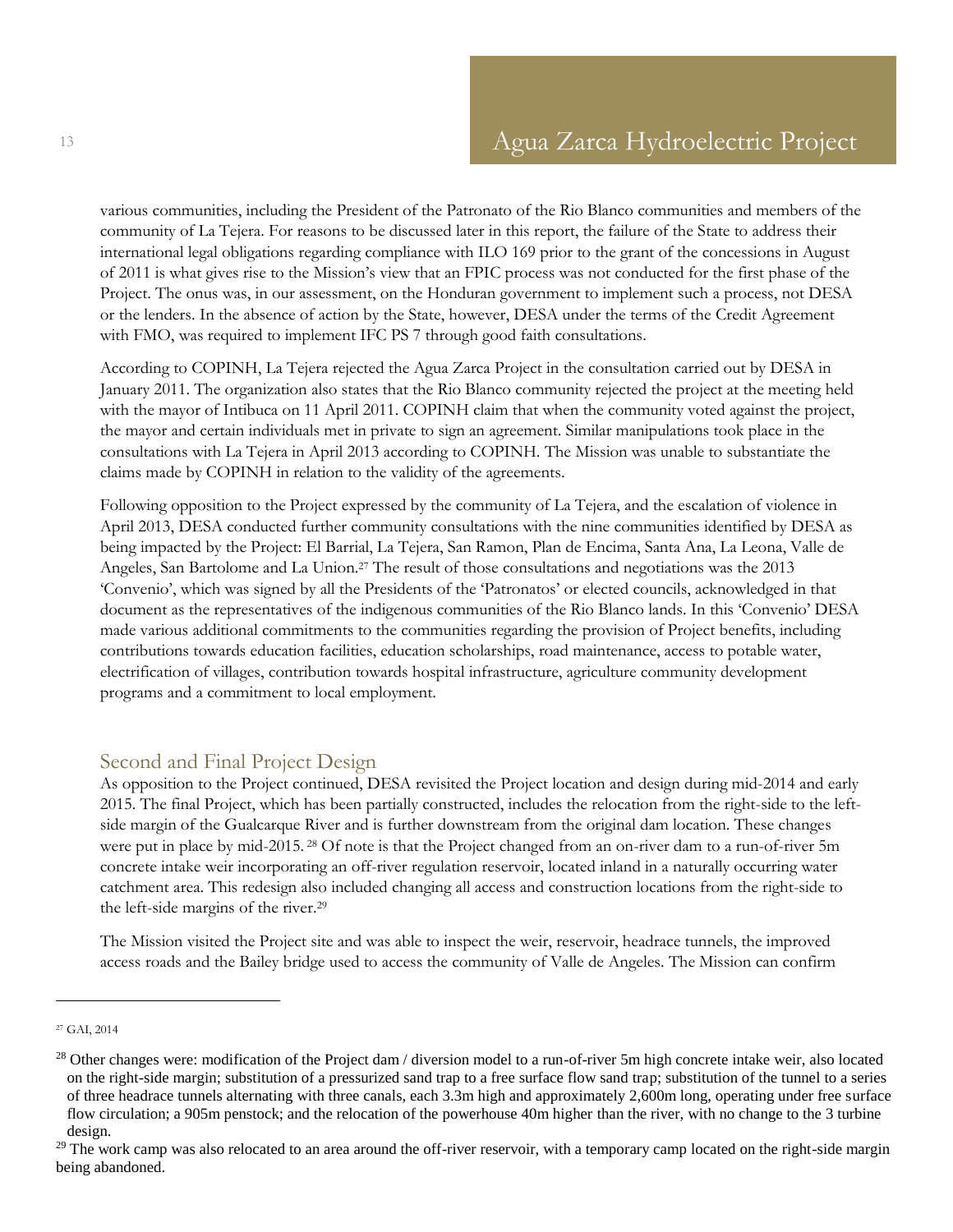that: (a) the Project is now located on the left-side margin; (b) all Project and construction activities are away from the community of La Tejera and have minimal physical impact on that community; (c) the Project is not a dam as per the original design; (d) the river continues to run freely and at levels consistent with historical levels for the time of year visited; and (e) public access by all communities to the river for communal use (agriculture, bathing, fishing etc) has not been impacted or restricted, noting that access historically has been through public access points and not private lands.

The communities closest to the revised Project are La Leona and San Ramon, which are located off the Rio Blanco lands title. In addition, there was a reduced impact on El Barrial and Valle de Angeles, and no direct impact on the community of La Tejera. DESA undertook community consultations and negotiations regarding the second and final Project design, which was reduced to the Community Benefit Agreement, dated 10 December 2014. Various representatives of the identified communities (see above) appear to have signed this agreement, but no representatives from the community of La Tejera. The Mission considers this consultation process to have occurred prior to the changes to the Project design and impacts taking effect. In that regard, consultation and consent for the purposes of the second and final Project design appears to have been given by all the communities identified (see above) but not La Tejera. These communities and their representatives expressed continued support for the Project to independent consultants reporting to the lenders and the Mission.

The 2014 Community Benefit Agreement contained important additional social commitments made by DESA, to be implemented following construction and operation. In the first year of construction, these commitments included funding for the purchase of a pipeline to take drinking water to the communities of Santa Fe, La Estancia and San Francisco de Ojuera and the donation of equipment for local schools. Following the second year of construction, the commitments included equipment for the local hospital (donated by the construction contractor, COPRECA), further road maintenance, the construction of another bailey bridge connecting Santa Ana and Plan de Encima and priority to local contracting businesses. Importantly, DESA committed to profit sharing arrangements with the Municipality of San Francisco de Ojuera following operation of the project, which funds were to be used for community development activities and projects with the local communities.

### <span id="page-13-0"></span>Access, use and health of river

Access to the river by the local communities has historically been through public access roads and areas along the riverbanks It was apparently not available through privately held lands that front either side of the Gualcarque River, a status quo that continued upon purchase of these lands by DESA, There was a period when Sinohydro blocked public access to the river for communities in the La Tejera area – a point made to the Mission - but it is maintained that it was only temporary and due to health and safety concerns during the first phase of construction. <sup>30</sup> Unfortunately this information was not properly communicated to the community and led to misunderstandings and perceptions that it was permanent and the Project would take away people's rights to access the river freely.

What has been reported directly to the Mission, and is confirmed in various reports since 2012, is that roads in the area generally have been improved as a result of the Project. In addition, old municipal roads to the river have been upgraded and improved, benefiting the communities.

Nor has the Project had an apparent impact on the use of water by the communities most impacted by the final Project design. These communities indicated to the Mission that they continue to use the river as they did before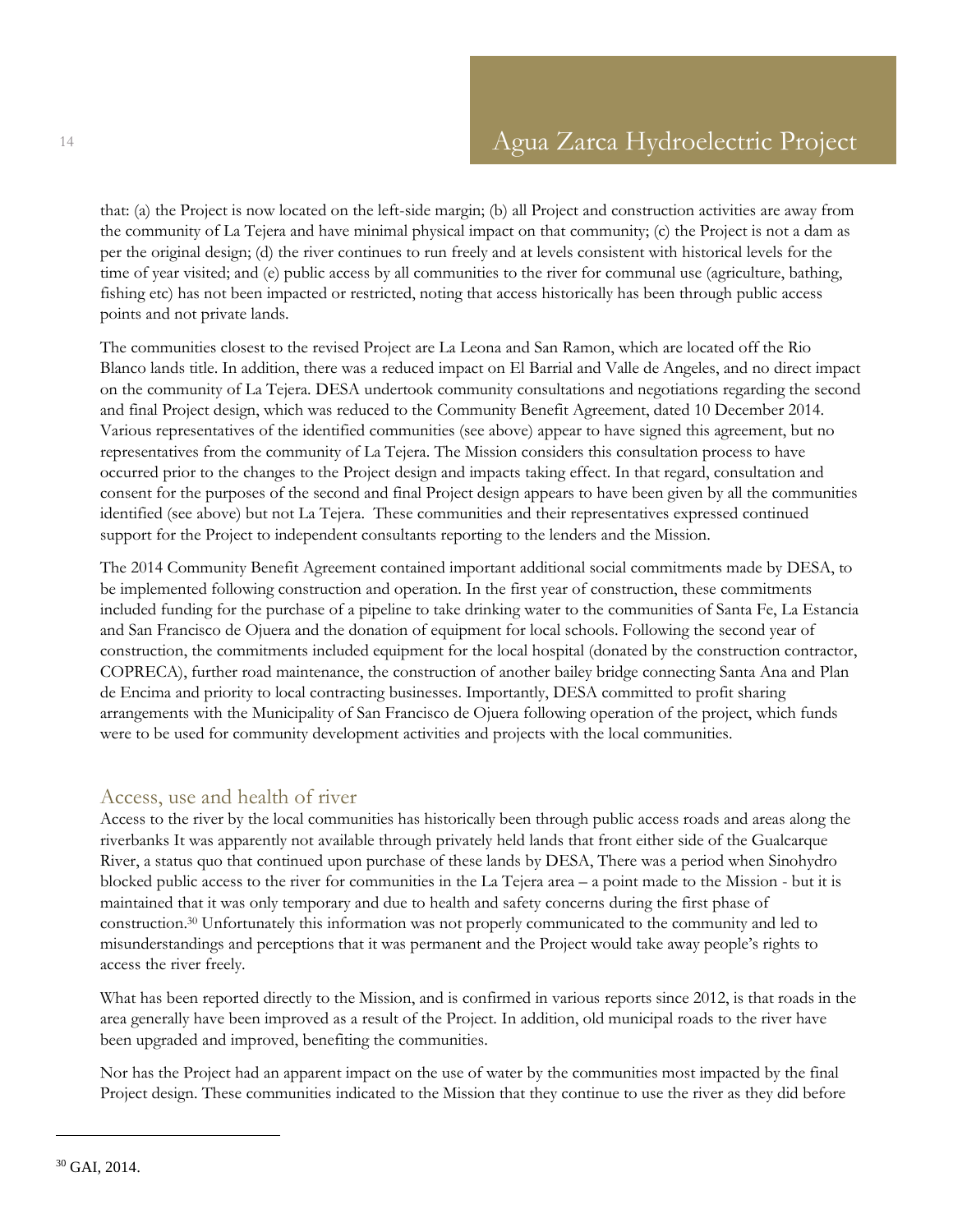the Project, including for farming, crops and to grow food for household and commercial supply. The community of La Tejera claims their livelihoods have been impacted by the inability to access water and contamination of the river. The Mission was not able to test the claims regarding livelihoods or access to water for farming, and water health is addressed below.

The Mission reviewed a number of technical hydrology, environmental and biodiversity reports. From these reports it is clear that additional information was required in order to assess the impact of the Project on the health for that part of the Gualcarque River which would experience reduced flow, being the 6km from the intake weir to the power station.<sup>31</sup> Further hydrological, aquatic surveys and assessments on impacts of aquatic habitats were part of the Biodiversity Management Framework established by DESA.

#### <span id="page-14-0"></span>Impacts on other natural resources

The environmental and social reports reviewed noted that the general Project area had been impacted by smallscale agriculture and low-impact human activity. The Mission observed land in the area being used for agricultural purposes, and noted on the day of the site visit an adjoining landowner was clearing land through burning and was advised that this was a common land management practice.

Using the IFC's PS 6 habitat categories, the Project area was classified as follows: (a) a majority of the area falls under the definition of *modified habitat*, that is transformed by agriculture; (b) small areas of *natural habitat*, being the riparian and gallery forests along the streams and some parts of the Gualcarque River; and (c) localized areas of *critical habitat*, where an endangered frog was identified.

DESA developed an Environmental and Social Management System and an associated Environmental Management Plan. Generally, by January 2016 it was assessed by the Lenders' consultant that DESA was managing environmental impacts well and undertaking coordinated and comprehensive monitoring and mitigation efforts, including erosion control, replanting and rehabilitation of disturbed areas<sup>32</sup>. The Mission observed rehabilitation control of the canals using coconut netting to stabilize banks and seed indigenous vegetation. From the information available, it does not appear that the Project would impact other natural resources any more than the impact from agriculture and human activity generally. Where there were impacts owing to construction and other Project activities, mitigation measures were put in place. There was a coordinated effort to restore the landscape to a pre-Project state through reforestation and re-vegetation controls.

As Project activities have stalled, so have ongoing rehabilitation measures. The potential is for a large rain event to create an environmental concern where erosion mitigation is incomplete and rehabilitation has not stabilized steep banks. Both DESA representatives and SERNA expressed this concern.

## <span id="page-14-1"></span>Cultural and spiritual value of the Gualcarque River

The reports prepared by external consultants for the Lenders from early 2012 looked into possible cultural and spiritual attachments of the community to the river and found no evidence. The reports referred also to an archaeological assessment conducted by two anthropologists as part of the increased capacity amendment

<sup>31</sup> GAI, 2014; MFC, 2014 & 2015. <sup>32</sup> MFC, 2016.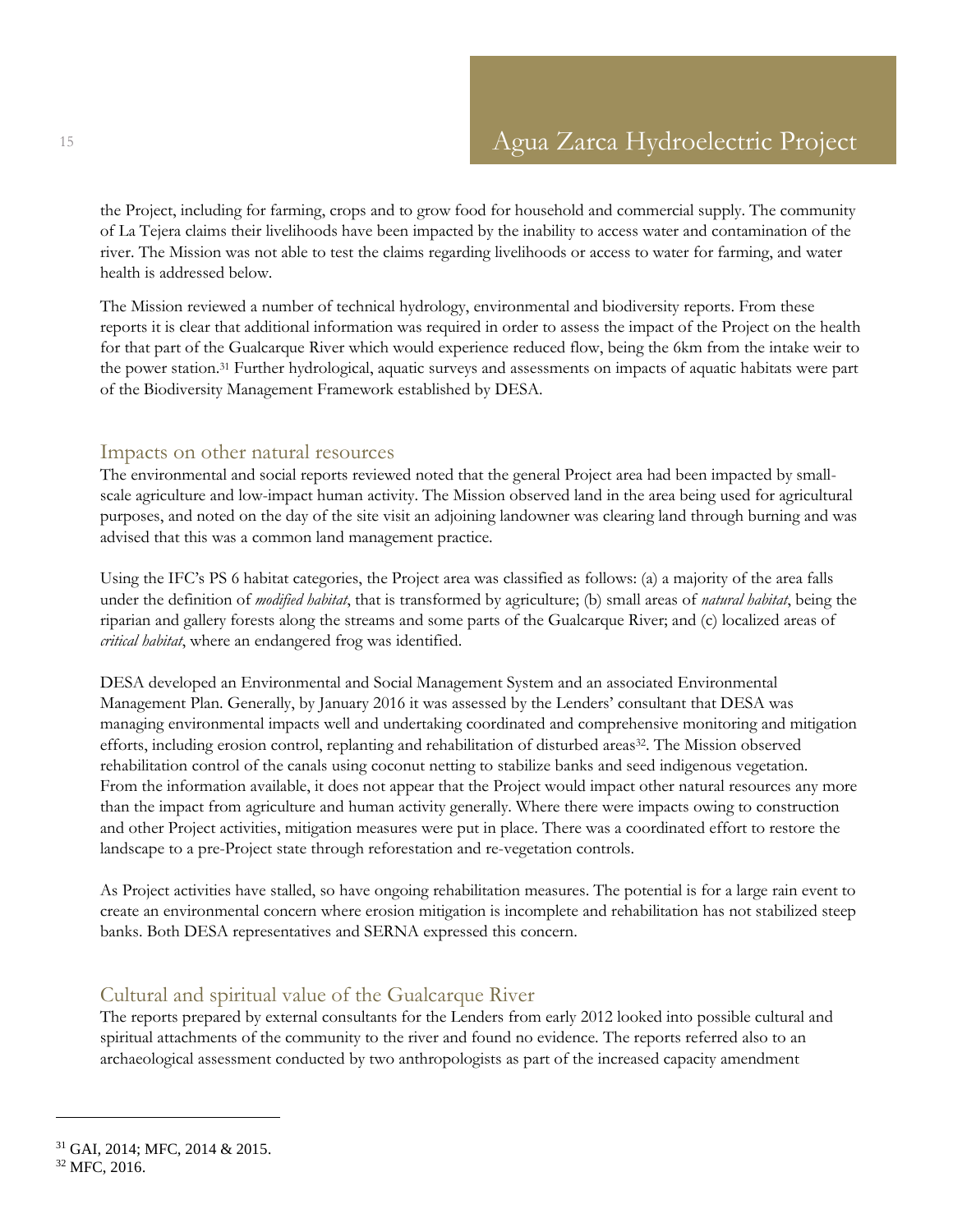submitted to SERNA in 2011.<sup>33</sup> It is appropriate that the relationship of the communities to the river and land was explored in these earlier reports and that professional expertise was sought. The findings suggest that the question of spiritual attachments to the land and river were not flagged by the community at that time.

During meetings of the Mission with the communities, members of La Tejera and COPINH used the words 'sacred' and 'cosmology' as part of a general discourse of the Lenca People's attachment to and responsibility for the environment and Mother Earth. When pressed for more detailed information regarding the sacredness of the river, there was none forthcoming. This is not to minimize or negate the strong attachment people expressed to the river and the earth generally, and it may be that culturally it is not appropriate for such matters to be discussed in an open forum.

The Mission also asked the meeting at Valle de Angeles about the cultural and spiritual values of the river. These communities also identify with a Lenca ancestry. The information provided by various individuals was that they had no stories or other cultural information passed down to them by older generations, which supported an assertion that the river was sacred. As with many colonized indigenous communities it may be that beyond the notion of water as being an essential element for supporting life and livelihoods, specific stories, ceremonies and collective memories of Lenca cultural and spiritual values have been lost.

In the meeting with DINAFROH, the assertion of the sacredness of the Gualcarque River was also raised. The observation made was that there was insufficient information to confirm the assertion.

Noting the observations already made regarding Project impacts on access to and use of the river by the Lenca people, it could be suggested that cultural uses of land will not be significantly impacted by the Project. However, there is insufficient information available to the Mission to make any determination as to whether the Project might endanger the spiritual values of the river.

### <span id="page-15-0"></span>Loss of livelihood

The Project has had both negative and positive impacts on the livelihoods of the communities in the area of influence of the Project. Loss of livelihoods has occurred as a result of the intra-community conflicts arising from the presence of the Project.

Of note is the positive impact that the Project has had on the livelihoods of residents of the communities. The electrification of the communities and improvement in public roads has had a positive impact on the residents of the area. In addition, community benefit programmes such as the water programme for the establishment of potable water sources, health education programmes, repairing of irrigation systems and a joint agriculture technical support programme with USAID<sup>34</sup> have the potential to improve future livelihoods for the community.

Further, the employment of local labour, reported to be approximately 400 persons during construction, and an increase in local economic activity also had a positive impact on the communities, until Project activities ceased due to the current funding issues. It was reported to the Mission that the earnings of the local community had increased during this period, improving the lives and livelihoods of many families and communities.

<sup>33</sup> GAI, 2012. <sup>34</sup> DESA, 2016.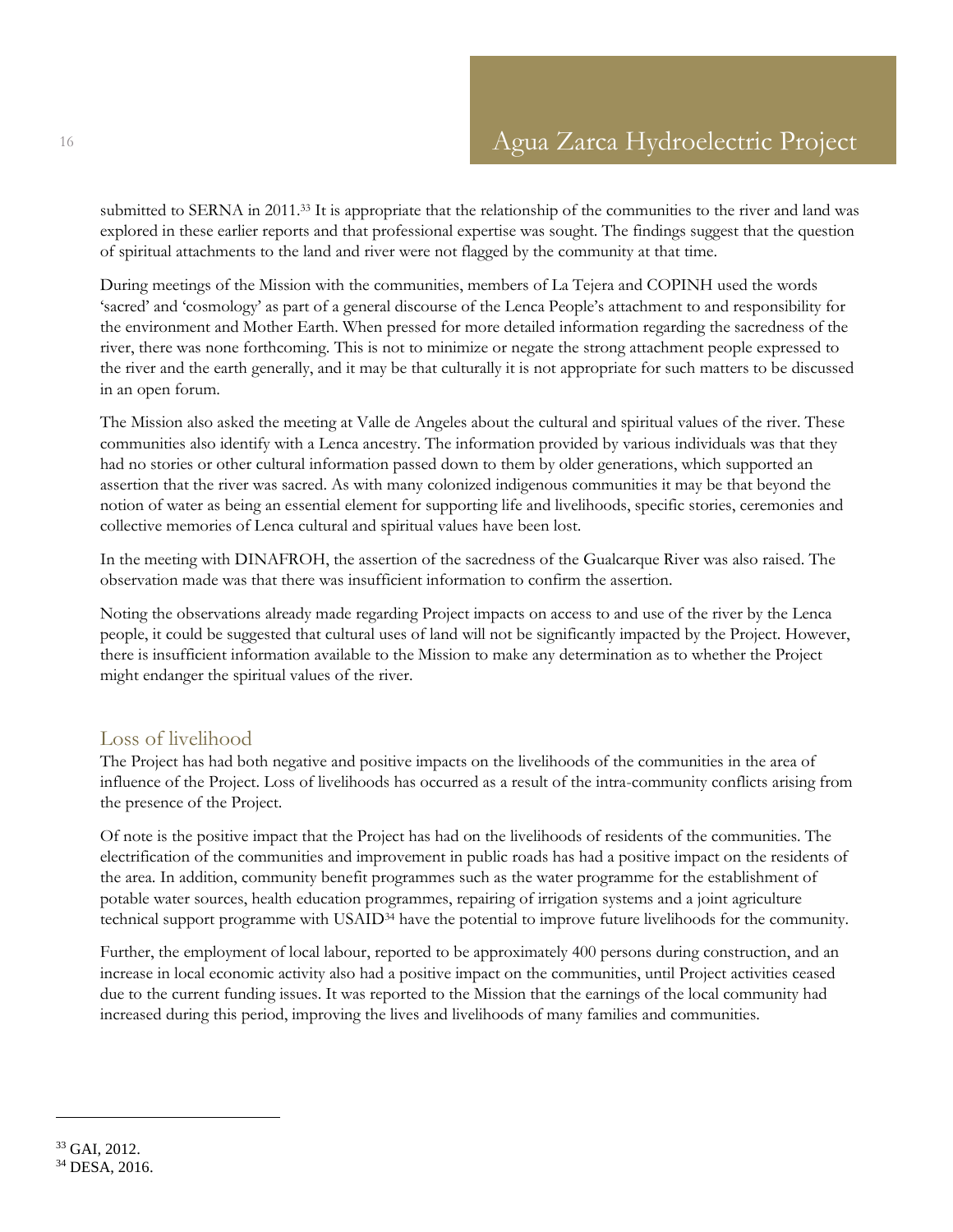### <span id="page-16-0"></span>Engagement and Relationship with Local Communities

Early reports prepared by the Lenders assessed the community consultation conducted between 2009 and 2011 through the 'cabildos abiertos' process and held that was reasonably good and sufficient to comply with PS 1. The outcome was the 2011 Community Benefit Agreement, followed by the 2013 'convenio' and the 2015 Community Benefit Agreement.

However, all of the independent environmental and social monitoring reports prepared for the lenders consistently comment that DESA had an unstructured approach to community engagement and communications generally. It is noted there was a significant improvement during 2015 with the allocation of additional resources to assist with the management and implementation of the Environmental and Social Action Plan, and improved coordination between DESA and the contractor. All the reports suggest the Company needed to improve its efforts to manage social risk issues through more strategic and integrated community engagement and a communication plan. Their inability to do so resulted in negative perceptions and understanding of DESA, the Project, its impact, and failed to communicate positive community development outcomes.

The community of La Tejera and supporters of COPINH aside, more broadly DESA appears to enjoy a good relationship with the communities in support of the Project. Although inadequate at the commencement of the Project, DESA was able to establish an effective Grievance Mechanism to address concerns voiced by the communities. Monthly reports by DESA contain detailed grievance records, including the problem encountered and the actions undertaken to resolve the grievance.

DESA addressed concerns the communities expressed regarding education for the children in the area. As part of the Community Agreement, DESA agreed to provide 7 school buildings, which had yet to be fully rolled out by the time the Project was suspended. DESA also provided student and teacher materials and hired a full-time class support person to assist children reaching Grade 7.

### <span id="page-16-1"></span>Implementation process

An important issue for the lenders is the assessment of the Project against the IFC Performance Standards and its compliance with international standards.

An early due diligence report for the lenders assessed that the following Performance Standards applied to the Project: PS 1: Assessment and Management of Environmental and Social Risks and Impacts; PS 2: Labour and Working Conditions; PS 3: Resource Efficiency and Pollution Prevention; PS 4: Community Health, Safety and Security; PS 6: Biodiversity Conservation and Sustainable Management of Living Natural Resources; and PS 8: Cultural Heritage.<sup>35</sup> These were confirmed by later environmental and social monitoring reports.<sup>36</sup>

The application of PS 7 was specifically excluded as applying to the Project<sup>37</sup>, and this was also the assessment of later consultants. <sup>38</sup> The Mission however has formed the view that PS 7 did apply to the Project, due to the application of ILO 169 and the self-identification of the Lenca people.

 $35$  GAI, 2012.

<sup>36</sup> MFC, 2014 and 2015.

<sup>37</sup> GAI, 2012.

<sup>38</sup> MFC, 2014.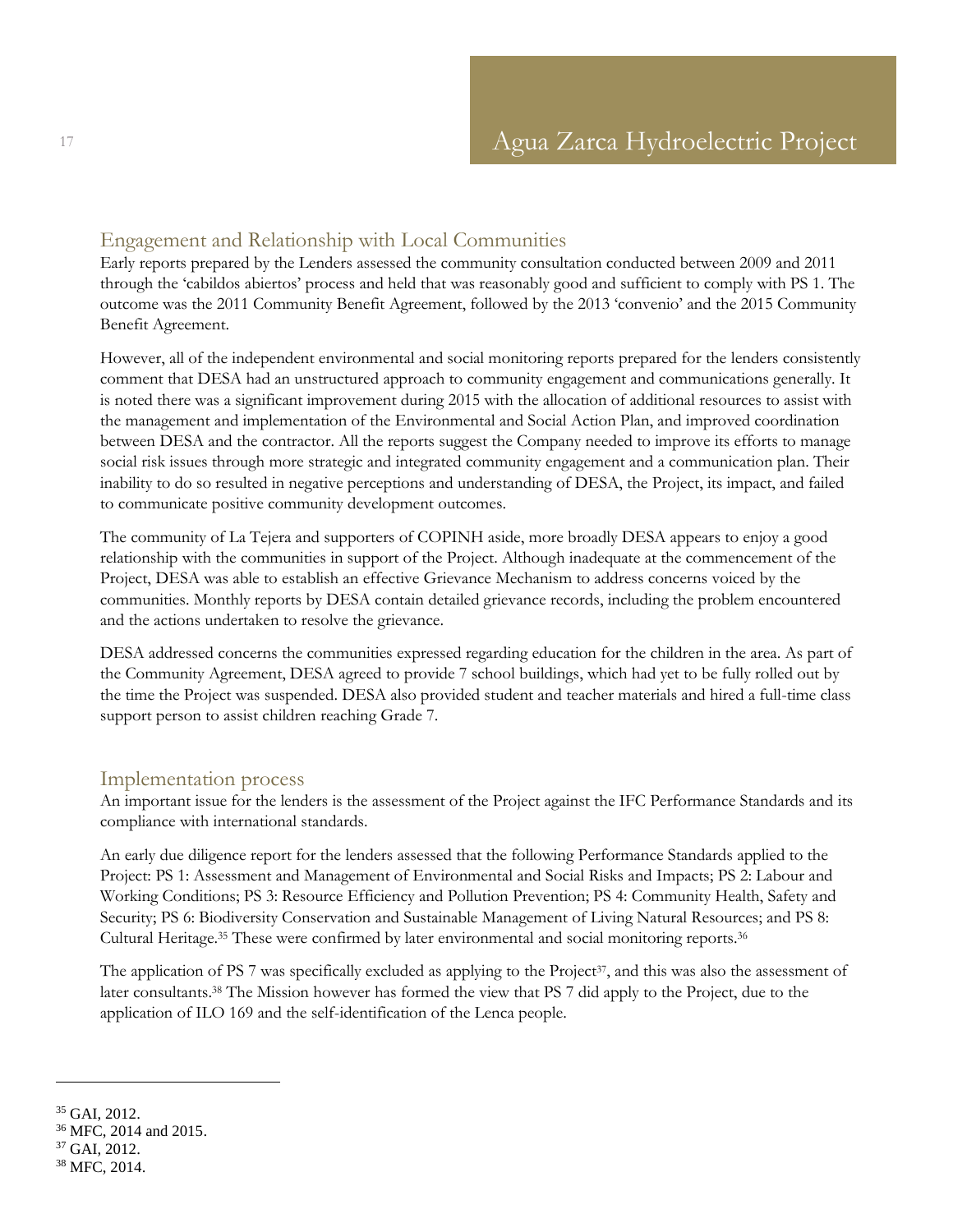In relation to the assessment of other PS from the commencement of due diligence processes to construction, the following observations are made:

#### *PS 1 (Environmental and social risks)*

The lenders' consultants identified deficits in DESA's Environmental and Social Management System, with significant work required by DESA in order to reach compliance standards. Significant improvements were made by DESA between 2012 and 2016, facilitated in part by the monitoring and capacity-building support provided by the lenders. However, social risk management continued to be an issue, particularly in the absence of a structured community engagement and communication plan. This being so, there is information, either in the environmental and social monitoring reports or DESA's monthly reports, that the requirements of PS 1 were not always being met.

#### *PS 2, & 3 (Working conditions and pollution)*

As with PS 1, earlier due diligence reports pointed to gaps between the information prepared by DESA through the environmental approval process and compliance with the PS. Again, with the support of the environmental and social monitoring consultants, DESA was able to address shortfalls, make improvements and meet standards required for compliance with the PS.

#### *PS 4 (Community health)*

The issue of security is dealt with separately in this report. In relation to community health, it appears from all the reports that DESA eventually established comprehensive systems to manage any impacts on the health of the communities associated with the Project. Of significant concern was the risk of airborne diseases associated with the water reservoir, and the information provided indicates that DESA invested in community health education programmes on this issue, amongst others.

#### *PS 6 (Biodiversity)*

As noted earlier, there were a number of issues raised regarding compliance with PS 6. From the information provided, it appears that further technical and environmental reports were required in order to properly manage the biodiversity of the Project area, particularly with respect to the health of the water, impacts on aquaculture habitats and mitigation measures. Without this additional information, it is difficult to determine continued compliance with PS 6 by DESA.

#### *PS 8 (Cultural heritage)*

There does not appear to be sufficient available information to support the application of PS 8. Earlier studies indicated that there was no significant archaeological or other artifact material within the Project area that required consideration. The matters raised earlier in relation to cultural and spiritual significance of the water and rivers, are also referred to here. In this regard, the lenders have exercised due caution, but may have made some further determination of cultural heritage in order to assess if the PS applied to the Project.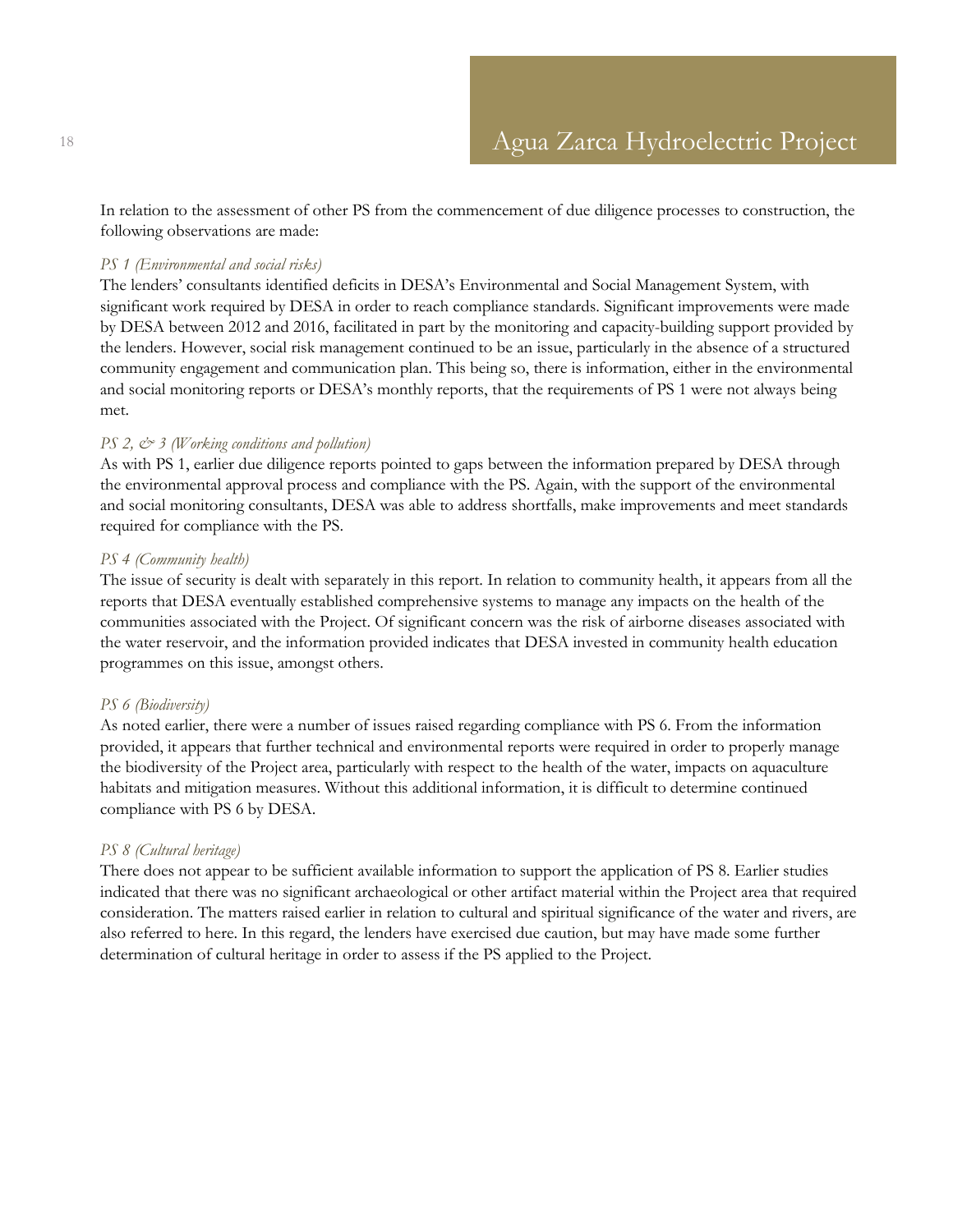## <span id="page-18-0"></span>Chapter 3: The Communities in the Project Area

The Mission heard testimonies from representatives of the communities located in the area of the Project regarding the background and impact of it in the light of the ongoing conflict, violence and decision by FMO to suspend, and later cease, financial support to the Project. <sup>39</sup> In particular, the Mission wanted to understand: (a) the indigenous/non-indigenous composition of the communities; (b) the process of consultation regarding the project; (c) the position of community members towards the project; (d) the evolution and causes of the conflict; and (e) the anticipated impacts on the community members in the event of abandonment of the project.

The Mission considered that the timeframe of the visit would not allow an in-depth analysis of these questions. However, it also believed that through open engagements with a wide number of individuals on several occasions, it would get a strong sense of the feelings of the community. It should be said that the Mission insisted at each meeting that it was independent from FMO and DESA, was multinational in character and composed of individuals with experience who had no connections with any of the parties. The Mission also had access to a number of studies undertaken by consultants hired by FMO in the course of the project development, which greatly helped deepen the understanding of the situation in the area.

It is estimated that a total of some 150 individuals attended the meetings in which some 30 individuals representing different points of view spoke. The following comments constitute our understanding of the situation on the ground.

## <span id="page-18-1"></span>Indigenous/non-indigenous composition

The Mission considered that understanding the ethnic composition of the communities in the area was central to its task. The conflict has arisen in large part because a group of individuals - specifically, members of the community of La Tejera - self-identify as indigenous peoples and make claims regarding rights to land, natural resources and cultural life that are, in their estimation, violated by the presence of the Project. In the various studies undertaken by the consultants prior to the Mission's visit, the question of ethnic identity was examined and in general they were unable to find evidence of a distinct indigenous culture. The studies note that there is no longer an indigenous Lenca language, there are no traditional activities that distinguish the peoples in the area from the wider culture and there are no recognized ancestral lands.

In conversations with the authorities such as the Mayor of La Esperanza and the Director at the Secretariat for Ethnicities, there was general acceptance that the people in the project area were of Lenca ancestry. <sup>40</sup> Furthermore, a number of representatives of the community of La Tejera, and COPINH itself, clearly and repeatedly selfidentified as indigenous Lenca.

In the course of discussions with representatives of COPINH, it was asserted that the organization represented the Lenca people in the area and that those who were not its supporters were not indigenous peoples but Ladinos and assimilated into the Honduran national identity. This statement was not borne out in the discussions held, in particular, with representatives of Valle de Angeles who acknowledged their Lenca ancestry as well as identifying

<sup>&</sup>lt;sup>39</sup> The Mission met representatives of the communities within the Project area on 4 occasions. Detailed information of these meetings is presented in **Annex 3**.

 $40$  The Mission considers that many indigenous peoples around the world, as a result of the colonisation they experienced, have lost their language (or forcibly been deprived of it), had their cultures denigrated to the point that many traditions have disappeared, and have no legal recognition of lands that historically were those of their forebears. Nonetheless, governments recognize them as indigenous because they self-identify as indigenous and are accepted as such by members of their community.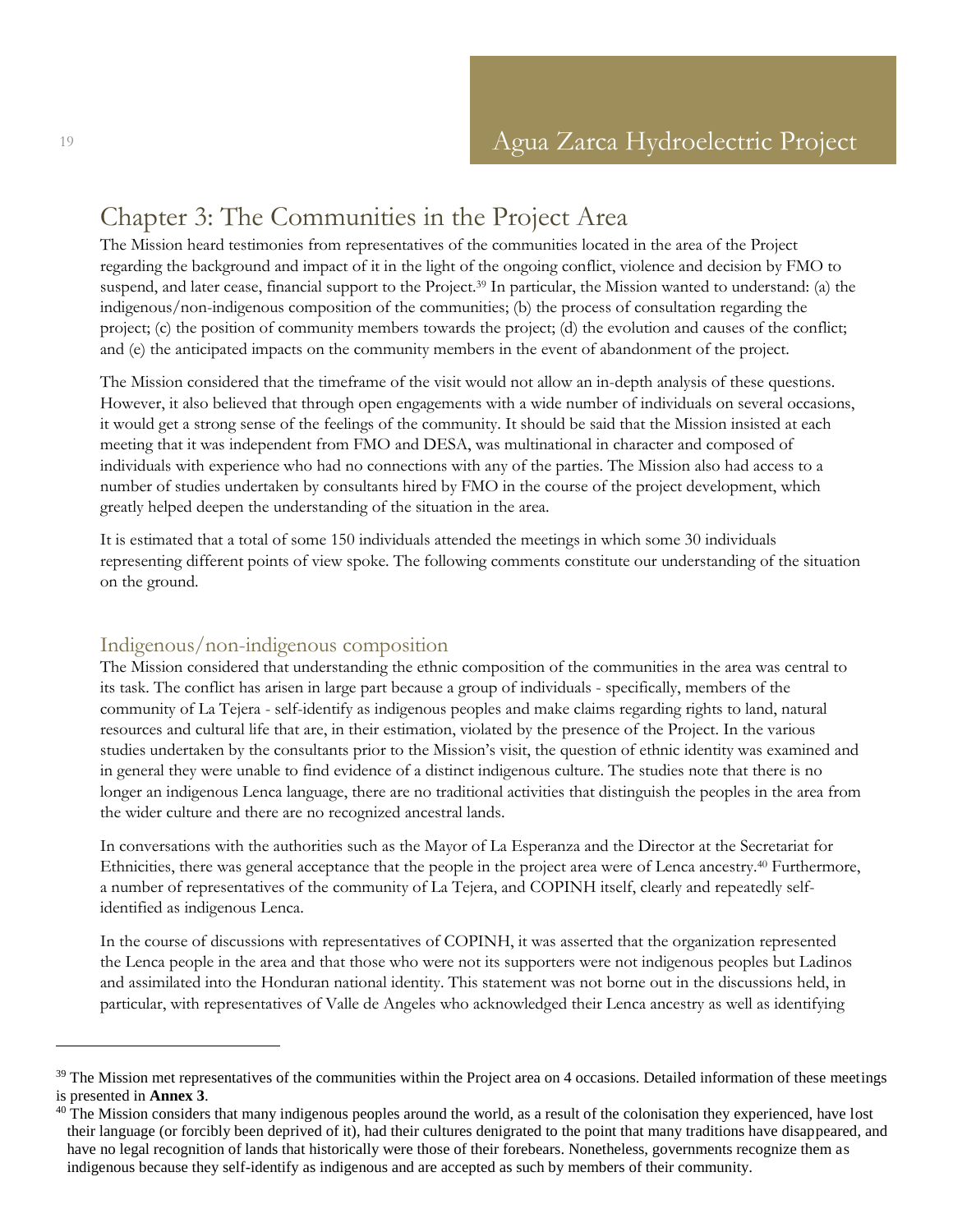as Ladino and also did not accept COPINH as their representative body. This complex situation only highlights the multiple identities individuals can have in these communities where the process of integration has persisted over decades, even centuries. It leads to the conclusion that in this case the question of indigenous identity is regarded as pragmatic and related to the perceived interests of the individual and the community.

As far as the report of the Mission is concerned, it accepts that the peoples of the area are of Lenca descent and can justifiably claim to be indigenous peoples in accordance with the generally accepted practice of selfidentification, or not, if that is their wish.<sup>41</sup>

#### <span id="page-19-0"></span>The communities and the consultation process

This section is concerned with the perceptions of the community and in this case there are predominantly two views. The first was expressed at the meetings of the Mission with the community of La Tejera and COPINH. The representatives at these meetings claimed that no legitimate consultation was undertaken. DESA, they said, should have held consultations in accordance with ILO 169.<sup>42</sup> COPINH also referred to the principle of FPIC which is elaborated in UNDRIP, and requires a consultation with indigenous peoples that might be impacted by a project prior to its commencement through their representative organizations. COPINH further claims that the lands acquired by DESA for the Project were obtained illegally, are rightfully ancestral indigenous peoples' territory, and that the Project violated their cultural rights as the river is sacred. The organization further claimed that the consultations that had taken place had not been adequate and had been corrupted through bribes and falsifications.

On the other hand, the perception of the representatives of the other communities in the area of influence of the Project was that the consultation process was adequate , undertaken through their community decision-making bodies and formalized in the formal registers of the community and municipality. They spoke of the benefits of the Project, specifically jobs, additional income flowing into the local economy and the various social projects to provide drinking water, electricity, improved roads and small economic activities.

The issue arises as to whether it would have been advisable or even a requirement to undertake a consultation along FPIC lines, as indicated by COPINH, with the community of La Tejera -where the brunt of the opposition to the Project is located, but also with the communities that have supported the Project since 2011. The Mission concludes that although the consultations were not held before the implementation of the Project, it involved all the communities in the area of influence of the Project, and fulfilled the other main requirements of the FPIC principle.<sup>43</sup> However, as COPINH noted, a consultation process is required by ILO 169, in the event of a project affecting indigenous peoples, and such a consultation should have been held before the Project was approved.

Honduras has ratified ILO 169, which is binding on the state. It is the responsibility of the state to ensure that consultations are held prior to the commencement of a project that may impact indigenous peoples. It is also noted that there is no regulatory arrangement in the country for the application of ILO 169 and FPIC.<sup>44</sup> The absence of a regulation makes the implementation of the convention more complicated for non-state actors. It was

<sup>&</sup>lt;sup>41</sup> "Self-identification as indigenous or tribal shall be regarded as a fundamental criterion for determining the groups to which the provisions of this Convention apply." ILO 169, 1(2).

<sup>&</sup>lt;sup>42</sup> The relevant articles of ILO 169 are 6 and 15.

<sup>&</sup>lt;sup>43</sup> According to the Convenio de Cooperacion of 23 August 2013, an FPIC consultation was carried out by the Ministry of Natural Resources and Environment in December 2010 and in October 2011.

<sup>&</sup>lt;sup>44</sup> A draft regulation is due to be presented to the President of the Republic on 9 August 2016 according to the representative of the Secretary for Ethnicities.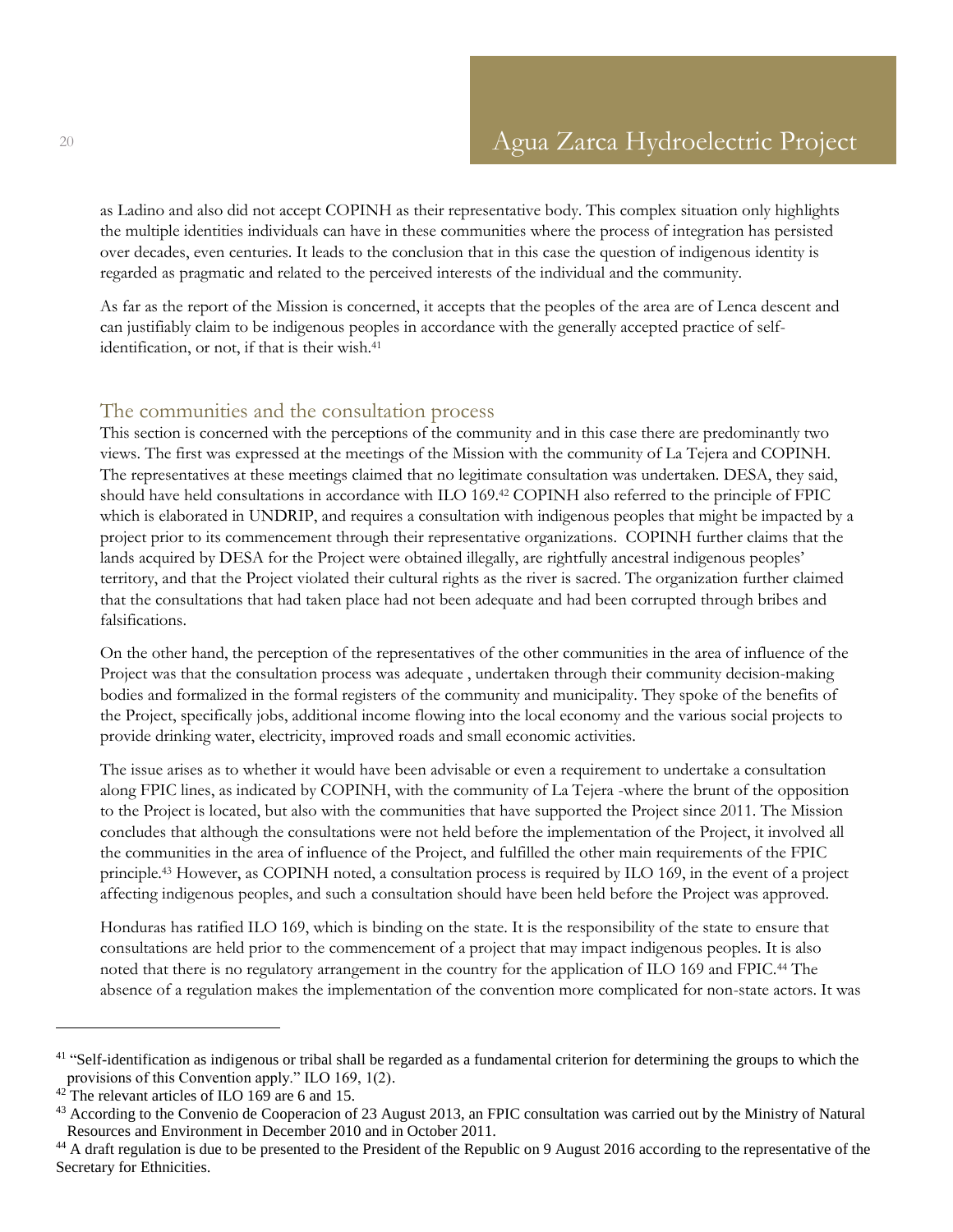noted that, according to the consultants (GIA and MFC), an adequate consultation was undertaken with community-based organizations in the absence of any traditional authorities such as councils of elders and this therefore served the same purpose. It was noted also that a number of communities did not invoke FPIC and were satisfied with the consultations carried out through the community-based decision-making bodies: the "patronatos". Notwithstanding these comments, and given the reality that a number of local people self-identified as indigenous peoples, however, the question arises whether DESA undertook a consultation that fulfills the requirements of ILO 169, IFC PS 7 and the principle of FPIC.

In the documentation provided to the Mission, DESA describes the consultations and other measures it took to comply with ILO 169 and IFC PS 7. The document notes that the responsibility for undertaking a consultation lies with the government. DESA is required as a condition of the permit from SERNA to carry out a form of consultation or "socialización".<sup>45</sup> From the ensuing information provided in the document that describes this process of "socialización", it is unclear whether this is a consultation to obtain the consent of the community or an information meeting following a fait accompli as the licence to proceed with the construction is already in place. It is understood that communities that favoured the Project went on to give their approval so in that sense they gave their consent. Others did not as was the case of indigenous persons the Mission met through COPINH.

ILO 169 does not require a "socialización" but rather a "consulta". IFC PS 7 also requires a consultation in line with UNDRIP, which calls for a consultation that is free, informed and takes place prior to the implementation of a project in order to obtain the consent of the peoples concerned. "Free" carries with it the idea that those being consulted are not subject to threats or inducements and freely come to an opinion. "Informed" has the expectation that all relevant information is made available in a transparent and accessible way so that the community can weigh the benefits and disadvantages and make an informed decision. The notion of FPIC implies also that consultations take place prior to a decision being taken on a project. A consultation along these lines does not seem to have taken place in this case. Finally, the FPIC principle requires that consultations take place with indigenous peoples' traditional authorities. This seems to have been the case as noted earlier, as there are in Lenca communities no traditional authorities in place and so use was made of existing decision-making bodies (patronatos). In a note sent to the Mission on 30 August 2016, COPINH stated that the Indigenous Council of Rio Blanco (Consejo Indigena de Rio Blanco) and the Council of Elders of Rio Blanco (Consejo de Ancianos de Rio Blanco), both traditional authorities, were members of its organization. The Mission was not informed of these bodies and did not have the opportunity to meet with them. It may be noted also that a consultation in line with ILO 169 and FPIC would be directly with the community and its decision-making authorities.

## <span id="page-20-0"></span>Position of Community Members regarding the Project

As noted in the previous paragraphs, the position of communities regarding the Project are split with some welcoming the benefits in terms of jobs and others, specifically those represented by COPINH, rejecting it. Where there appears to be some agreement among community members, whatever their position on the Project, is that people in the area lived harmoniously and with no conflict prior to the Project commencement. The Project has resulted in serious conflict, violence and deaths within a community that was remote, largely neglected by the government, poor, left to its own devices but at peace. The Mission has no means of knowing the state of community relations before the Project and must assume that this sense of wellbeing is a shared recollection and is in contrast to the prevailing dissension.

<sup>45</sup> La "Resolución Ambiental de Proyecto No. 0919-2011 emitido el 24 de marzo de 2011, manda que se debe de realizar una socialización del Proyecto con las comunidades del area de influencia directa del Proyecto y con la corporacion municipal".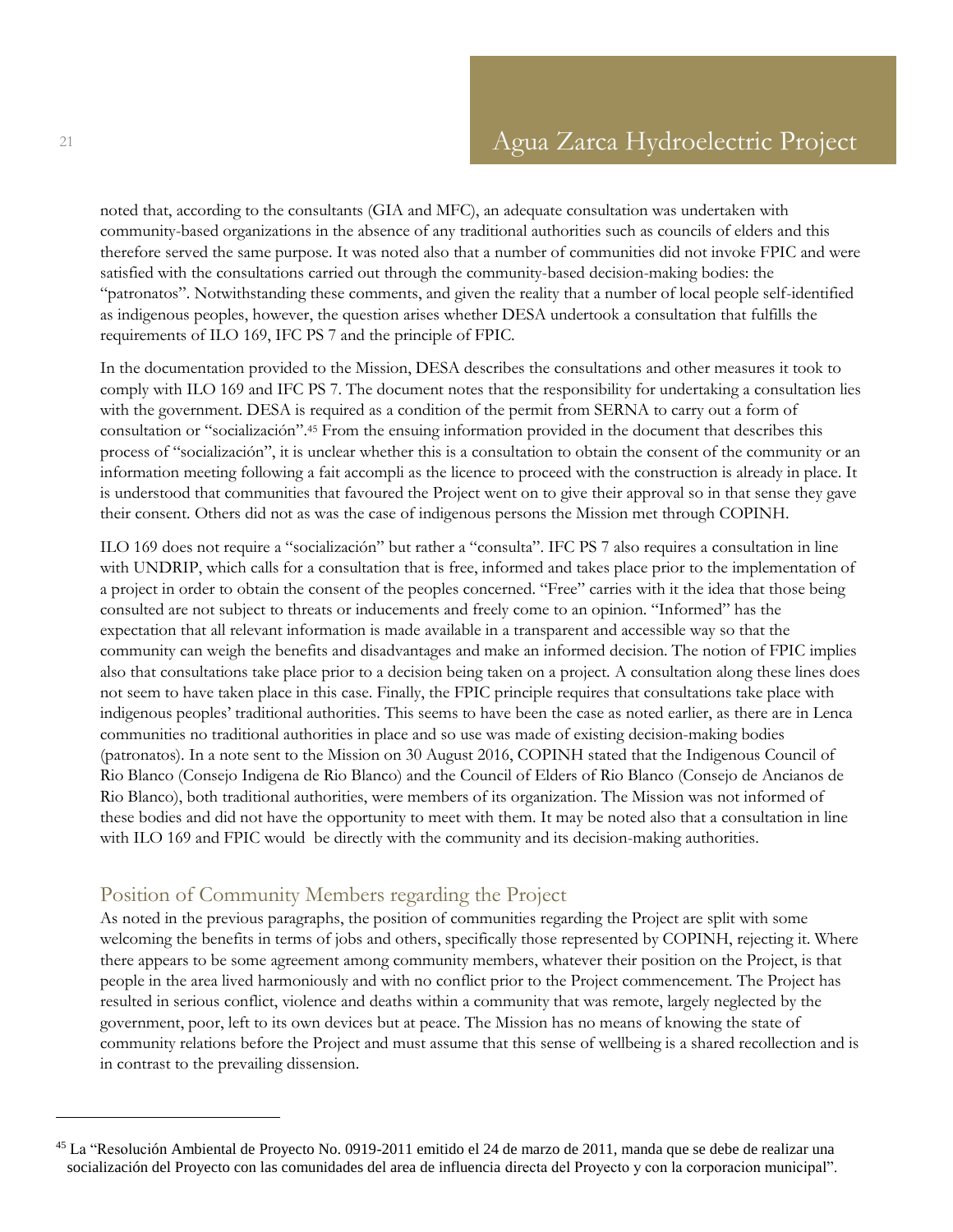What appears to be the case is that the introduction of the Project provoked disagreements and subsequently conflicts and violence. There is some suggestion in the documentation that this was due to the errors in community engagement made by DESA and the initial contractors. We can also question the efficacy of the consultation procedures, efforts to accommodate the concerns of La Tejera supported by COPINH and commitments to community projects that took place in the first years and that apparently did not lead to reconciliation but deeper and more violent splits within the communities.

It is not uncommon for major economic projects to bring division to communities that are largely neglected by the state with some groups opposing the development and others seeing potential benefits. Projects can certainly bring benefits but they also cause inequalities among members of the community and can set off inter-community and inter-family rivalries, as has been the case in with the Project. This implies that such projects, if they are to avoid conflicts, need to invest the time needed to set out the potential advantages and disadvantages of the project, detail the potential impacts to land and communities, address the concerns expressed to them in the consultation process in good faith, and find ways to mitigate impacts where they might occur.

### <span id="page-21-0"></span>Root causes of the Conflict

The Mission sought to understand the underlying causes of the tensions affecting the communities. It concluded that there are issues concerning access and use of land that pre-date the arrival of the Project. Honduras has experienced a long history of dispossession of indigenous peoples' lands. The acquisition of these communal lands by force or chicanery since colonial times is a matter of record. There is evidence that incursions have been made onto Lenca lands in the Project area by outsiders, over many years prior to the arrival of the Project.<sup>46</sup> Historically, the land required for the Project would have been Lenca ancestral lands and COPINH, in its presentations to the Mission, referred to them as such.

Contemporary Honduran law recognizes some communal indigenous lands, but not in the area of the Project as far as we understand. Lands in the region are defined as under individual or municipal ownership. Historically, many municipal lands were originally "ejidos" - lands designated by the colonial governments as communal and in the area of the project would have been Lenca lands. Over time, these communal lands have been absorbed as municipal lands but de facto continue to be used by local communities for agricultural activities. The land dispute at the heart of the conflict concerns the acquisition by some families of land in the Rio Blanco area (around the communities of La Tejera and El Barrial) and registering it as private land at the Municipality of Intibuca. COPINH claims that these lands were coercively obtained and, as Lenca lands, should not have been privatized by the municipality.

The complexities of land use and ownership in the area over time are not the subject of this report but they are nonetheless central to our understanding of the conflict that developed with the Project and explain the hostility of members of the community opposed to the Project. Members of the Lenca people particularly on the Rio Blanco side of the river who were initially those impacted by the Project, until it was revised, considered that their communal lands had been obtained by outsiders through coercion and then registered illegally by the Municipality of Intibuca. While the law as it stands in Honduras recognizes DESA's rightful ownership of the lands they acquired in 2011 for the Project, it would certainly have been advisable to seek to understand the claims made by indigenous peoples regarding their historic attachments, use and occupation of the lands under dispute and seek to accommodate their concerns.

<sup>46</sup> See Bird, 2013.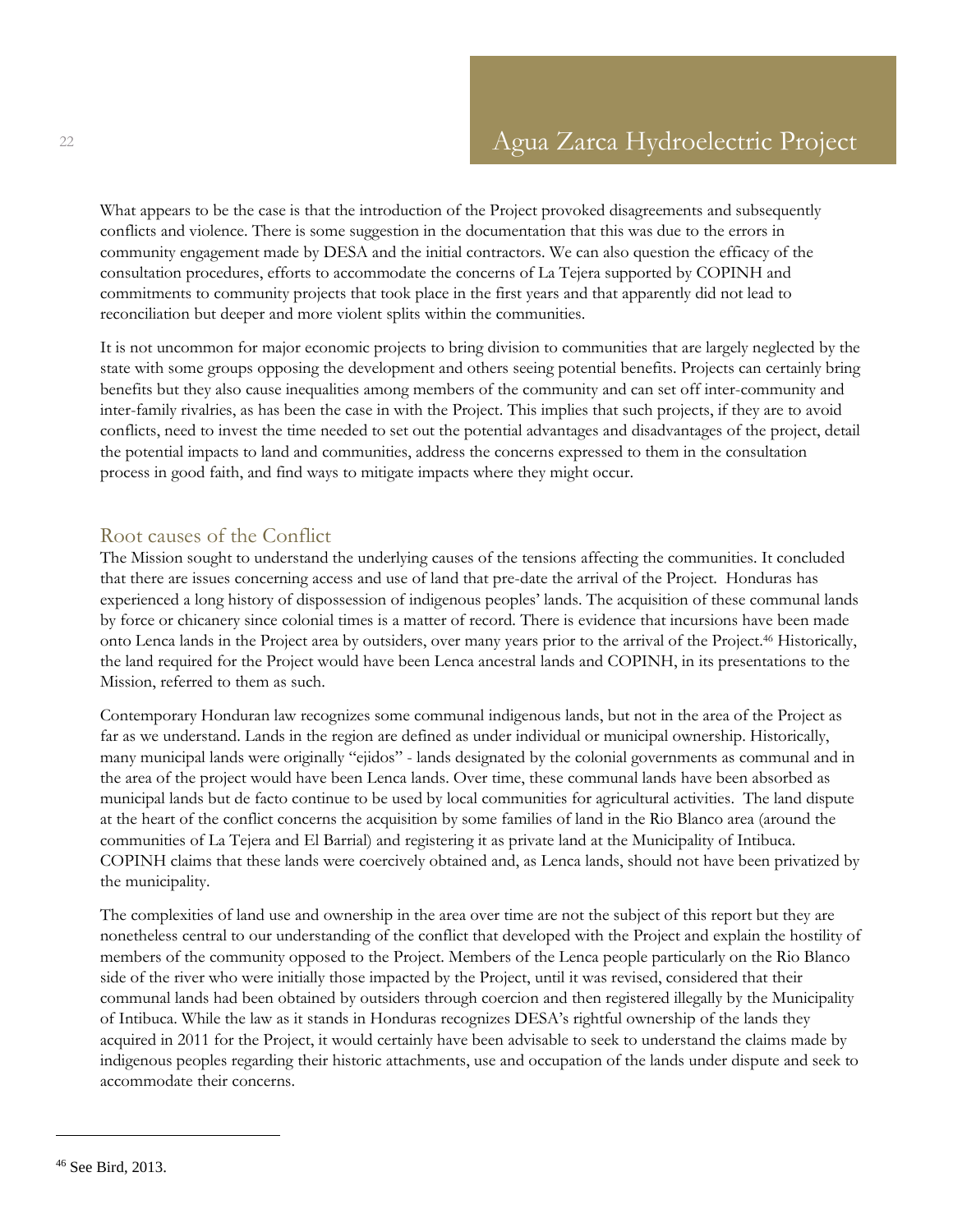## <span id="page-22-0"></span>Perspectives of Gender and the situation of Women in the Project Area

With respect to the application of a gender perspective in the consultation process of the project, the Mission determined, from the interviews carried out and the documentation reviewed, that no specific gender focus was used.<sup>47</sup> Nevertheless, in interviews conducted by the Mission, women indicated that they were adequately involved in the socialization process of the Project. Furthermore, based on the documentation, the Mission found that a priority need requested by the communities during the meetings was the creation of a maternal and child health centre, and that the construction of said centre was included in the project's social action plan. 48

Women at the meeting at La Tejera expressed concern that their children were being marginalized and were being refused entry to school due to their parents being supporters of COPINH. DESA, they said, had not fulfilled its commitment to provide a school building to the community of La Tejera and this was still pending due to lack of funds to fulfil social programmes.

The women at Valle de Angeles who spoke to the Mission generally reported that women were involved in community consultations and participated in decision-making regarding the Project. In addition, the women reported general improvements to the circumstances of families with houses being built and jobs for locals. The women who spoke felt that their side of the story had been lost because of the international attention being given to COPINH. They felt that the impacts on the communities in support of the Project had not been communicated or listened to, and that if the Project was abandoned, their communities would suffer.

## <span id="page-22-1"></span>Expected Impacts of Project Abandonment

Those of the community who expressed support for the Project said that the suspension of funding had already led to the loss of jobs and incomes, community level projects and general infrastructural developments to the detriment of the entire region. Furthermore, the prevailing view of this group was that the conflict would continue.

The position of COPINH is that all funding of hydroelectric and mining projects in the entire country should stop and that the funders should compensate the damage done to the communities. No opinion was expressed on whether the abandonment of the Project would lead to reduced conflict. From the perspective of the Mission, it is difficult to see how COPINH and those opposing the Project would not feel vindicated for the resistance they had put up that had led to the eventual abandonment of the Project. In the absence of the Project, however, it was not clear whether an alternative development model was being proposed and how it would address the community needs for basic services and improved infrastructure.

On the other hand, with 80% of the earth moving construction work on the Project completed, and should the Project be continued under alternative funding arrangements, it is expected that DESA would continue to hire only a handful of local workers once the Project was operational. It was understood however that community projects would continue and that a part of the revenue generated by the Project would flow into the municipality for use in the communities over the lifetime of the Project. All therefore depends on the level of income that may be generated by the operational Project that can be passed on locally to support viable development activities to improve opportunities for the communities and to foster greater and more proactive involvement by the state.

<sup>&</sup>lt;sup>47</sup> SP and CDP. <sup>48</sup> CDP, p. 19.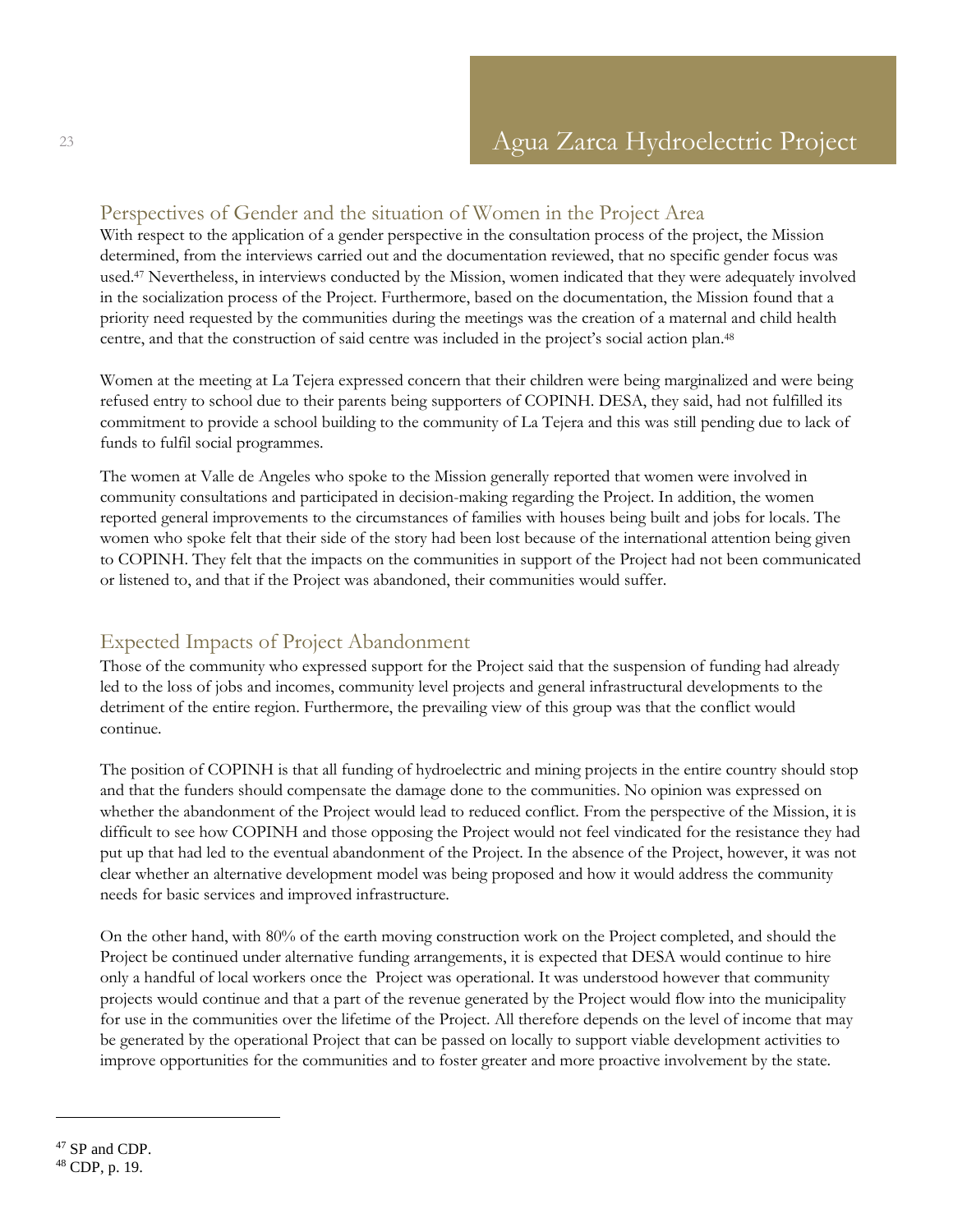Without the Project and the income it will generate, the communities will revert to the status quo ex-ante – with continuing state neglect, a subsistence economy, minimal basic services and below average incomes.

## <span id="page-23-0"></span>Chapter 4: Other Actors

### <span id="page-23-1"></span>Meetings with representatives of DESA

The technical staff of DESA confirmed to the Mission that 80% of the heavy construction and earth-moving was completed with almost no environmental impact. The original dam project had been abandoned and now there would be a weir of 5 metres with a canal and tunnel running off and parallel to the river. The change of the Project to run on the left-side of the river had been taken following opposition from COPINH and it came with added costs. It had also involved further studies including an environment and an anthropological review. The Project, they said, has the least possible impact and was a viable alternative clean energy source, which they expected to last up to 30 years. The DESA staff believed the Project was an opportunity for the local communities that were completely forgotten by the state.

As regards land acquisition, the technical staff explained that it had been bought from the previous 4 or 5 owners and was previously used for cattle and timber. DESA now owns the land on both sides of the river for about 5kms to a width of 2kms. They claimed that there was no customary land but that families could regularize their holdings on municipal land through a cadastral review. It was also stated that access to the river could still be made via the public roads and that previously there had been no roads to the river on the lands that were in private hands.

DESA, they said, is bringing benefits to the communities by offering work for probably another 2 years, by helping with the commercialization of produce, by providing villages with electricity, drinking water for 3 communities, improved roads, schools and a percentage of profits from the energy production for 20 years, which are guaranteed for the local communities. If the Project is not completed, the staff of DESA said, it would mean an end to these community development opportunities.<sup>49</sup>

The owners and management of DESA said that the Project was intended to produce clean electricity and was a long-term investment. Until 2014 all the equity had been from DESA until the first tranche of funding was released by FMO and the other funders. They said they had never expected the Project to generate so much controversy and that they had taken every step to address the concerns of the community including through redesigning the Project from a dam to a weir and moving the development away from La Tejera to the other side of the river.

As far as the assassination of Berta Caceres is concerned, they said there was absolutely no complicity and that DESA wanted to see a rapid resolution by the authorities. They were also agreeable to independent assistance from outside the country to help the Honduran police investigation. It was not in the interest of DESA, it was stated, that such a crime was committed.

As far as the withdrawal of funding by FMO is concerned, the hope was that once the criminals were convicted, and DESA was shown not to be implicated, the funders would re-commit to the investment. The Project benefits

<sup>49</sup> According to the agreement with the lenders, DESA will pay 2.5% of the project's profits to the municipality of San Francisco de Ojuera once it is operational for a period of 10 years. After that 3.5% of profits will be paid to the municipality. A number of social projects are also to be undertaken by DESA during the construction phase and once operational the company will transfer them under the responsibility of the municipality.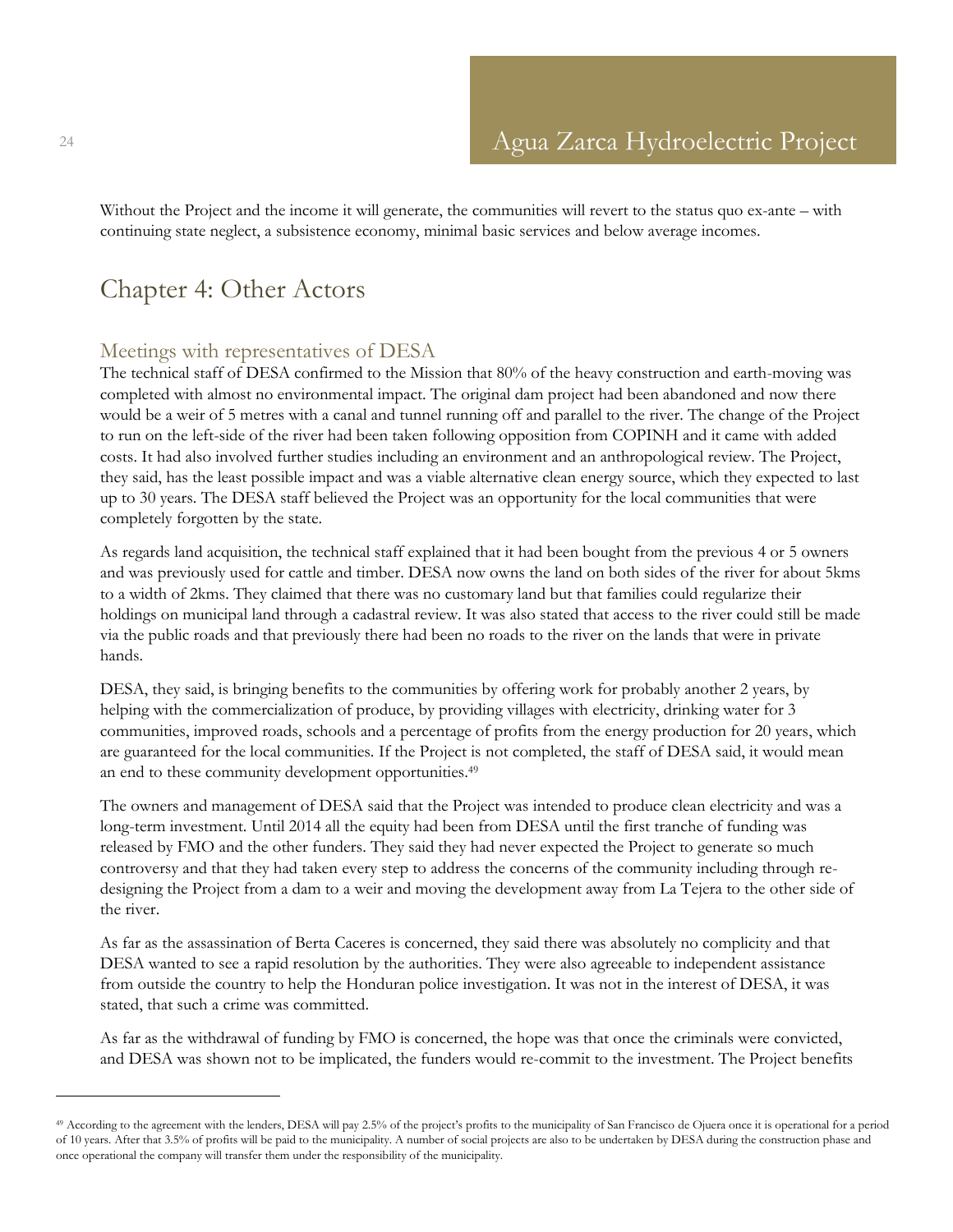the country and the community and does no damage to the environment, it was said. If financing was not forthcoming from FMO, it was possible that other funding could be obtained or from the government. They also said that the withdrawal of funds by FMO would have a domino effect and mean less investment from outside of the nearly 50 other clean energy projects in the pipeline.

The owners and managers of DESA renewed their commitment to strengthening consultation and the social programmes. They claimed that the violent incidents had greatly diminished in the last 14 months before the murder and relations had improved. They did admit that they had to go through a learning curve regarding the project.

### <span id="page-24-0"></span>Meeting with Local and National Authorities

The Mission met with the Mayor of La Esperanza, a representative of the Ministry of Environment and Natural Resources and DINAFROH. The mayor stressed the need for private investment in the area given the neglect by the state in addressing the local development needs and the reduced budgets available to the locally elected authorities. The representative of the Ministry of Environment put the Project into the context of the overall energy programme of the country, explaining the intention of the government to move towards 80% clean energy over the next years to reduce the costs and dependency on fossil fuels and also to play a part in reducing greenhouse gases. He said that regular evaluations of the Project took place to ensure the environmental commitments were being fulfilled. He did fear, if financing stopped and the project had to be abandoned, that a period of particularly heavy rainfall (these occur in ten-year cycles) would cause considerable damage to the environment as the construction site has not yet been stabilized and fully rehabilitated.

The representative of DINAFROH was familiar with the Project. He explained that while the majority of the people in the area were of Lenca ancestry some did not identify as indigenous depending on the circumstances. He explained that there are Lenca and non-Lenca both in favour and against the Project. He felt that the protests against the Project were dogmatic rather than taking into account the needs of the community for energy and development. These indigenous areas, he said, are some of the poorest parts of the country and it was not appropriate to perpetuate poverty in the name of protests against dams.

As far as representation of the Lenca people is concerned, the representative said there were at least 14 organizations claiming to represent the Lenca and that COPINH, as a national NGO, could not claim to be exclusively speaking for them.<sup>50</sup> Notwithstanding, the representative spoke of the need for a process of consultation in cases involving projects affecting indigenous peoples and that discussions about a regulation had been going on for years. In this regard, it was hoped that a draft proposal could be presented to the President in August 2016. On the question of indigenous identity, the representative said only 7 to 9% of Hondurans selfidentified as indigenous or Afro-Honduran but this figure could be double since many do not want to be seen as belonging to these groups.

### <span id="page-24-1"></span>Meeting with the United Nations

 $\overline{a}$ 

The United Nations provided the Mission with background to the national political environment and the principal interests and concerns of the UN's Human Rights Office. The Special Rapporteur on indigenous peoples had

<sup>50</sup> COPINH states that it has members from over a hundred Lenca communities in the country.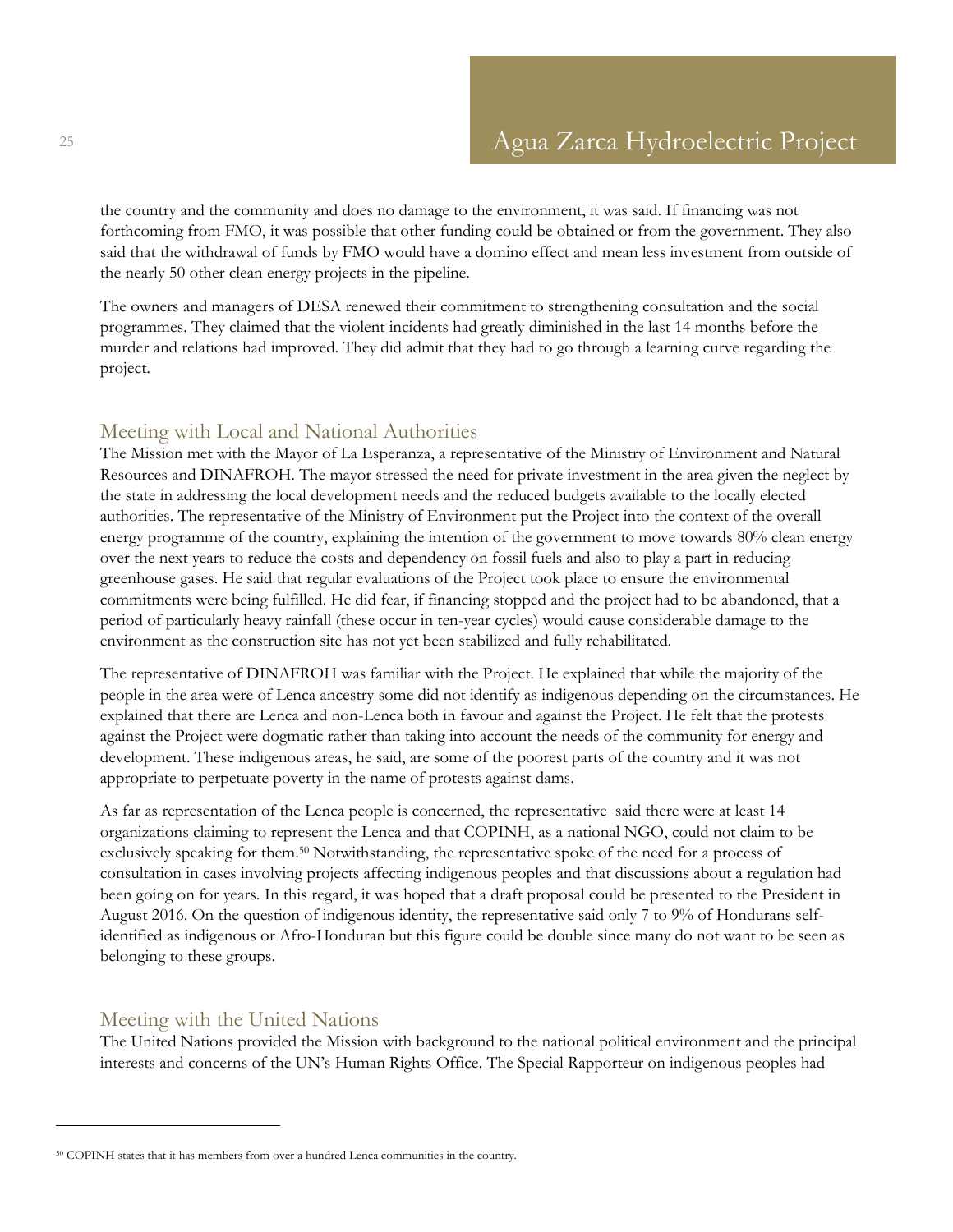made an official visit to the country at the end of 2015. She did not visit the Project area, but her report was due to comment on the human rights violations in the region.

## <span id="page-25-0"></span>Chapter 5: Security and Human Rights Issues

### <span id="page-25-1"></span>Allegations of Violence, Intimidation and Corruption

The Mission has established that with respect to the implementation of the Project, numerous violations of the rights of individuals have been reported, specifically offenses that go against the right to life, physical integrity, freedom of movement, private property, and access to justice, among other fundamental rights.<sup>51</sup>

As previously mentioned, in the area of the Project there are communities both for and against the Project. Local communities and stakeholders interviewed by the Mission agreed that the Project has been implemented within a context of human rights abuse that has worsened since 2013. <sup>52</sup>

Based on the interviews carried out and the documentation reviewed, the Mission concludes that there is evidence that violence has occurred at different times that was presumably committed by different individuals. On the one hand, various accusations have been made to local and international authorities by members of the community of La Tejera and COPINH against DESA and the State of Honduras for various crimes and offenses, including the usurpation of land and threats to and the loss of life.53The mission heard testimonies from representatives of COPINH who claimed their lives were threatened by individuals because they opposed the Agua Zarca Project.<sup>54</sup>

On the other hand, a number of complaints have also been lodged against members of La Tejera and COPINH by residents of communities in favour of the Project, along with staff of DESA, for damage to private property, usurpation of land, intimidation and loss of life.<sup>55</sup> In addition, violent incidents have occurred that have led to the loss of life within the context of protests against the Project that were repressed by the public authorities.<sup>56</sup> The

 $51$  During the visit to Honduras, the Mission was informed of at least 30 reports of crimes committed in the project area since 2013. 52 Among the key factors that have led to the La Tejera community's rejection of the project are the non-fulfillment of the first

improvement commitments made by the project and the Synohidro company's non-payment of compensation for damages. <sup>53</sup> Other accusations include: i) a complaint filed on April 9, 2013 by the Special Prosecutor for Ethnic Groups against M.D., Mayor of Intibucá, for abuse of authority by authorizing the construction of the Agua Zarca project; ii) a complaint filed on September 3, 2013 before the Special Prosecutor for Ethnic Groups and Cultural Heritage for land usurpation, abuse of authority and other crimes, presented by J.G.B., Indigenous Coordinator for the northern sector of Intibucá, along with others, against Sinohydro, DESA and others; and iii) a complaint filed on November 9, 2014 before the Special Prosecutor for Ethnic Groups and Cultural Heritage by B.C.F. (COPINH) against the Ministry of Energy, Natural Resources and other public authorities, for abuse of authority and officials' violation of their duties.

<sup>54</sup> Meeting held at Utopia on 23 May 2016.

<sup>&</sup>lt;sup>55</sup> Among other accusations: i) a complaint filed on September 19, 2013 before the Department of Criminal Investigation of Intibucá by S.D. against D.S., an alleged member of the La Tejera community, for threats made with a firearm; ii) a complaint filed on April 4, 2014 before the Public Prosecutor's Office of Intibucá against R.B.M. and G. S., alleged members of COPINH, for the murder of S.D. and D.G.B. for allegedly refusing to participate in a protest against the Agua Zarca project, and iii) a complaint filed on September 19, 2013 before the Criminal Investigation Department of Intibucá by A.M. against L.S., N.D. and others, allegedly of the La Tejera community, for damage to property.

<sup>56</sup> On July 15, 2013, Tomás García, a member of the La Tejera community who was taking part in a protest against the Project, was shot and killed by a member of the Honduran Armed Forces. This event led to the conviction for homicide of non-commissioned officer K.Y.S. of the Engineer's Battalion.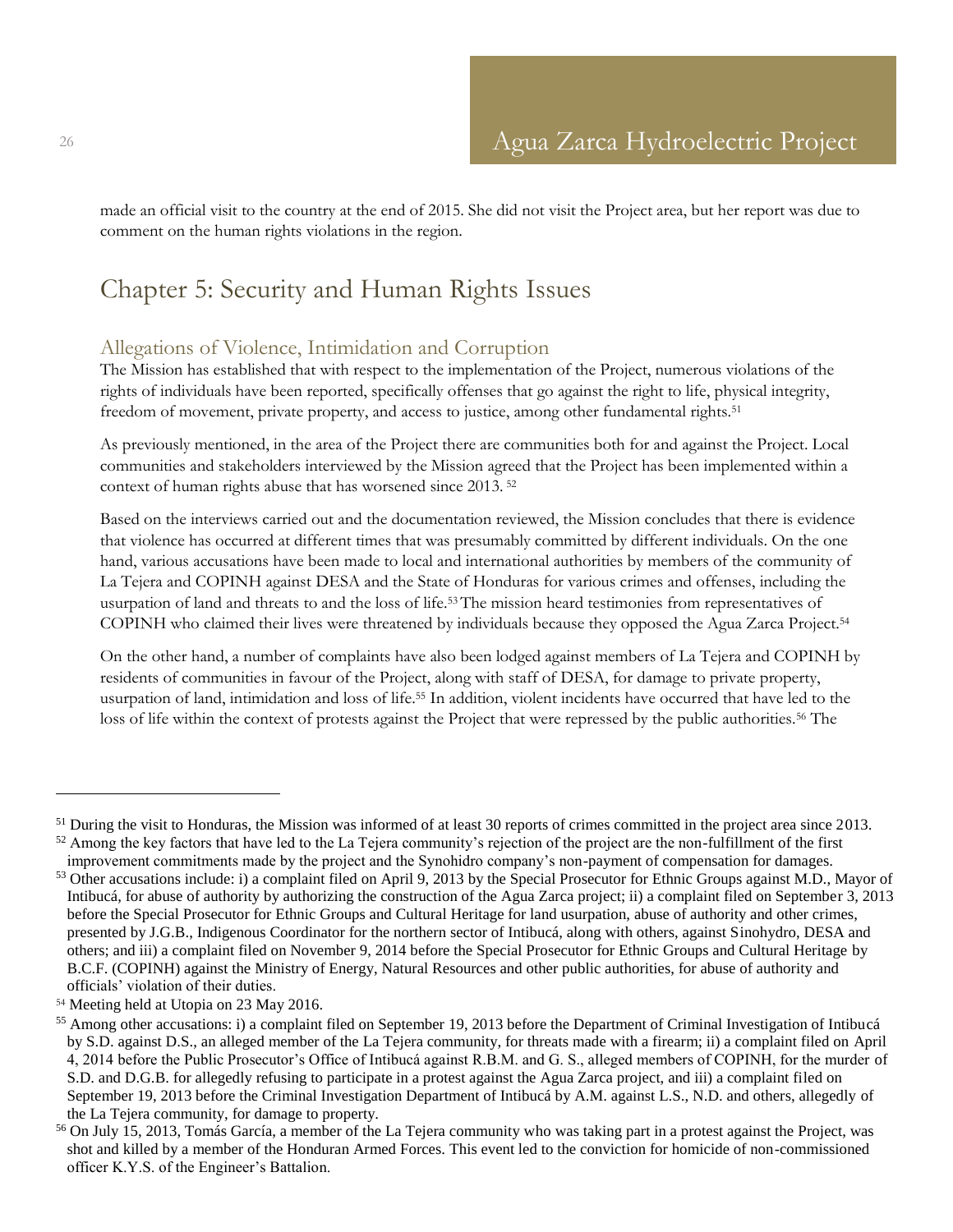loss of life of community leaders<sup>57</sup> and minors<sup>58</sup> has exacerbated divisions and tension in the Project area, where relationships of coexistence and trust between different communities have become fragmented.

The Mission concludes that unrest and violence in the Project area are due to diverse and complex causes including: (a) the dissatisfaction of the community of La Tejera with the socialization process carried out by the Project; (b) the fear of those communities of the possible environmental impacts that the Project could have in their territory, damaging traditional economic activities; (c) the tension between the expectations of stakeholders for and against the Project; (d) the non-compliance of certain commitments made by the Project, which has generated the distrust of local communities, particularly La Tejera; (e) the insufficient capacity of the Project's managers to prevent and respond to conflicts around the implementation of the Project; and (f) issues around access to and use of land that pre-date the Project.

With respect to intimidation, violence or pressure during the socialization phase of the Project, none of the communities visited by the Mission witnessed such acts. However, members of the La Tejera community indicated that some of the signatures on agreements signed were falsified and that other signatories were paid to sign said agreements.<sup>59</sup> In a complaint filed by COPINH in 2013, a request was made for the verification of signatures of the minutes of meetings that had been held. However, the Mission does not know the outcome of this complaint. The Mission has not received any evidence supporting the falsification of signatures or violence or intimidation in the socialization phase of the Project; on the contrary, community members in favour of the Project denied such acts. A review of the documentation from the socialization phase of the Project did not provide evidence to suggest that such signatures had been falsified.<sup>60</sup>

### <span id="page-26-0"></span>Women, Children and the Elderly

Women, children and the elderly are considered to be highly vulnerable in the communities located in the Project area. As already indicated, said communities suffer from poverty, social exclusion and geographical isolation, factors that have a greater impact on these groups, especially children.

With regard to the situation of these vulnerable groups and acts of violence and intimidation, the Mission noted that women play an important leadership role in the communities and indicated that they feared being killed or losing their families due to the threats they receive. While the women of La Tejera reported having been victims of threats for opposing the Project, women who supported the Project have indicated their fear of attacks on their families, i.e. their partners, children and grandchildren, given that they have provided facilities for the Project. <sup>61</sup> When asked by whom and how they had been threatened, some women mentioned specific names, while others reported that persons unknown had sent them threats via members of their communities. Furthermore, while the main concern of the women of La Tejera was the Project, as they believe it will detrimentally affect the agricultural activities they undertake to support their families, women in the communities that support the Project view it as the only opportunity for improvement and development in terms of their children and grandchildren.

<sup>57</sup> The deaths of community leaders Tomás García and Berta Cáceres.

<sup>&</sup>lt;sup>58</sup> The loss of life of the minor C.A.M. from the El Barrial community.

<sup>&</sup>lt;sup>59</sup> At the meeting with the La Tejera community, it was stated that the project had paid up to 200 lempiras to members of other communities to sign the minutes of meetings that had taken place within the socialization process.

 $60$  The Mission has reviewed the document "Socialization: Compliance with ILO Convention 169 on Indigenous and Tribal Peoples in Independent Countries - Agua Zarca Hydroelectric Project" (SP), along with videos, scanned copies of minutes and letters from communities requesting the continuation of the project.

 $<sup>61</sup>$  Sale of portions of land surrounding the river to the Project and transit easement for machinery and project staff.</sup>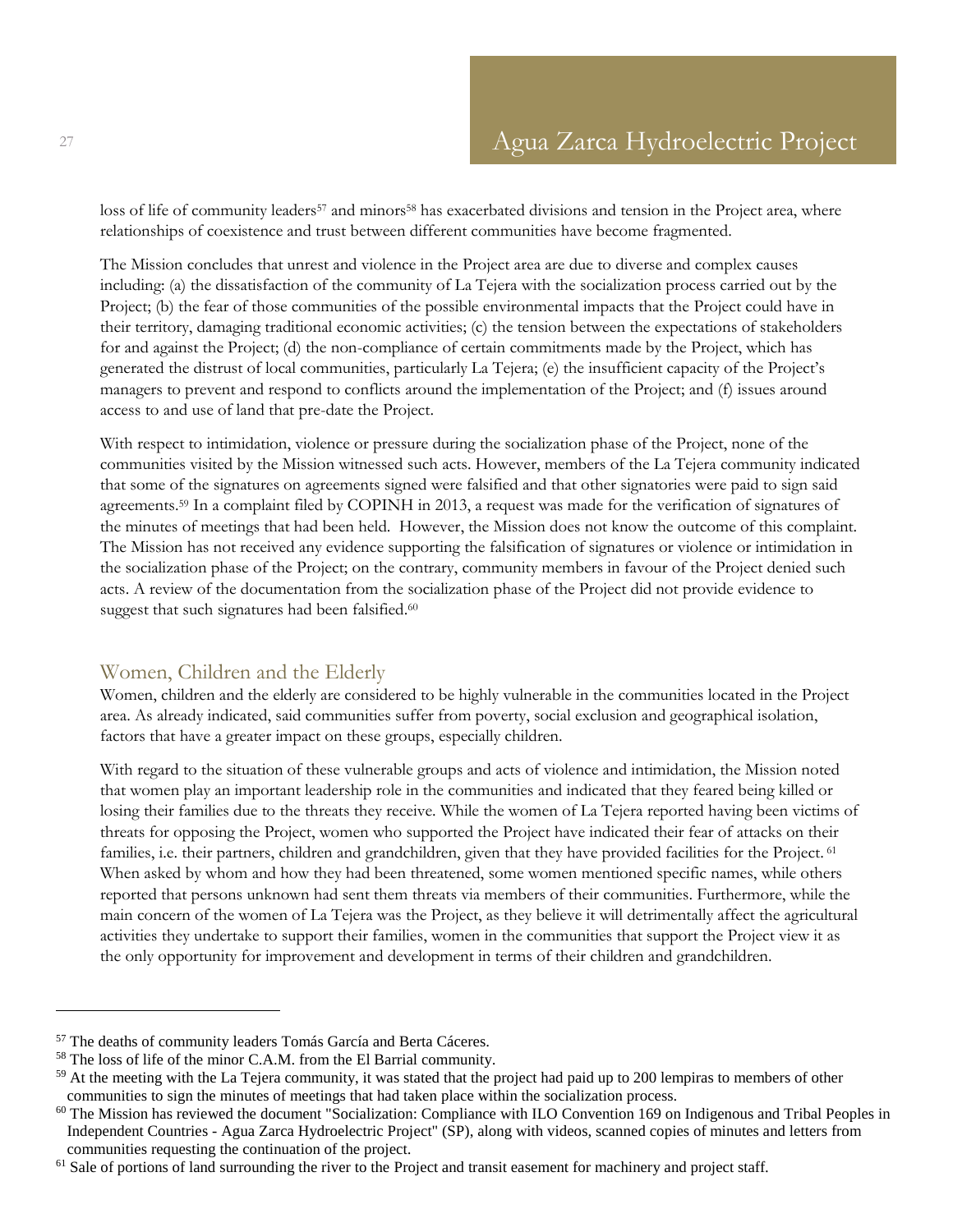Furthermore, the Mission was informed of threats against a social worker with DESA who is now receiving company protection. The aforementioned professional has stated that they have been subjected to threats against their life because of their working on the Project. The documentation that the Mission reviewed included a complaint lodged by a public official when trying to enter the La Tejera community in 2013.<sup>62</sup>

In the interviews undertaken, the Mission was informed that some protests against the Project have involved the mobilization of women with children. The Mission verified that in said communities there were a significant number of children, many under 10 years old. The Mission also ascertained that there are a significant number of older adults in the community, particularly older women, who have been affected by the conflicts that have been generated.

#### <span id="page-27-0"></span>Berta Cáceres

The murder of human rights defender and COPINH leader, Berta Cáceres, was a breaking point in the local conflict over the construction of the Agua Zarca Project. On this issue, all of the stakeholders interviewed by the Mission agreed that clarification of this case is key both in terms of when project construction is to be resumed, or if the Project is definitely cancelled, as this is an issue considered to be central to the healing of relations between communities.

The arrest on suspicion and subsequent formal criminal charges made against a DESA worker for this crime has exacerbated tensions, especially given the accusations that the murder victim and COPINH made before national and international authorities for alleged acts of intimidation by the company. For their part, representatives of DESA interviewed by the Mission denied having any connection with the murder of Berta Cáceres, stating that the arrest of a member of their staff was a complete surprise to everyone.

Members of communities against and in favour of the Project, members of COPINH, and authorities of the various institutions interviewed in Tegucigalpa and DESA staff have all stated that the murder of Berta Cáceres should be clarified as soon as possible, along with the identification of the intellectual and material authors of the crime.

#### <span id="page-27-1"></span>Investigation into Allegations within a context of Impunity

Impunity is a serious problem in Honduras and is evident in the limited results obtained by judicial institutions addressing crimes, particularly in terms of their investigation and punishment.<sup>63</sup> In this context, all of the stakeholders interviewed indicated that impunity prevails both for serious crimes such as killings and threats, and less serious offences such as damage to property and land usurpation. While there have been some accusations in which those responsible have been identified and punished,<sup>64</sup> the vast majority of complaints have not been

 $62$  Complaint lodged on September 19, 2013 before the Criminal Investigation Department of Intibucá filed by N.D.E., an official of the Ministry of Agriculture and Livestock, against F.J.S. and others for threats made while working in the socialization process of the Project.

 $63$  On January 19, 2016, the Government of Honduras and the Organization of American States signed an agreement for the creation of a Support Mission against Corruption and Impunity in Honduras (MACCIH). This document indicates that Honduran society calls for more action in the fight against corruption and impunity, and that there is a need to decisively and urgently address these issues through a comprehensive system based on unconditional dialogue with the different social sectors in Honduras. <http://www.oas.org/documents/spa/press/convenio-MACCIH-1.19.16.pdf>

 $64$  For example, the case of the death of Tomás García, in which a soldier was tried and convicted, although the judicial process took more than three years.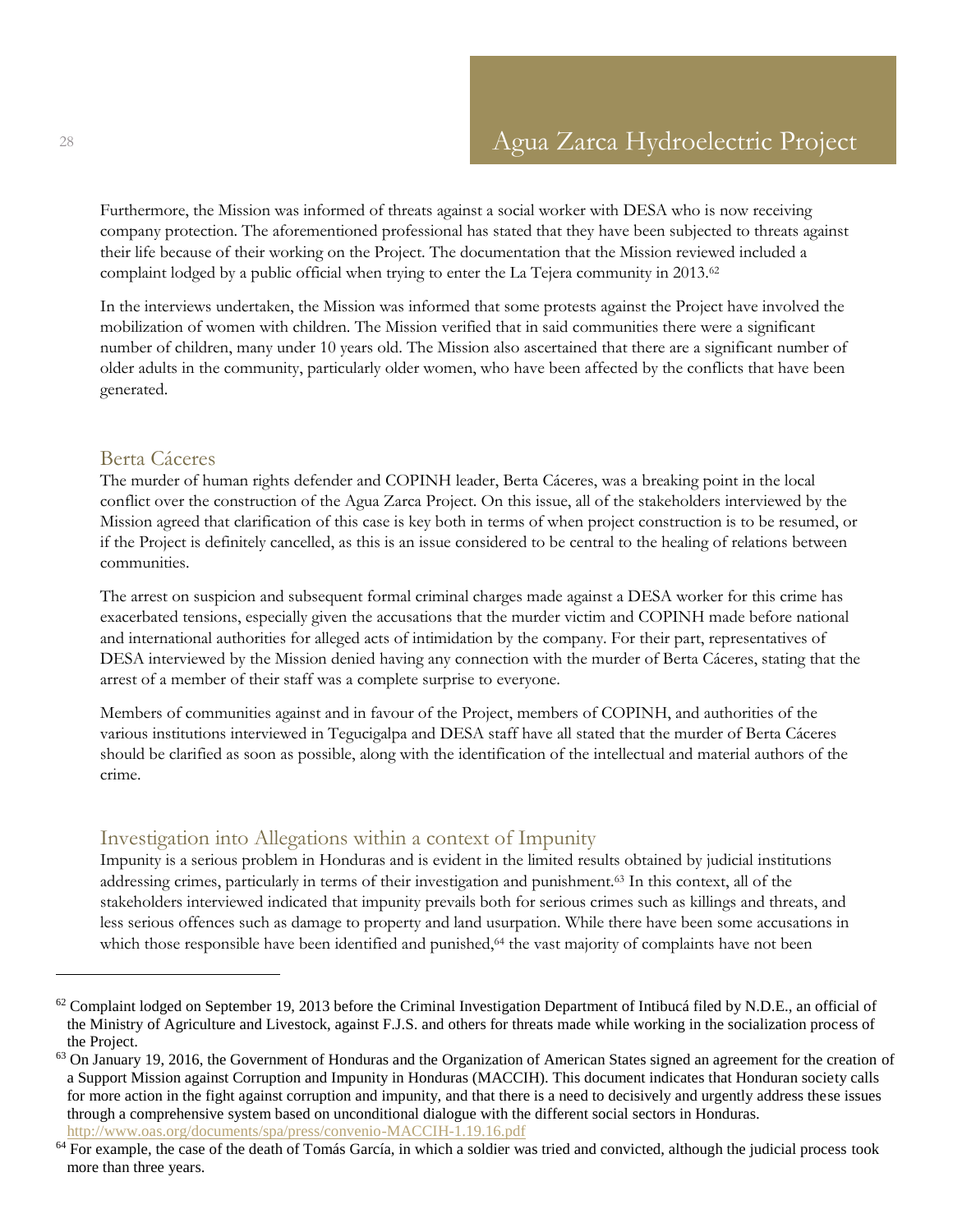brought to justice. In this regard, one community representative stated: *"My report of threats and usurpation of land, which I filed on October 14, 2013, has never been addressed. That's one of the reasons people are no longer reporting the abuses... Another disadvantage is that people make just enough to get by, and to get to La Esperanza it costs 500 lempiras just for a bus ticket, and those people who can't afford it have to undertake an 8 -10 hour walk, find somewhere to stay and make the return trip the next day ..."*. 65

The Mission found that the Project area presents difficult geographic conditions that limit access by road. The state's presence in the Project area is minimal. The offices of the police, public prosecutor and judiciary are located far from the communities and require several hours of transportation in order to reach them. The police have no permanent presence in the Project area. Although they respond to protests, criminal investigation is critical considering the remoteness of communities and the insufficient information that is presented in some of the accusations.

The impunity associated with the accusations made has seriously affected the confidence of the population in the Project area with respect to the state and its institutions, a situation that may contribute to further crimes being carried out against life, personal safety, liberty and property.

### <span id="page-28-0"></span>FMO's Policies and Processes (PS 4: Safety and Security)

One requirement of FMO for the Mission is to establish whether its policies and procedures to prevent conflicts and mitigate escalating violence in complex contexts have been sufficient and adequate. Based on the documentation that the Mission reviewed, it was determined that FMO developed two mechanisms to prevent conflict and violence within the framework of the Project's implementation. On the one hand, the loan contract to execute the Project includes an Environmental and Social Action Plan (ESAP), which establishes PS, actions and indicators to prevent and respond to conflicts that may arise at the site.<sup>66</sup> Among the measures listed in that part of the contract are the development by DESA of a community consultation plan, social and environmental plan, conflict resolution plan, training plan, complaint mechanisms, and a safety and emergency plan. According to the contract, these plans should be designed and implemented before, during and after Project funding, following a timetable that also forms part of the contract. Specifically, the conflict resolution plan was to address, among other aspects, issues of security, respect for human rights, and conflict prevention and resolution.

The second mechanism implemented by FMO to prevent conflict and violence has been the hiring of independent consultants external to the Project for the regular monitoring of DESA's implementation of the actions and tasks outlined in the contract. The companies MFC and GAI produced periodic monitoring reports on social risks, community relations and security, the findings, conclusions and recommendations of which were communicated in a timely manner to DESA.

Regarding the above, the Mission concludes that the policies and procedures of FMO to prevent conflicts in the field were relevant and timely. However, the Mission found that FMO did not include within their contract, policy mechanisms to guarantee that those who implement such contracts have the full capacity to prevent and appropriately respond to social conflicts in complex situations. In this regard, reports from independent consultants warned of weaknesses in the capacities of DESA, particularly in terms of strategic planning of community relations in the Project zone<sup>67</sup> and this despite the commitment made to the community by its Project

<sup>65</sup> Interview carried out with communities in the project area on May 25, 2016.

<sup>66</sup> Credit Agreement among DESA, FMO, CABEI and Deutsche Bank Trust Company Americas.

<sup>67</sup> Quarterly Monitoring Report Desarrollos Energéticos, S.A. – Agua Zarca Project, Forest Consulting, January 2015, p. 10.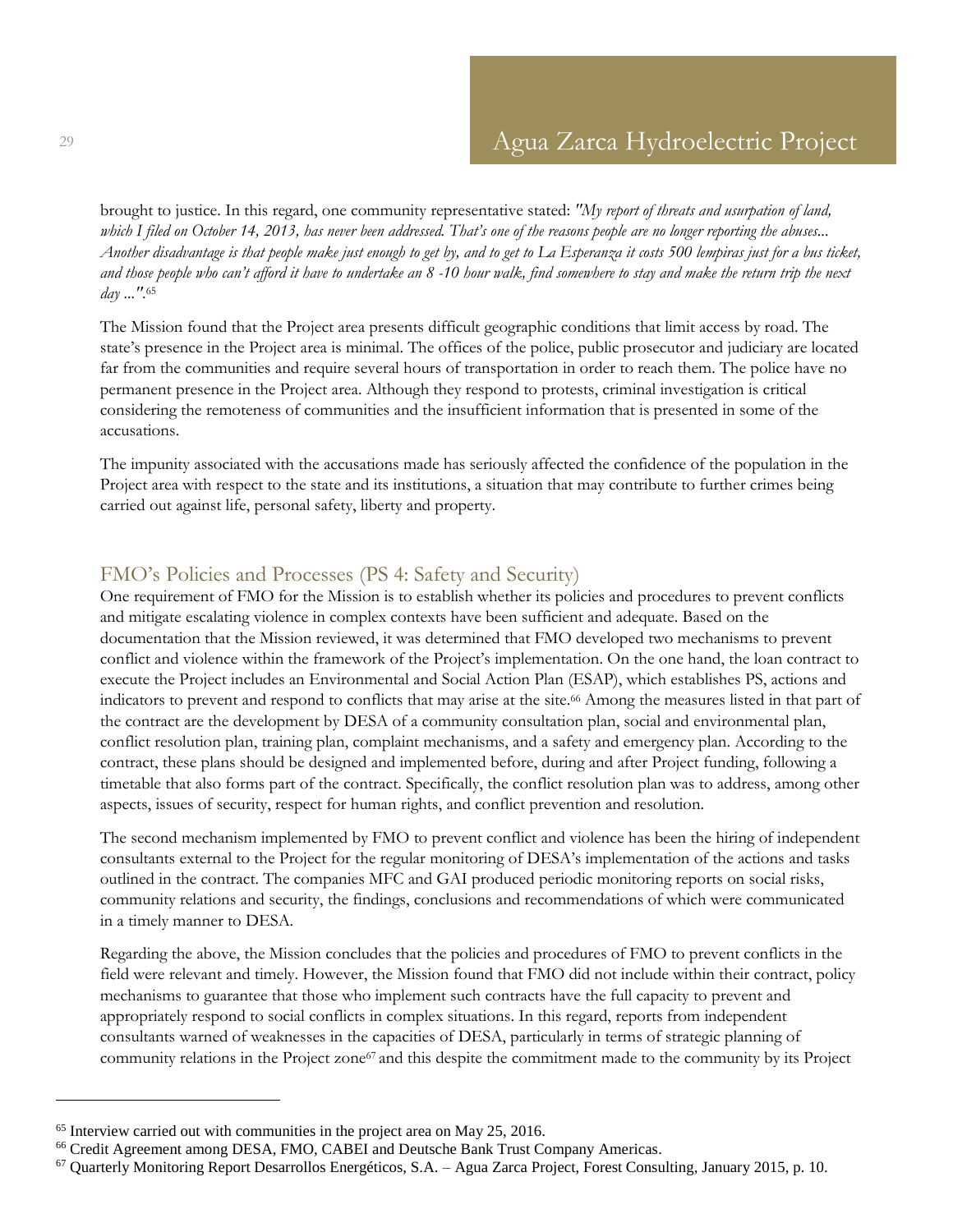managers and technical staff.<sup>68</sup> Regarding this, the Project didn't include a crisis prevention and management plan as to complex situations in the ESAP associated with the contracts.<sup>69</sup>

## <span id="page-29-0"></span>Chapter 6: Conclusions and Lessons Learned

The Project was largely implemented in accordance with IFC Performance Standards. However, at the early stages of the development, DESA was not sufficiently engaged in a consistent manner with local communities, particularly with the community of La Tejera that rejected the Project. It did not explain its activities well and address concerns in a timely way. It also made promises that could not be fulfilled and did not give sufficient coverage of the social investment programmes that were meant to bring benefits to the local communities. These concerns were repeatedly raised in the consultant's evaluation reports required by the funder FMO. FMO, in line with its mandate to ensure that its clients respected IFC guidelines, held back funding until it was satisfied that these requirements were fulfilled.

In relation to IFC PS 7 on indigenous peoples and FPIC, it is the view of the Mission that a full consultation process invoking the FPIC principle should have been undertaken with the community of La Tejera that selfidentified as indigenous when it was requested. Honduras has ratified ILO 169, which is binding on the state. It is the responsibility of the state to ensure that consultations are held prior to the commencement of a project that may impact indigenous peoples. It is noted that there is no regulatory arrangement in Honduras for the application of ILO 169 and FPIC, making implementation more complicated for non-state actors. It was not felt that the meetings held on December 2010 and October 2011 constituted a consultation as foreseen in ILO 169 and they were not recognized as such by the NGO COPINH speaking on behalf of the community of La Tejera.

The Mission did consider that the consultations held with other communities and carried out through the 'cabildos abiertos' process and community-based decision-making bodies (the "patronatos") fulfilled the requirements of PS 1 and 7, as these communities did not invoke a consultation in line with the principle of FPIC. Furthermore, documentation concerning these consultations was made available and members of the community confirmed their satisfaction with the procedures.

The Mission notes that two standards relating to indigenous peoples are in play. The first concerns the obligation of the state as a signatory of ILO 169 to undertake consultations with indigenous peoples' decision-making bodies prior to approving a project that may have impacts on their lives, cultures and well-being. The second concerns the obligations of the private contractors and lenders under IFC PS 7, which requires a consultation with indigenous peoples with the purpose of obtaining their free, prior and informed consent to a project.

While issues of the legality of the land acquired by the company was raised by COPINH on the grounds that the previous owners had obtained the land fraudulently and/or that the area of the hydropower development was ancestral Lenca lands, Honduran law as it stands does not recognize any indigenous title and the acquisition of the lands by the company followed existing procedures.

DESA and the funders took appropriate steps to address the concerns raised by COPINH by moving the Project from the side of the river where La Tejera is situated, modifying the design from the original dam structure to a

<sup>68</sup> Final Report for MFC Initial Social Site Assessment Agua Zarca Run-of-River Hydroelectric Project for FMO and DESA, Monkey Forest Consulting, June 2014, p. 6.

 $69$  The crisis management manual for the project was designed in July 2015.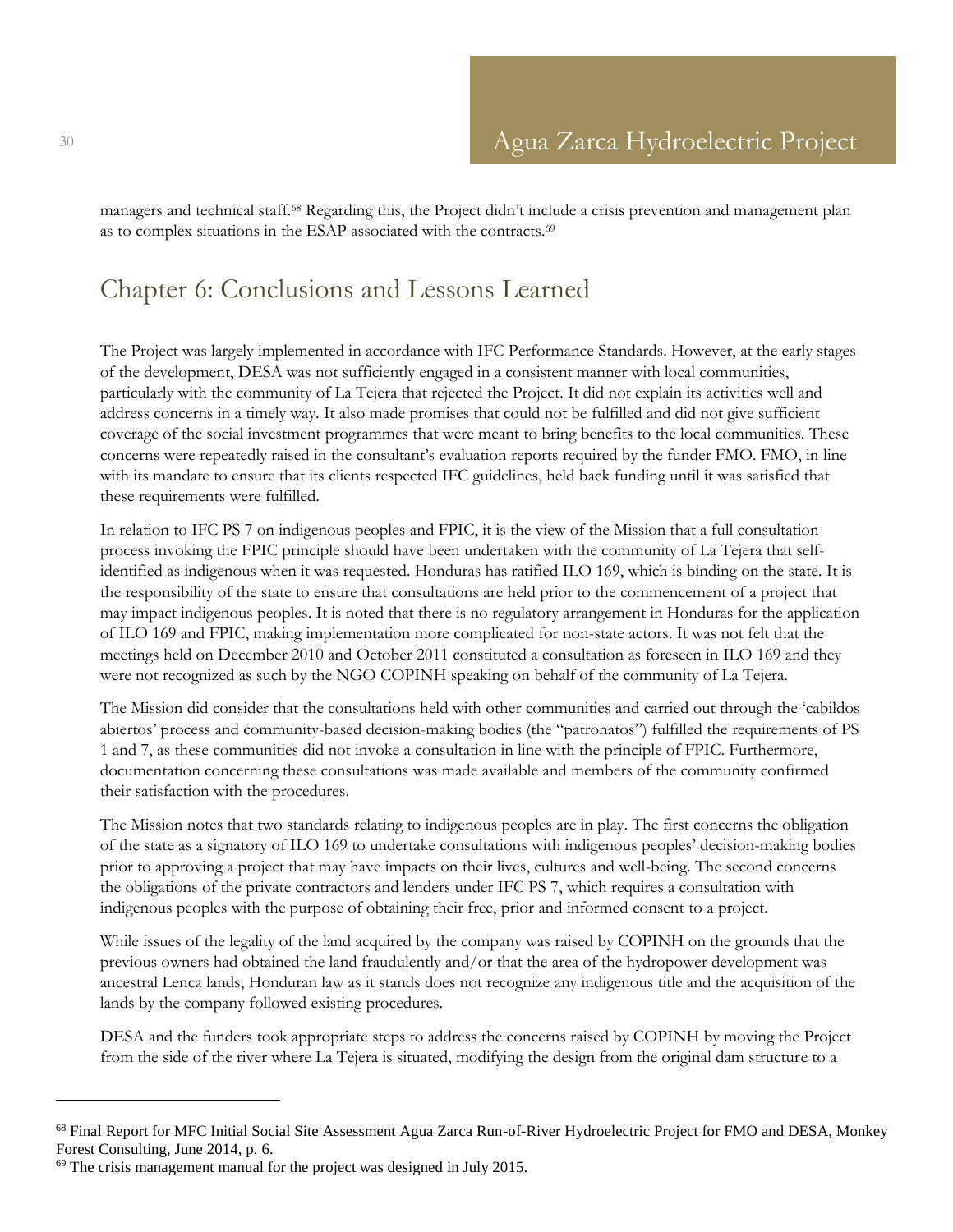small run of river hydropower development with a 5m weir, ensuring there was no displacement and that the river could flow uninterrupted. Access to the river, it was confirmed, remains unaffected. These modifications that added to the overall costs of the Project should be recognized as efforts to accommodate the concerns raised.

Notwithstanding these comments, the Project generated divisions in the community, conflict and violence. The death of Berta Caceres led to the suspension of all activities in Honduras and a communication that FMO would withdraw from the Project if a credible connection between one of its clients and an act of murder were to be established. Accusations concerning the sources of many manifestations of violence are split, some community members accuse DESA and others COPINH, but responsibility must also fall upon the authorities for overreacting early on in the conflict with disproportionate force, and not investigating the crimes and mediating between the communities. This prevailing environment of impunity could have led some to taking the law into their own hands.

With regard to the effect on the community of the withdrawal of funds and the suspension of the Project, the Mission heard testimonies that the decision had already had a negative impact on some of the communities in the Project area. Without the Project, these communities have experienced a significant downturn and closure of businesses, which was observed directly. If no alternative funding is found, it can be expected that there will continue to be a direct negative impact on those communities, as the benefits committed to in the 2011, 2013 and 2015 agreements will not be able to be fulfilled by DESA. If the state, as has happened in the past, takes no initiative to invest in development projects in the area, it will result in the continuing marginalization and abandonment of these communities.

Further to discussions with stakeholders, it appears unlikely that an exit from the Project will solve the conflict. While the Project is the central cause of the confrontation between the communities, now the conflict has complex levels. Those in favour of the Project were concerned that if FMO exited, it would be a positive response to acts of violence committed against them and validate the approach taken to stop the Project. In addition, it is believed that those who are benefiting from the Project may feel strong resentment towards COPINH, as the NGO responsible for pressuring FMO to withdraw. On the other hand, COPINH has stated that it considers FMO responsible for the human rights violations that have affected their members.

The view of the Mission is that there will not be an impact on national development per se as there are a large number of different clean energy projects being developed around the country. However, the cessation of the Project and its potential abandonment is likely to have an impact on local development and the environment. On this latter point, the representative of the Ministry of Environment feared that a period of particularly heavy rainfall occurring in ten-year cycles would cause considerable damage to the environment as the construction site has not yet been stabilized and fully rehabilitated. The mayor of La Esperanza stressed the need for private investment in the area given the neglect by the state in addressing the development needs locally and the reduced budgets available to the local elected authorities.

Claims by persons opposing the Project, the residents of La Tejera and COPINH, that the Project has impacted indigenous rights to land and water use, and preservation of customary responsibility to Mother Earth, require consideration. If, as affirmed by DESA, it owns land to a width of 2 kms on both sides of the Gualcarque River, this potentially limits access to indigenous peoples on the right side of the river, including the residents of La Tejera, who consider that the land was fraudulently obtained and should revert to indigenous use and ownership. Although as noted earlier, access to the river prior to the Project had been through public access points, which remain unaffected. On the other hand, the entire Project has moved away from the right side of the river thereby ensuring there are no direct impacts affecting communities on the right side of the river resulting from the Project itself. Presumably, if these lands are not needed for the Project and can be accessed as was the case prior to the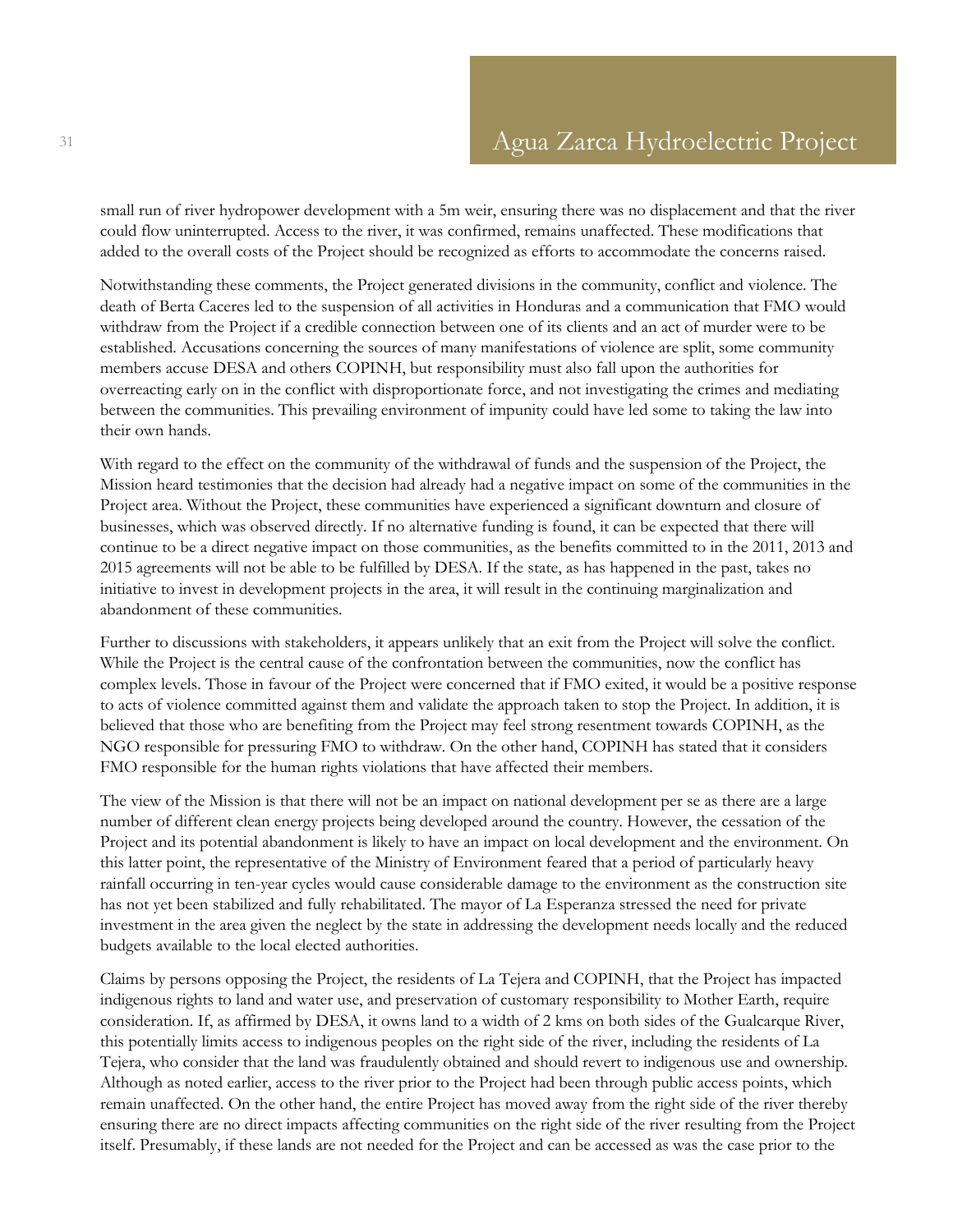arrival of the Project, the capacity of the Lenca people to exercise customary rights over their ancestral lands, to use natural resources and to continue land use activities would not be affected.

In relation to non-indigenous land rights, some families, particularly in the community of El Barrial, have been impacted by intra-community conflict as a result of a systematic forced removal and seizure of lands by opponents of the Project. This was reported by residents of El Barrial and other communities, as well as by DESA representatives, during open interviews and without direct questioning. In addition, written records and reports to police that were seen by the Mission also supported this information. Without access to their lands, families have been left unable to pursue agricultural activities and left without an ability to derive a livelihood through the tending of livestock and cropping.

In addition, it is suggested that PS 7 has been narrowly assessed, particularly with respect to the direct and indirect social and economic impacts of the Project. As early as 2011 persons in the affected communities self-identified and claimed ancestral lands, and this should have been taken into consideration in social impact assessments. The mere presence of the Project in the area had impacts on the affected communities, as described in this report, triggering the application of PS 7. Moving forward, the lenders should take care to assess the potential impacts on indigenous communities, and where those communities articulate an indigenous identity and desire to participate in an FPIC process. The lenders should also consider a more comprehensive assessment of indigenous people, as undertaken by subject matter experts, in order to have more clarity on the issue of indigenous identity, particularly in complex areas such as these.

The lenders exercised a risk adverse and conservative approach in the assessment of the Project, but it could have perhaps been more proactive in managing the flow of funds where gaps in compliance were identified by their consultants. It may be that earlier intervention may have aided DESA to improve systems where required and address the elevated risk issues. The lenders could also have insisted on a more strategic and comprehensive communication management by DESA when opposition to the Project started to gain traction in the international domain. The failure by DESA to adequately and comprehensively manage information about the Project has allowed opponents to gain traction with their campaign, garner significant international support and open access to networks of resources. This has had a corollary negative reputational impact on the lenders.

Regarding the above, the Mission concludes that the policies and procedures of FMO to prevent conflicts in the field were relevant and timely. However, the Mission also believes it would be appropriate for FMO to include within their contract policies mechanisms to guarantee that those who implement such contracts have the full capacity to prevent and appropriately respond to social conflicts in complex situations. In this regard, the reports from the independent consultants warned of weaknesses in the capacity of DESA, particularly in terms of strategic planning of community relations in the project zone. This is despite the commitment made to the community by its project managers and technical staff. For this reason, the Mission also considers it appropriate for FMO to add a crisis prevention and management plan with regard to complex situations associated with the contracts.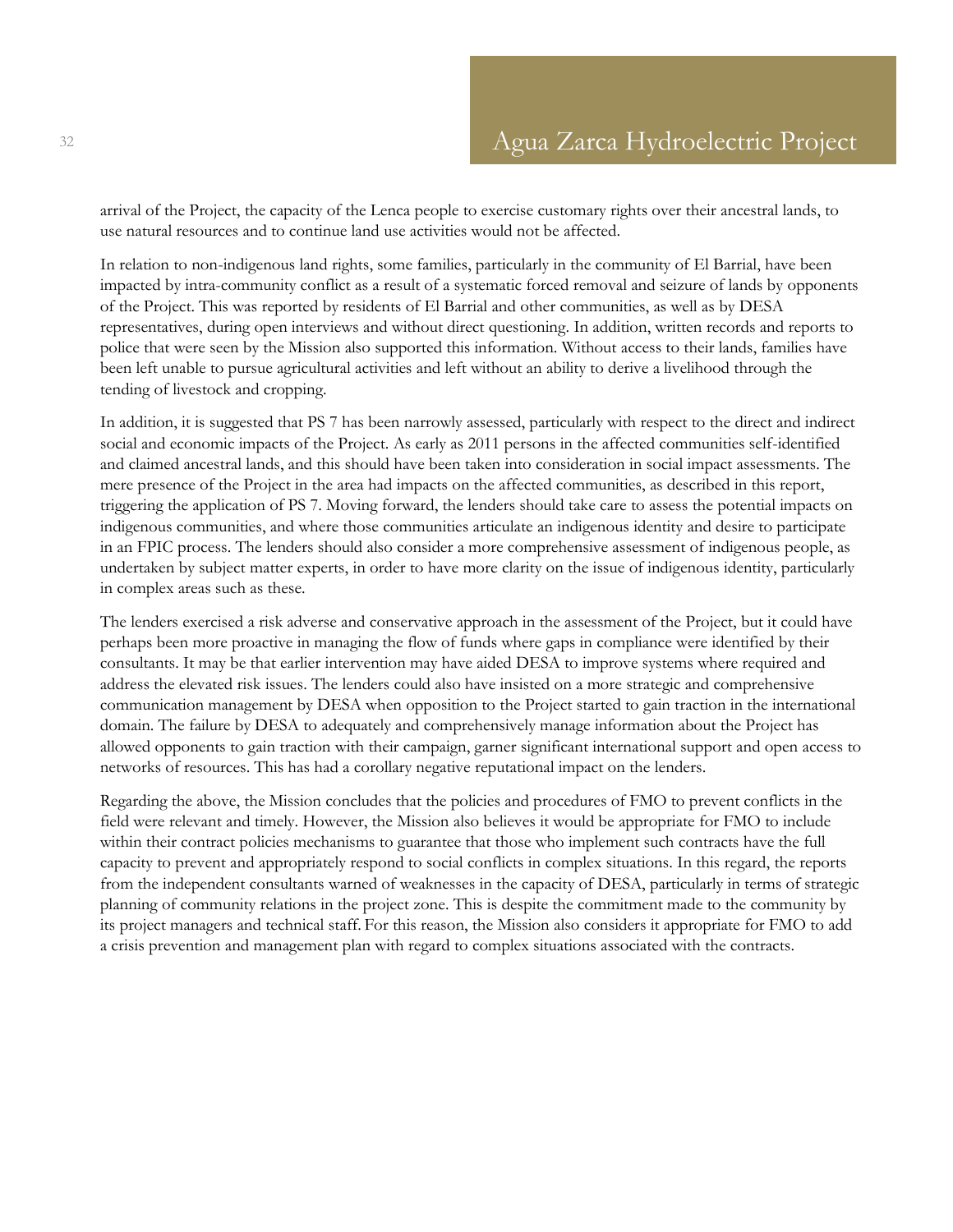## <span id="page-32-0"></span>Chapter 7: Recommendations

## <span id="page-32-1"></span>Exit by FMO with continuation of the Project

Since the suspension of the Project, DESA has maintained a presence in the Project area, with community relations staff still based in the town of San Francisco de Ojuera, engaging and communicating with the affected communities and continuing scaled-back development programmes. Where DESA has capacity to source alternative funding for the Project, it has indicated that it will recommence construction activities and the implementation of the complete suite of community investment and development programmes referred to in earlier sections. In the immediate and short-term, this will also have direct beneficial impacts on the affected communities through re-employment and associated increased economic activity in the surrounding towns generally.

In the longer term, DESA has confirmed its commitment to the application of the Reform to the Renewable Energy Law of 2007 (Decreto 139-2013) (Reform Law) in the 2013 'convenio'. This earmarks 10% of income taxes from renewable energy projects for municipal governments, with the Company committing to paying taxes equally to the Municipalities of San Francisco de Ojuera and Intibuca from 2025 to fund social projects for the affected communities. <sup>70</sup> In addition, in the 2015 'convenio', DESA committed to additional profit-sharing arrangements with the Municipality of San Francisco de Ojuera upon operation, which funds are to be used for the benefit of local communities.

During meetings with Project opponents and COPINH, it became apparent to the Mission that if the Project was not completely abandoned, this would result in the continuation of the opposition campaign. To date, this campaign has been very effective and has received significant international support through a network of prominent and influential NGOs concerned about the violence and human rights violations arising in connection with the Project. Continuation of the opposition campaign is likely to have a negative impact and the division between the affected communities will be maintained. This could also result in a re-escalation of violence. All communities expressed a desire for all violent conflict directed at them to cease. However, where acts of violence are not investigated, and the perception of an environment of sustained impunity, it may be that the conflictual environment experienced in the past is escalated in the short term. The Mission notes that, while the majority of communities in the Project area appear to favour continuation of the development, those who oppose do need to have their concerns addressed in good faith and measures taken to respond to grievances and rebuild trust.

Recent developments also warrant commentary. The investigation into the legality of the license given for the Agua Zarca project by SERPA is still to be heard as this report goes to press. How the court decides that matter may have a consequential impact on how the Project continues, by either DESA or other actors. If the concessions are found to be invalid, it is likely that additional consultation processes with the affected communities will be required for compliance with relevant standards, and in the event that a re-grant of the concessions is sought. The impact of this on the affected communities, how decisions will be made, and the outcome of any process are difficult to determine. However, a re-engagement process could have the unintended consequence of raising intra-community tensions through the re-articulation by the communities of their position regarding the Project. Without comprehensive and strategic management of any additional consultation process, the already vulnerable communities could be placed in situations where they will be exposed to the possibility of further conflict. In any event, these possible scenarios will be beyond the influence and control of the lenders.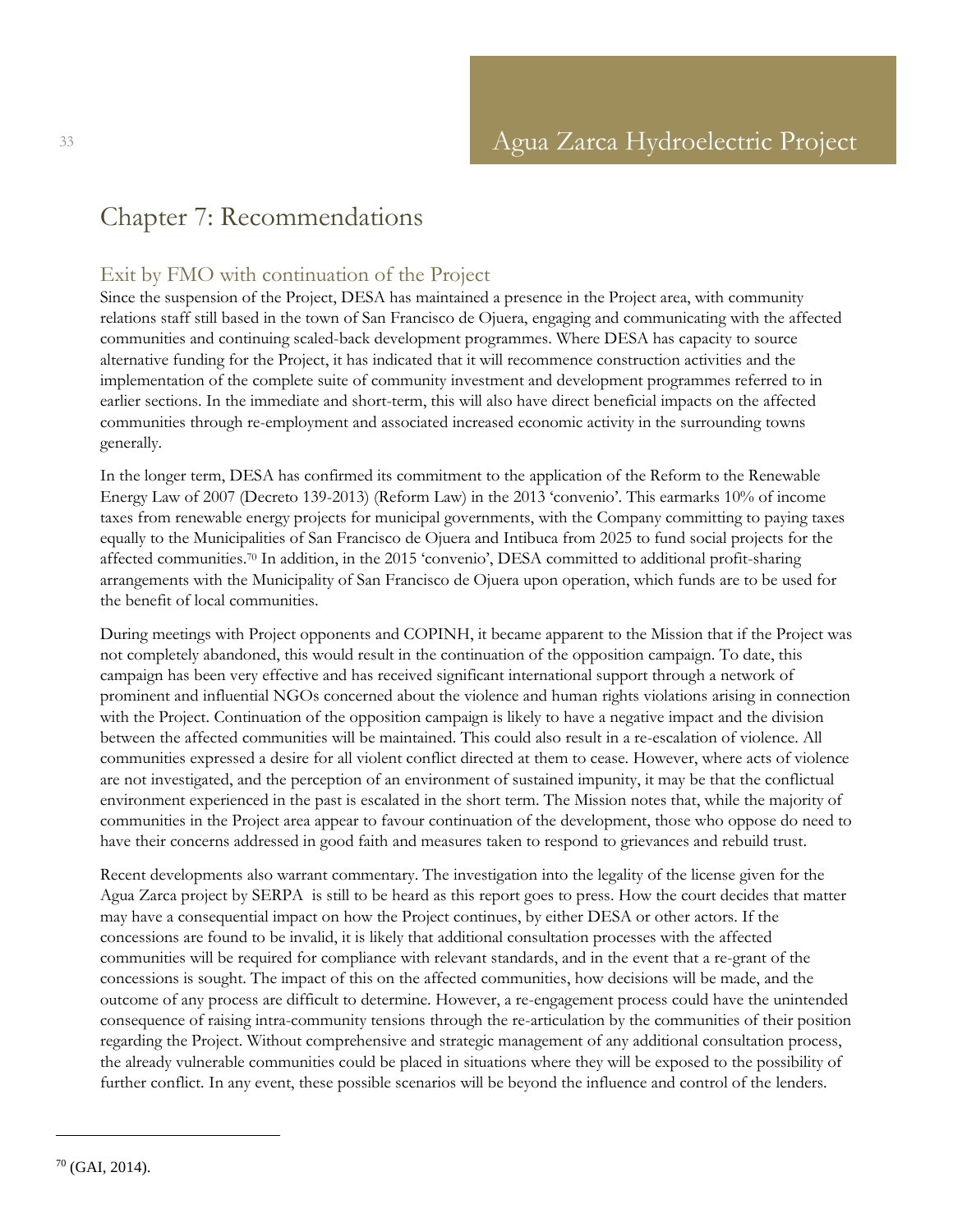### <span id="page-33-0"></span>Exit by FMO without continuation of the Project

The Mission heard testimonies that following the withdrawal of funds by FMO and the suspension of the Project, there was a direct negative impact. Losses of approximately 400 jobs during construction, most held by members of the local communities, suspension of some community development programmes, in addition to a downturn in the local economy, had resulted in a considerable impact to local households and families. Most were waiting with hope that the Project would recommence to allow heads of households to regain employment and start earning. In an area where the average income is approximately USD10.00 a month, it is not surprising that regular employment and wages were making a difference to the livelihoods of families in the area.

If the Project does not continue, it can be expected that the communities will return to a poverty cycle of subsistence living. Community representatives directly reported to the Mission that they were most concerned they would again end up with nothing. If the State, as has happened in the past, takes no initiative to invest in development projects in the area, it will result in the continuing marginalization of these communities.

In the light of these comments, it is recommended that FMO:

- Communicate with the communities in the Project area to explain the reasons for withdrawal and consider ways and means of providing financial support to ensure that some of the community investment projects underway can be completed.
- Prepare a communication strategy explaining the background, reasons for withdrawal and measures taken to mitigate impacts.
- Consider developing updated and more detailed guidelines for projects that may have impacts on indigenous peoples, and review existing projects in the light of these guidelines. These enhanced guidelines and requirements for loans would be particularly important in countries with weak institutions, high levels of corruption and where the rule of law is not well established. Include within the contracts with companies or the state a requirement that policies and qualified staff able to respond appropriately to social conflicts in complex situations are in place.

The participation of indigenous peoples in their development is necessarily an important aspect of any project development affecting indigenous peoples' lands and livelihoods, whether in the extractive or renewable energy sectors or for infrastructure. How participation is to occur is also a matter for indigenous communities that may be impacted directly or indirectly by a project, and must be informed by those persons in accordance with their traditional laws and customs. In that regard, there cannot be a one-size-fits-all approach when considering the application of principles such as FPIC, and each context must be approached on a case-by-case basis. Whilst a general framework and guide for best practice is appropriate, it should be understood and acknowledged that indigenous peoples around the developed and developing world are inherently different, have been impacted differently by history and may have different needs and aspirations. It is incumbent on all actors in project development to engage in respectful and meaningful dialogue in order to generate a better understanding of issues facing indigenous people so that development can occur for the mutual benefit of all parties.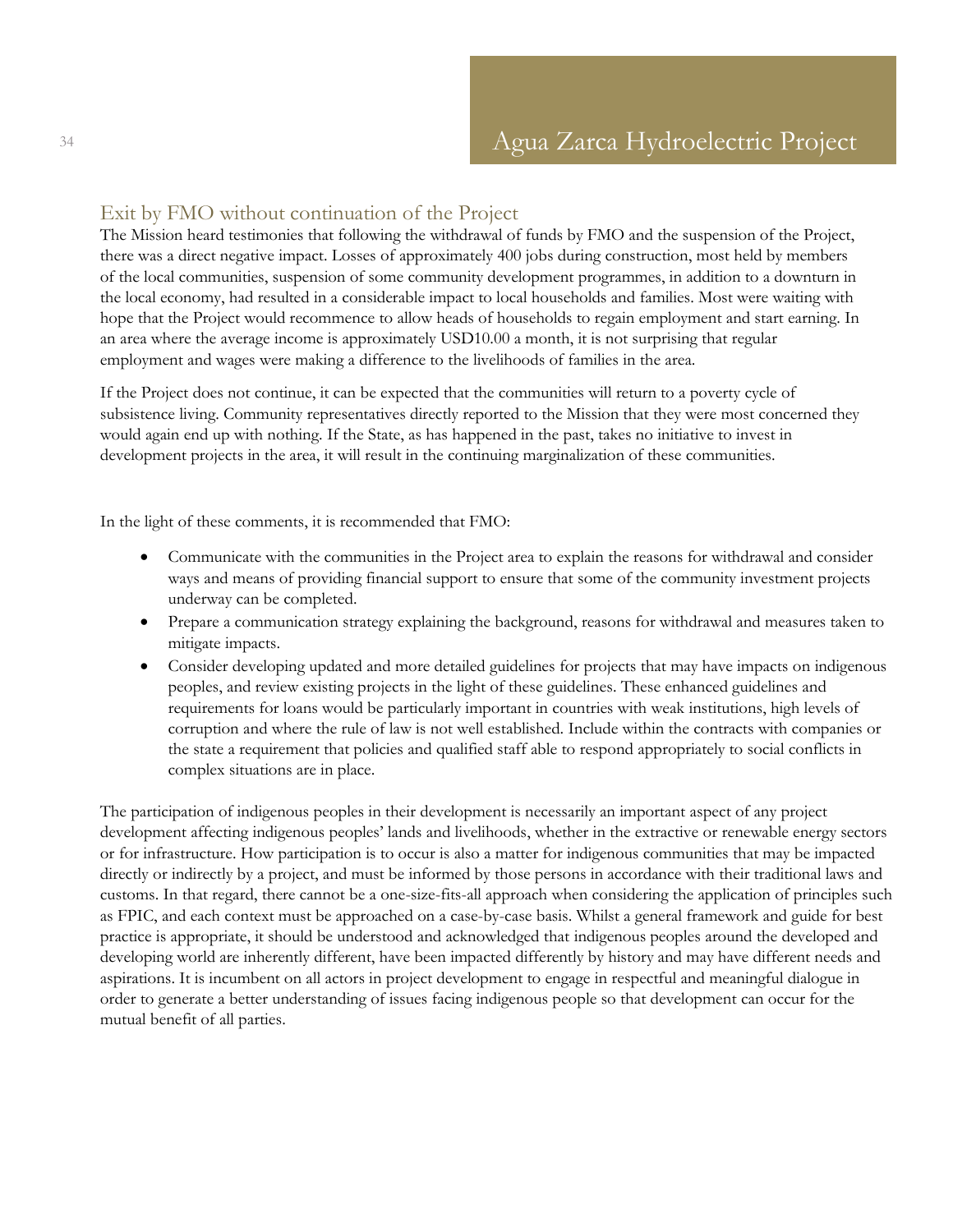## <span id="page-34-0"></span>Annex 1 – Biographies

#### DR JULIAN BURGER

Dr Julian Burger is currently Visiting Professor at the Human Rights Centre at the University of Essex and a fellow of the Human Rights Consortium, School of Advanced Study, University of London. Dr Burger worked at the United Nations Office of the High Commissioner for Human Rights for more than 20 years, during which time he headed the programme on indigenous peoples and minorities. During this period, he organized the discussions on the Declaration on the Rights of Indigenous Peoples and helped launch the principle international human rights mechanisms on indigenous peoples. He has visited indigenous and minority communities in many parts of the world and published books and articles on indigenous peoples and human rights since the 1980s. He has undertaken numerous on-site investigations looking at the impacts of development projects on indigenous peoples.

#### MARGARITA ESCARTIN

Margarita Escartin is the Director and Lead Consultant of Red Cliff Project Consultants, a specialist community engagement and social performance consultancy. For over a decade, Margarita has been working with resource developers and communities of impact, predominantly indigenous communities, on major mining, oil and gas and infrastructure projects. The focus of Margarita's work has been securing land access for projects through the negotiation of project agreements; cultural heritage mitigation and awareness; community economic participation and sustainable development for both project developers and communities. At the core of this work has been regulatory compliance through respectful and inclusive engagement. A qualified lawyer, Margarita is also completing a Masters in Community Relations in Mining at the University of Queensland, and brings a crossdisciplinary approach to her work, finding innovative solutions for project development that are aligned with business goals and community aspirations.

#### NATALY PONCE CHAUCA

Nataly Ponce Chauca is a Peruvian attorney with a Masters in Latin American Studies. She has international experience in public policy, technical assistance and academic research on human rights, justice and citizen security. In Peru, she has been a senior advisor of the Ministry of Interior's Commissioner of the Ombudsman Office for Human Rights, and member of the Special Investigations Unit of the Truth and Reconciliation Commission. Internationally, she has been a consultant for several organizations such as the Justice Studies Center for the Americas of the Organization of American Studies in Chile, Open Society Justice Initiative in Mexico, and Tetra Tech DPK from the United States. She has several studies and publications on justice, human rights and public security in Latin American countries that include gender and vulnerable groups' perspectives. Her recent publications include a thorough study of illegal logging, illegal mining and other environmental crimes in Peru, and studies of organized crime that emphasize the economic perspective of this global phenomenon. She is Director of the Center for Development of Justice and Public Security (CERJUSC).

#### LEO VALLADARES LANZA

Dr Leo Valladares Lanza is a Honduran lawyer and Notary Public, and holds a Doctorate in Law and Human Rights from the Universidad Complutense de Madrid. He taught law for 45 years at the University of Honduras. Dr Valladares Lanza was formerly the Ombudsman of Honduras, and the first representative of the Commission of Human Rights in Honduras where he worked for 10 years (until 2002). He also held the position of President, Inter-American Commission of Human Rights. Currently he is the director of the Asociación para una Ciudadanía Participativa that defends human rights in Honduras. His life has been threatened because of his work defending human rights.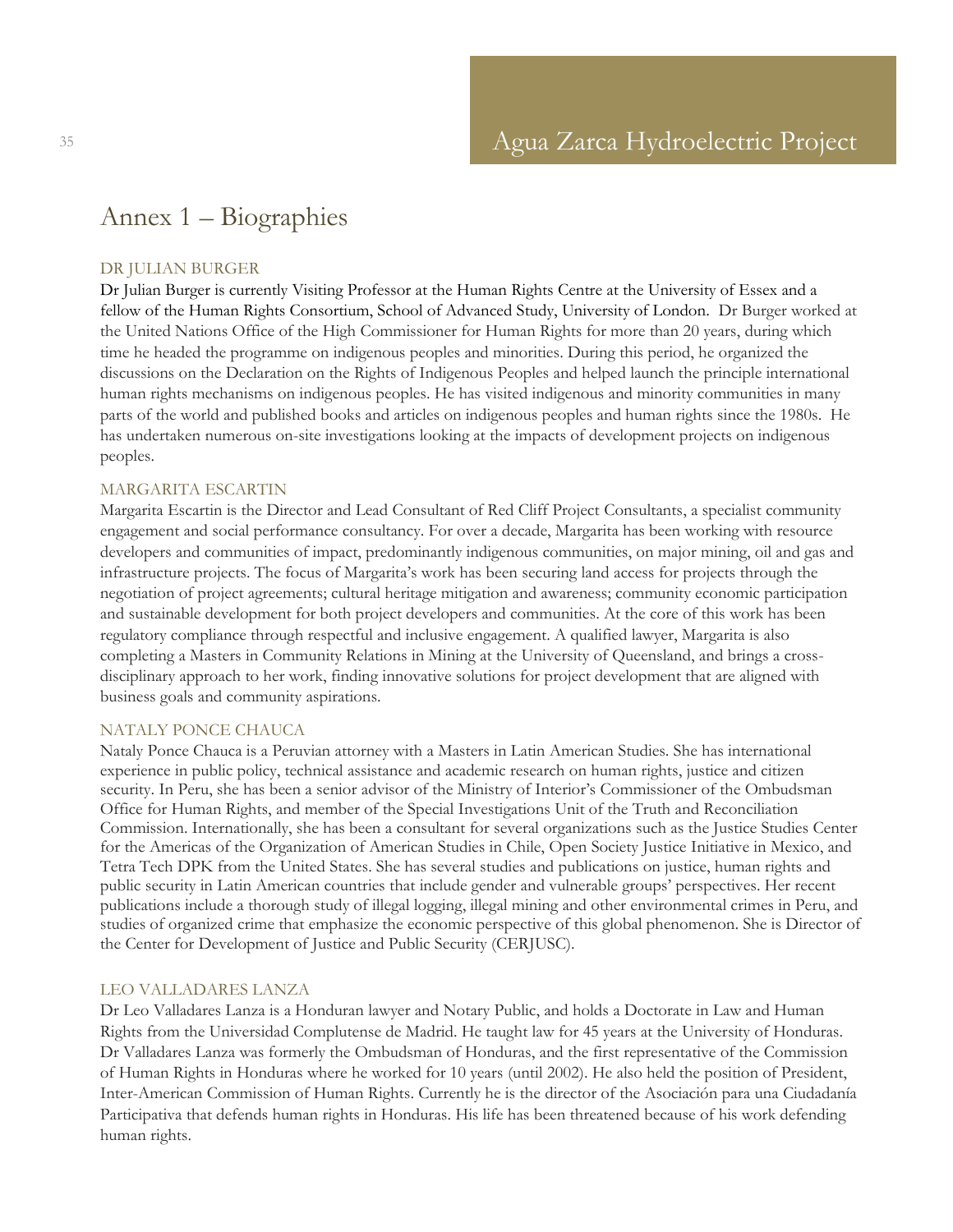# <span id="page-35-0"></span>Annex 2 – List of Meetings / Interviews

| Date        | Meetings / Interviews / Site Visits   | Participants                              |
|-------------|---------------------------------------|-------------------------------------------|
| 23 May 2016 | Meeting with Municipality of La       | Miguel Antonio Fajardo, Mayor             |
|             | Esperanza                             | Manfredo Villanueva, Deputy Mayor         |
|             | Interview with community members      |                                           |
|             | Meeting with COPINH and members       |                                           |
|             | of the community of La Tejera,        |                                           |
|             | Utopia                                |                                           |
| 24 May 2016 | Meeting with community of La Tejera   | Approximately 70 persons                  |
|             | and COPINH members                    | Representatives of COPINH                 |
|             |                                       |                                           |
|             | Meeting with members of the           | Various                                   |
|             | community of El Barrial               |                                           |
|             | Meeting with Police Officer from      |                                           |
|             | Santa Barbara                         |                                           |
|             | Meeting with Complaints Officer,      | Keylin Majano                             |
|             | <b>HHRR</b>                           |                                           |
| 25 May 2016 | Meeting with members of various       | Approximately 80 persons from the         |
|             | communities at Valle de Angeles       | communities of El Barrial, Valle de       |
|             |                                       | Angeles, San Ramon, Santa Fe, La Estancia |
|             |                                       | and Las Leonas, including the Patronatos  |
|             |                                       | from various of those communities         |
|             | Meeting with representatives from     | Raul Pineda, Mayor of                     |
|             | DESA and site visit, San Francisco de | San Francisco de Ojuera                   |
|             | Ojuera                                | Juan Antonio Pages, DESA Project          |
|             |                                       | Engineer                                  |
|             |                                       | Jose Manuel Reyes, DESA Head of           |
|             |                                       | Security                                  |
|             |                                       | Ramon Rivera, DESA Community Liaison      |
|             |                                       | Claudia Erazo, DESA Project Supervisor    |
|             |                                       | Nelson Reyes, DESA Advisor Indigenous     |
|             |                                       | Peoples                                   |
| 26 May 2016 | Meeting with representatives from     | David Castillo, DESA GM                   |
|             | DESA, Tegucigalpa                     | Daniel Atala, DESA CFO                    |
|             |                                       | Jacobo Atala, DESA CEO                    |
|             |                                       | Eduardo Atala, Project Partner            |
|             |                                       | Carolina Castillo, Project Partner        |
|             |                                       | Tania Romero Baca, Lawyer for DESA        |
|             | Meeting with Office of the High       | Silvia Lavagnoli, Representative          |
|             | Commissioner, United Nations          | Luis Rodriguez Piñero, Official           |
|             | Human Rights                          |                                           |
| 27 May 2016 | Meeting with DINAFROH                 | Dr. Tulio Mariano Gonzales, National      |
|             |                                       | Director                                  |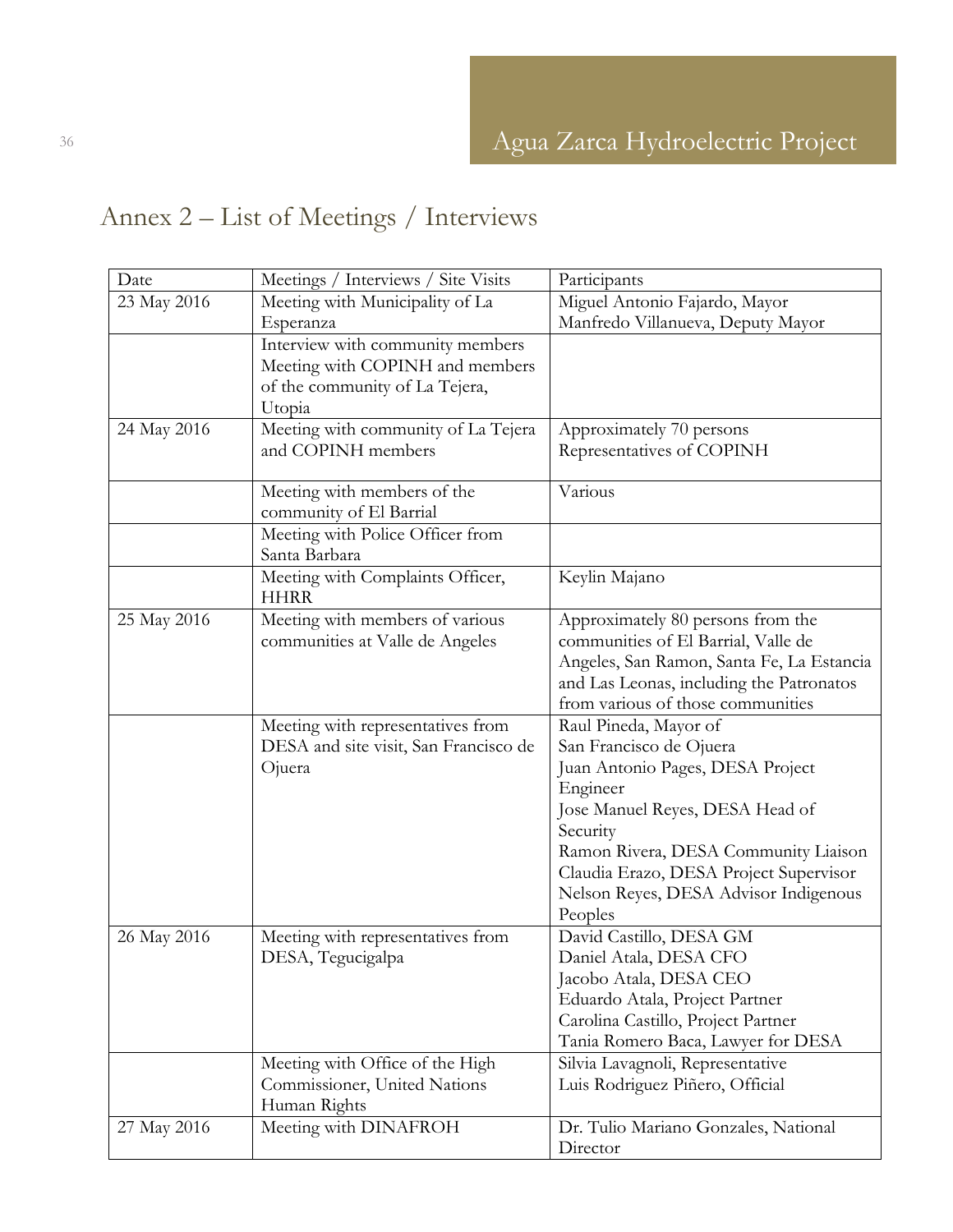|             |                                          | Candido Martinez,                          |
|-------------|------------------------------------------|--------------------------------------------|
|             |                                          | Toulupanes Representative                  |
|             | Meeting with Ministry of                 | Rene Soto, National Director, Energy       |
|             | <b>Environment and Natural Resources</b> |                                            |
| 28 May 2016 | Interview with FMO                       | Patricia Nicolau, Environmental and Social |
|             |                                          | Officer, Energy Departmenet                |
|             | Interview with Monkey Forest             | Carol Odell, Senior Manager                |
|             | Consulting                               |                                            |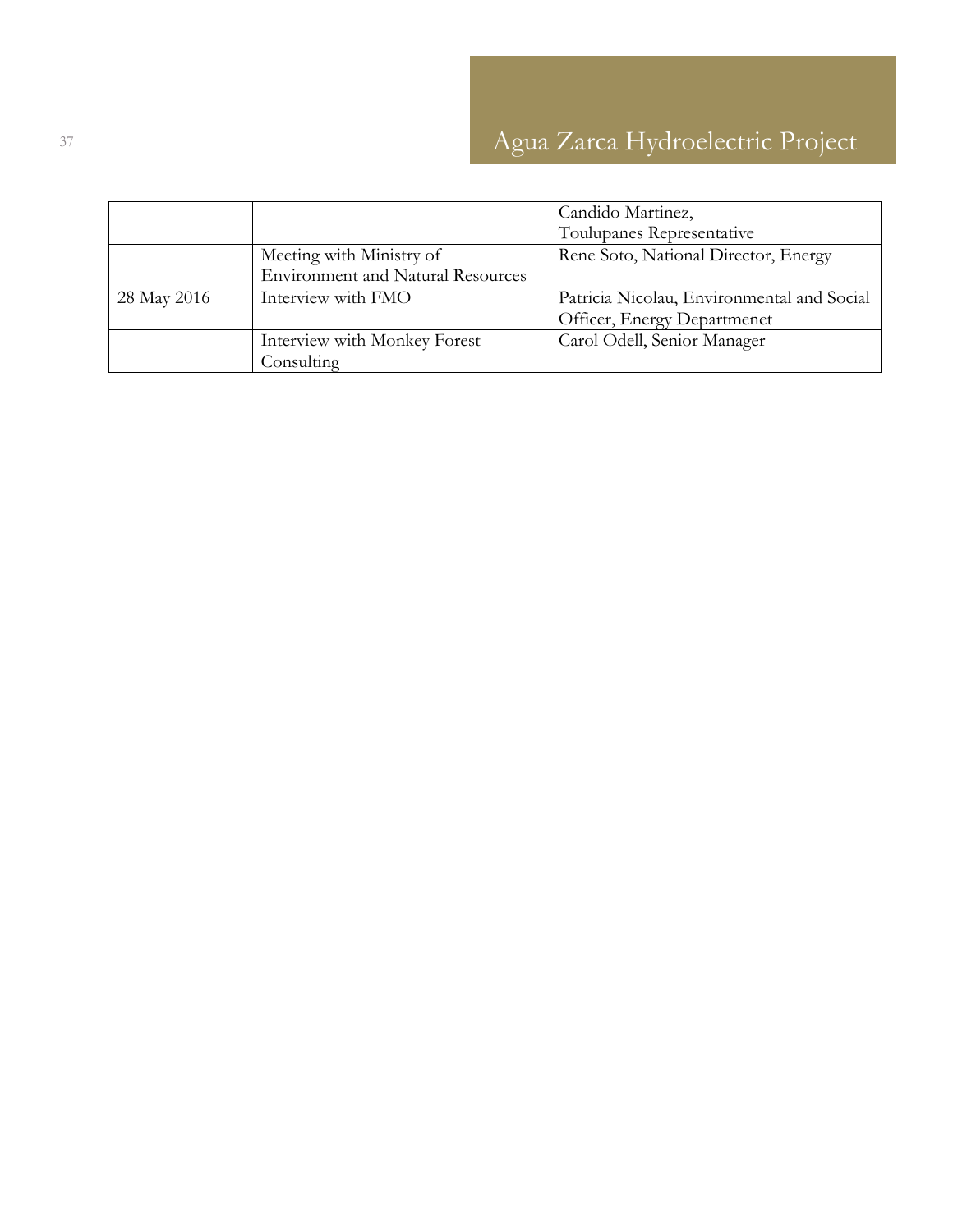## <span id="page-37-0"></span>Annex 3 – Methodology and Documents Reviewed

### <span id="page-37-1"></span>Methodology

Information for this report has been gathered from a wide variety of sources including a comprehensive document review, desktop research, direct observation, interviews and community meetings.

The field research was conducted through: formal key-informant interviews; informal key-informant interviews and meetings; and direct observation.

Interviews and meetings were arranged with persons identified by stakeholders as being key informants, with the Mission receiving lists of possible interviewees from the lenders, DESA and COPINH, as well as being contacted directly through the local Mission members. Mostly interviews and meetings were conducted as informally as possible to create an environment where persons felt they could speak openly and frankly.

Documents reviewed included background Project documents (legal and technical), previous social and environmental assessments by consultants working for the lenders, documents supplied by DESA, documents provided by COPINH and information in the public domain. A list of the documents reviewed is listed below.

The information received and obtained has been carefully analysed and weighted through a process of triangulation with statements, documents, reports and legal instruments received from across the spectrum of identified stakeholders. This process has been used as the basis upon which the Mission has formed their views about the context, and in conjunction with their knowledge and expertise, the conclusions reached in this report.

### <span id="page-37-2"></span>Documents Reviewed

Bird, A., Rights Action, *The Agua Zarca Dam and Lenca Communities in Honduras: Transnational Investment Leads to Violence and Criminalisation of Indigenous Communities*, 3 October 2013

Business and Human Rights Resource Centre, *Sinohydro response to Business and Human Rights Resource Centre*, 25 November 2013. Retrieved from [www.business-humanrights.org/Links/Repository/1023559/jump](http://www.business-humanrights.org/Links/Repository/1023559/jump) on 18 June 2013

Caceres, B., *Denuncia por el Delito de Usurpación u Abuso de Autoridad y Violacioón de los Deberes de los Funcionarios, Respeto a los Convenios Internacionales Especificamente Los Relativos a Pueblos Indigenas*, 11 septiembre 2014

Complaint filed by the Special Prosecutor for Ethnic Groups and Cultural Heritage against M.D., Mayor of Intibucá, 9 April 2013

Complaint filed before the Special Prosecutor for Ethnic Groups and Cultural Heritage presented by J.G.B. against Sinohydro, DESA and others, 3 September 2013

Complaint filed before the Department of Criminal Investigation of Intibucá by A.M. against L.S., N.D. and others, 19 September 2013

Complaint filed before the Department of Criminal Investigation of Intibucá by S.D. against D.S., 19 September 2013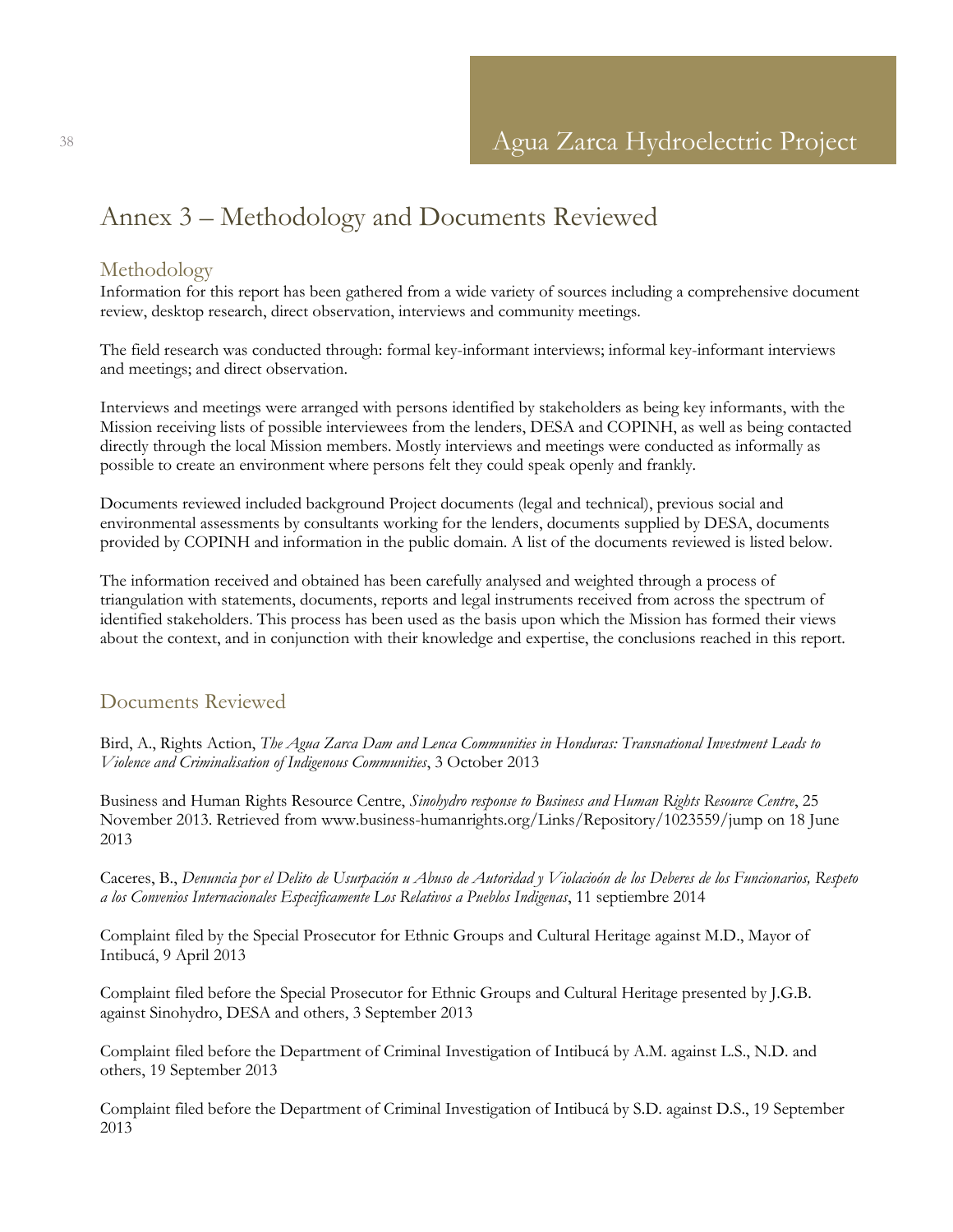Complaint lodged before the Department of Criminal of Intibucá filed by N.D.E., an official of the Ministry of Agriculture and Livestock, against F.J.S. and others, 19 September 2013

Complaint filed before the Public Prosecutor's Office of Intibucá against R.B.M. and G. S., for the murder of S.D. and D.G.B., 4 April 2014

Complaint filed before the Special Prosecutor for Ethnic Groups and Cultural Heritage by B.C.F. against the Ministry of Energy, Natural Resources and other public authorities, 9 November 2014

Consultoria Juridica Garcia-Maradiaga, *Informe Sobre el Tracto Sucesivo*, no date.

Contrato de Mutua Cooperación para Generación de Energía con Recursos Renovables del Proyecto Hidroeléctrico Agua Zarcas, 26 December 2014

Convenio de Cooperación, Mutul Entendimiento, Indemnización, Compensación Comunitaria y Ambiental entre la empreza Desarollos Energeticos S.A. de C.V y los Patronatos de Rio Blanco, Norte de Intibucá y sur de Santa Bárbara, Agrupados en el Consejo Regional de Gestión y Dearollo, 3 septiembre 2013

COPINH, *Cronología de la Llegada del Proyecto Hidroeléctrico Agua Zarca a Rio Blanco*, undated

COPINH, *Email to Independent Mission*, 27 May 2016

COPINH, *Letter to FMO*, 19 octubre 2013

COPINH, *Letter to FMO*, sent via email 15 November 2013

COPINH, *Letter to FMO*, 1 April 2014

DESA, *Agua Zarca HP Environmental and Social Progress Report*, February 2015

DESA, *Agua Zarca HP Environmental and Social Progress Report*, March 2015

DESA, *Agua Zarca HP Environmental and Social Progress Report*, April 2015

DESA, *Agua Zarca HP Environmental and Social Progress Report*, May 2015

DESA, *Agua Zarca HP Environmental and Social Progress Report*, June 2015

DESA, *Agua Zarca HP Environmental and Social Progress Report*, July 2015

DESA, *Agua Zarca HP Environmental and Social Progress Report*, August 2015

DESA, *Agua Zarca HP Environmental and Social Progress Report*, September 2015

DESA, *Agua Zarca HP Environmental and Social Progress Report*, October 2015

DESA, *Agua Zarca HP Environmental and Social Progress Report*, November 2015

DESA, *Agua Zarca HP Environmental and Social Progress Report*, January 2016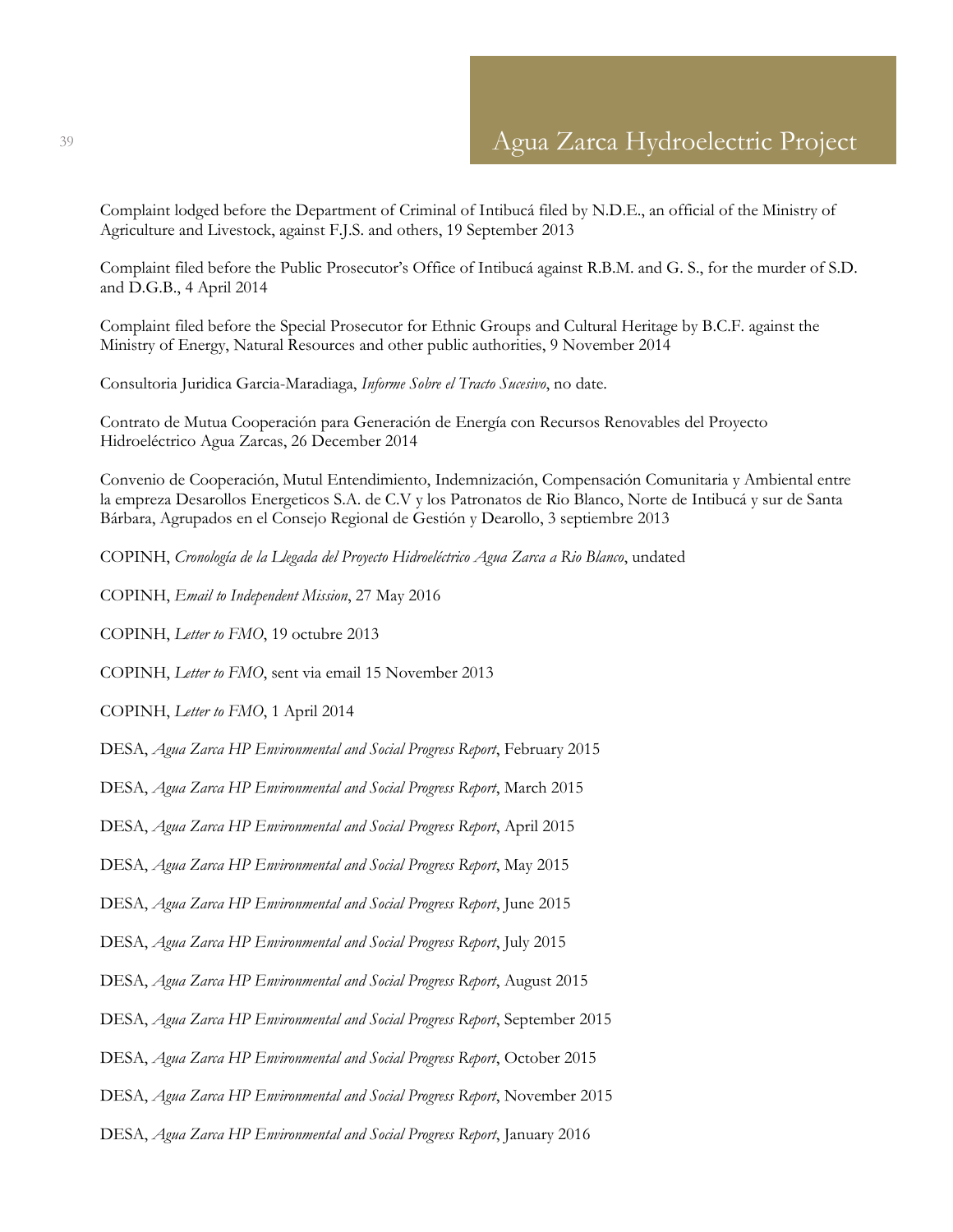DESA, *Agua Zarca HP Environmental and Social Progress Report*, February 2016

DESA, *Agua Zarca HP Environmental and Social Progress Report*, March 2016

DESA, *Executive Memo: Agua Zarca Project – E & S Compliance*, September 2013

DESA and Ors, *Credit Agreement*, 27 February 2014

DESA, *Plan de Desarollo Comunitario Proyecto Agua Zarca*, 1 May 2014

DESA, Socializacion, n.d.

El Heraldo, La Fiscalia acusa a Laínez por otorgar la concesión ilícitamente a la empresa Agua Zarca, 17 June 2016

FMO, *Letter to BankTrack and Associated Organisations*, 3 February 2014

FMO and DESA, Capacity Development Program Agreement, 10 March 2015

Gerencia Ambiental Internacional (**GAI**), *Environmental and Social Appraisal: Agua Zarca Hydroelectric Project*, 28 June 2012

GAI, Follow-up Social Due Diligence: *Agua Zarca Hydroelectric Project*, 4 February 2014

GAI, *Lenders' Environmental and Social Advisor's Certificate*, 24 February 2014

GAI, Lenders' Environmental and Social Advisor's Certificate, 28 November 2014

International Rivers, Friends of the Earth International, Ökumenisches Büro für Frieden und Gerechtigkeit e.V., Mu $\Box$  nchen, Letter to Voith Hydro, 20 January 2015

Lopez Rodenzo & Asociados, Due Diligence Report on Desarollos Energéticos, S.A. de CV, 30 April 2014

Martinez, Jany del Cid, Fiscal Especial de Etnias y Patrimonio Cultural, Ministerio Public, Republica De Honduras, Constancia, 2 July 2014

Mision Permanente de Honduras, en Ginebra Suiza, MPHG-OHCHR 110-14, 27 octubre 2014

Monkey Forest Consulting Ltd (**MFC**), Final Report for MFC Initial Social Site Assessment, Agua Zarca Run-of-River Hydroelectric Project, 27 June 2014

MFC, Quarterly Monitoring Report, Desarollos Energéticos S.A. – Agua Zarca Project, January 2015

MFC, Quarterly Monitoring Report, Desarollos Energéticos S.A. – Agua Zarca Project, June 2015

MFC, Report to FMO on Training under Capacity Development Project for Desarollos Energéticos S.A. – Agua Zarca Project, June 2015

MFC, Quarterly Monitoring Report, Desarollos Energéticos S.A. – Agua Zarca Project, September 2015

MFC, Quarterly Monitoring Report, Desarollos Energéticos S.A. – Agua Zarca Project, January 2016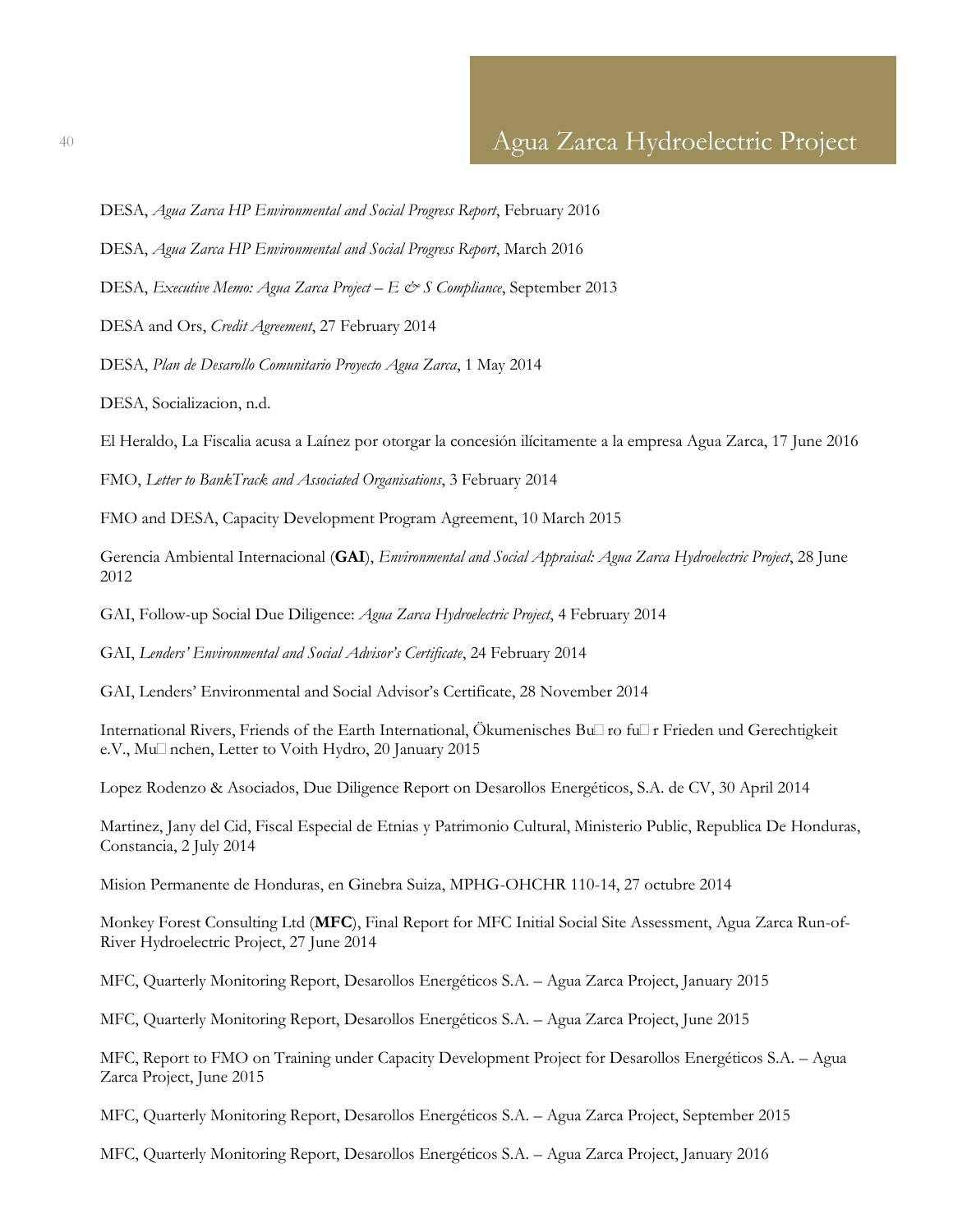Municipalidad de San Francisco de Ojuera Santa Barbara, Certificación, 5 October 2011

Organisation of American States and the Government of Honduras, Support Mission against Corruption and Impunity in Honduras, 19 January 2016

Poyry, Agua Zarca Hydropower Project, Honduras, Site Visit Report, Q1 2015

Requierimiento Fiscal Alcalde, 15 abril 2013

Requierimiento Fiscal SERNA, 21 agosto 2013

Rio Blanco, Denuncia por el Delito de Usurpación u Abuso de Autoridad y Violacioón de los Deberes de los Funcionarios, 3 September 2013

Secretaria de Recursos Naturales y Ambiente (**SERNA**), Contrata de Aprovechamiento de Agua Nacionales del Proyecto Hidroelectrico "Agua Zarca", no date

Valle de Angeles Intibucá, Comunicado, febrero 2016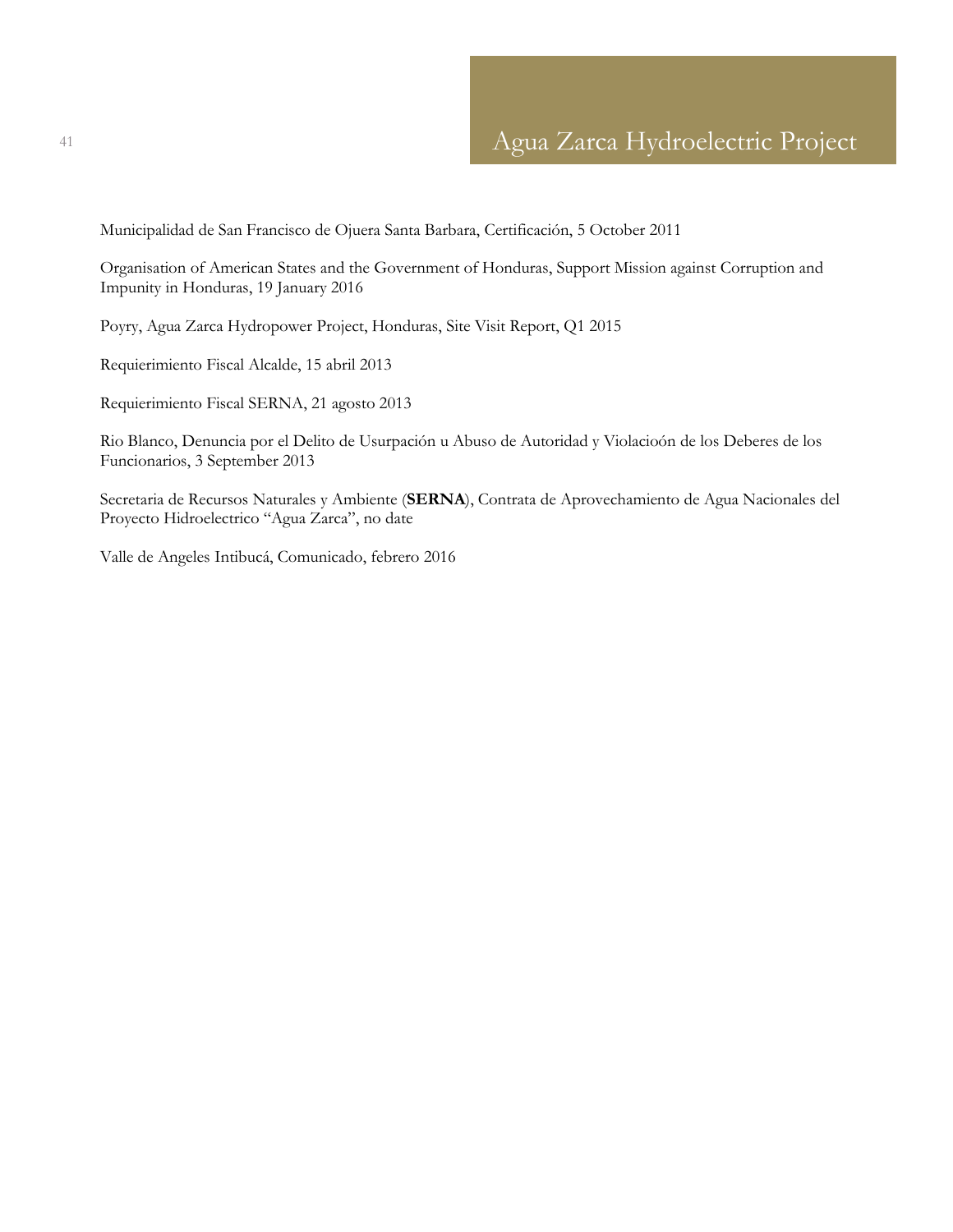## <span id="page-41-0"></span>Annex 4 – Terms of Reference

#### **Terms of Reference**

#### **Agua Zarca Run of the river Hydropower plant- DESA**

#### **Independent Fact Finding Assessment**

#### <span id="page-41-1"></span>**A. Background**

- 1. The Nederlandse Financierings Maatschappij voor Ontwikkelingslanden N.V. (FMO), The Finnish Fund For Industrial Cooperation Ltd. (FINNFUND) and the Central American Bank for Economic Integration (CABEI), from here on forward "the Lenders", have entered into an agreement on the 27<sup>th</sup> of February 2014 with DESA, from here on forward "the Company", to finance the construction and operation of a 21.3 MW runof-river hydropower plant, from here on forward "the Project", in Honduras.
- 2. On 16 March 2016, FMO announced that it will suspend all activities in Honduras, effective immediately. FMO made this announcement based on its concern regarding the ongoing violence in Honduras. FMO's responsibility towards the Human Rights situation in Honduras is limited to the sphere of influence it has in relation to the specific circumstances related to a project, in line with the UN Guiding Principles on Business and Human Rights and the IFC Performance Standards.
- 3. On 9<sup>th</sup> May 2016, FMO announced that it will seek a responsible and legal exit of the project given the criminal charges against an employee of DESA in relation to its alleged involvement in the Berta Caceres murder.

#### **The project**

- 4. The project is a small run of the river hydropower plan with a 5m weir, situated in the Gualcarque river, in Santa Barbara Province, - Honduras.
- 5. The abovementioned project is seen to have caused an elevated risk in relation to security, Free, Prior and Informed Consent (FPIC) and land rights, community engagement, and environmental impacts with human rights consequences.
- 6. Given the context of an exit from FMO and Finnfund and the current reports on elevated risks mentioned in paragraph 5, an independent assessment is required for the project. This assessment will be undertaken by a group of at least 4 independent expert consultants (the "Independent Consultant").
- 7. The main objective of the independent consultants is to undertake an independent assessment of the relevant stakeholders past and present concerns and needs in relation to the project and in light of a responsible exit and draw lessons learnt and recommendations for FMO.

#### **B. Enabling conditions**

- 8. The Independent Consultant shall have reasonable access to all public documents and records. For nonpublic documents, the Independent Consultant must obtain prior consent from the owner and cannot share/copy or quote information from these documents outside the scope of this assessment or in any report that will become public.
- 9. The Independent Consultant shall have access to the project sites and any other relevant locations during normal business hours and upon reasonable prior request to the Company.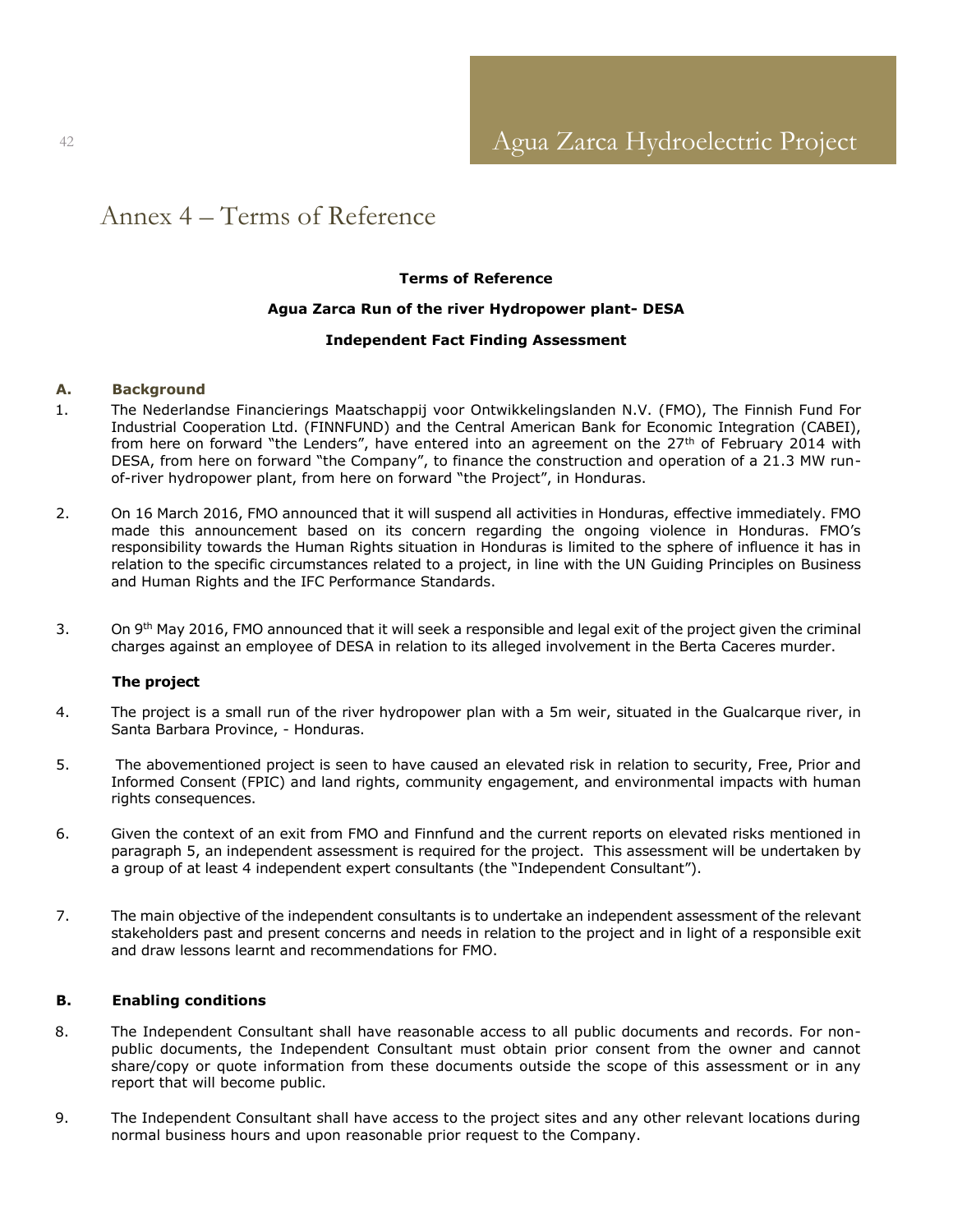- 10. The Independent Consultant shall have reasonable access to the appropriate personnel of the Company and to any outside parties engaged by the Company.
- 11. The Independent Consultant shall have reasonable access to the appropriate personnel of the Lenders and to all relevant documents held by the Lenders in relation to the Project and the Company.
- 12. FMO and FINNFUND will support the consultants to enable access to above documents.
- 13. The Independent Consultants will be accompanied by security personnel.
- 14. The Independent Consultants will receive a contact in Honduras that is independent from the lenders, or other directly involved and interested stakeholders, to help set up meetings and deal with logistics.

#### **C. Outcomes**

- 15. It is expected that the Independent Consultants will
	- Gain a better understanding of the local communities' dynamics prior to the project
	- Gain a better understanding of the project's impact in the various communities from its inception to the current status of construction and with a particular focus on the issues mentioned in paragraph 5.
	- Assess the project's implementation against FMO's processes and international requirements (IFC Performance Standards) from its due diligence phase to the current exit, and
	- Gain a better understanding of the various stakeholders concerns in relation to the project from its concession to current status, security issues and environment.
	- Assess the impact of an exit of the financial institutions linked to the project in terms of scenarios and likelihoods (particularly in relation to escalation of violence and the impact on the development of the communities in terms of their livelihood and safety); and on its contribution to the national development.
	- Formulate recommendations for a responsible exit of the project based on the do no harm principle.

These recommendations do not need to be limited to financial institutions but can be applicable to a wider group of stakeholders (civil society, aid agencies, government).

16. The assessment will have two major outcomes. The first outcome is related to project's actions and will provide a better understanding of the root causes of the conflicts in the project area through the following questions:

In relation to Human rights, security, intimidation or bribery:

- a. In line with the IFC Performance Standards, which refers to ILO Convention 169, answer the following questions: Did this project trigger the requirement for a) the Honduran State to obtain FPIC from indigenous peoples, and b) the Company to obtain FPIC from Affected Communities? Does FPIC and/or majority consent currently exist? Was it obtained by the State before and/or after the concession was granted to the Company? Was FPIC and/or majority consent obtained by the Company before it started construction activities onsite? Is FPIC obtained properly including from a gender perspective, not under duress/intimidation or through other inappropriate means? Is FPIC subject to falsification? Does this violence disproportionately affect women or other minority/vulnerable groups
- b. Assess the company's efforts throughout project existence in community engagement including communities opposing the project
- c. Assess the reported issues related to intimidation, criminalization or instigation of violence by the Company (including its security personnel)? Assess the adequacy of the processes used by the company to prevent and/or mitigate community confrontation and opposition;
- d. Assess the reported issues related to intimidation, criminalization or instigation of violence by Honduran authorities in relation to the Project?
- e. Assess the reported issuesrelated to intimidation, criminalization or instigation of violence by local communities, related NGOs or others not further defined?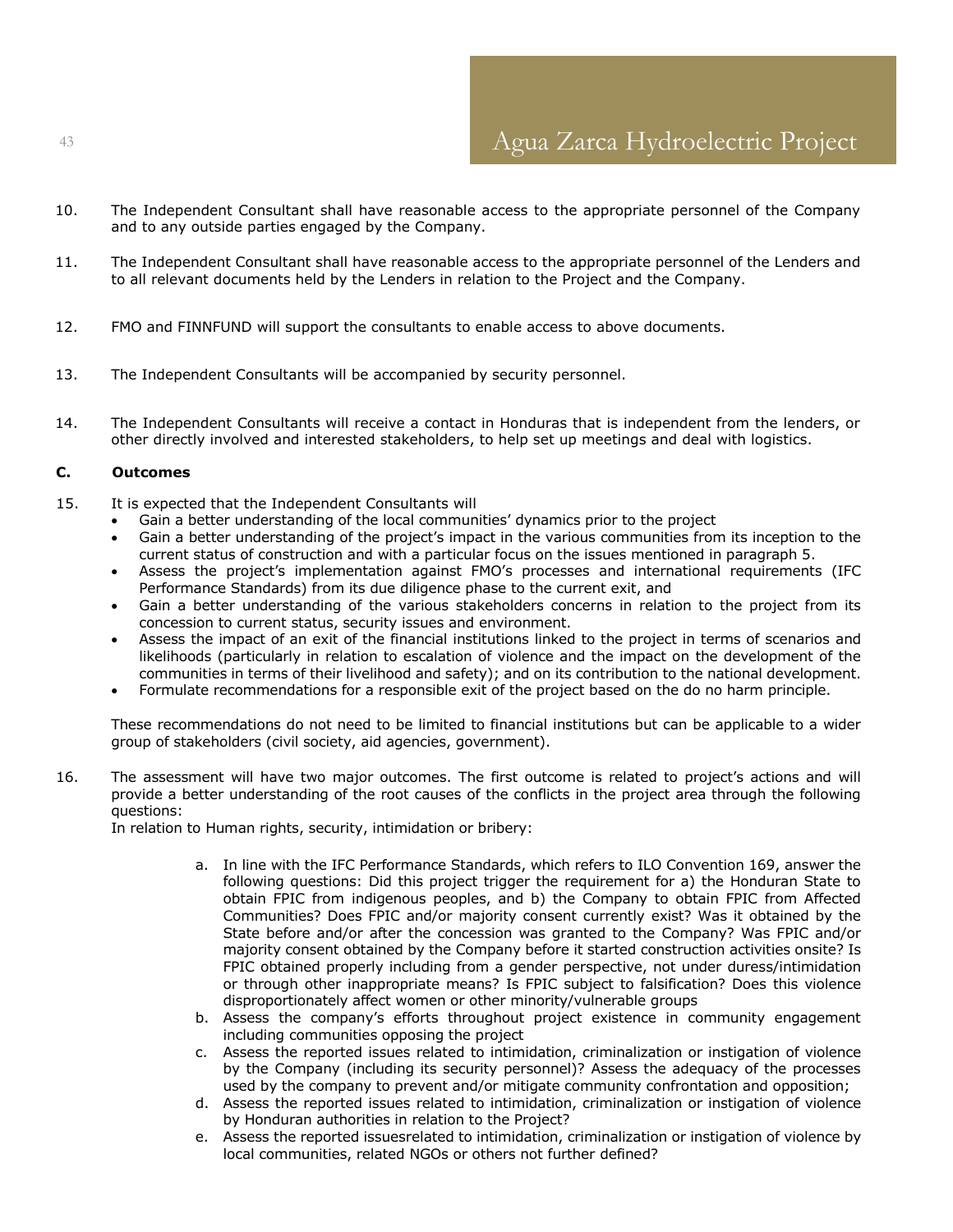- f. Does any of the intimidation, criminalization or instigation of violence mentioned above disproportionally affect women
- g. Are there credible issues related to increased conflict and confrontation between communities or within communities (defined in para 14.c)? Can the cause be determined, and if so, what is the cause?

In relation to socio-economic, cultural and heritage issues:

- h. Is the project adversely impacting indigenous and non-indigenous land rights;
- i. Does the project have impacts on access to the river, use of water and the health of the river?
- j. Does the project have impacts on other natural resources (forest, biodiversity and soil)?
- k. Does the project endanger the cultural or spiritual value of the Rio Blanco and/or Gualcarque river, and if so, which values are endangered, for whom and how?
- l. Will the project result in flooding and loss of communal land?
- m. Will the project result in loss of livelihood?

#### Other:

- n. Has the project adequately addressed voiced concerns by affected communities, including those of women?
- 17. Apart from the specific questions discussed above, the assessment mission should listen to any other concerns voiced by stakeholders and opponents, including those operating outside the affected communities, and explore opportunities for the Company and/or the Lenders to address those concerns. These issues can be related to the social, political and economic context that determine the position and security of the affected communities.
- 18. The second outcome is related to FMO's actions and will focus on three main concerns:
	- a. Was FMO compliant to its international standards (IFC performance requirements) including monitoring of client's actions
	- b. Are FMO's policies and processes sufficiently adequate to support clients in preventing conflicts and mitigating escalation of violence in such complex contexts.
	- c. How can FMO realize an exit with minimal negative consequences for the local population

In order for this, the independent consultants will:

- Assess the adequacy of the information received by FMO by FMO, and identify reasons for its inadequacy if so identified.
- Assess the adequacy of FMO's process to monitor the company's actions.
- Assess the adequacy of FMO's ESAP and recommendations to the company in dealing with paragraph 5 related issues
- Map local stakeholders' concerns and future outlooks.
- 19. On the basis of the assessment of the two outcomes, the consultants will provide recommendations and lessons learnt to the Lenders on the way forward and considering the various scenarios and lender's leverage positions:
	- a. Exit by the Lenders from the Project with continuation of project by DESA;
	- b. Exit by the Lenders from the Project with continuation of project by another actors such as company/Government/Aid agencies/others;
	- c. Exit by the Lenders from the Project without continuation of the project.

In particular, the Lenders would like to know the consequences of these exit scenarios in relation to the negative consequences of the exit, how these can impact current local disputes between communities and further escalation of violence and how they can impact communities who supported the project.

#### **D. Scope of Work for the Appointment of the Independent Consultant**